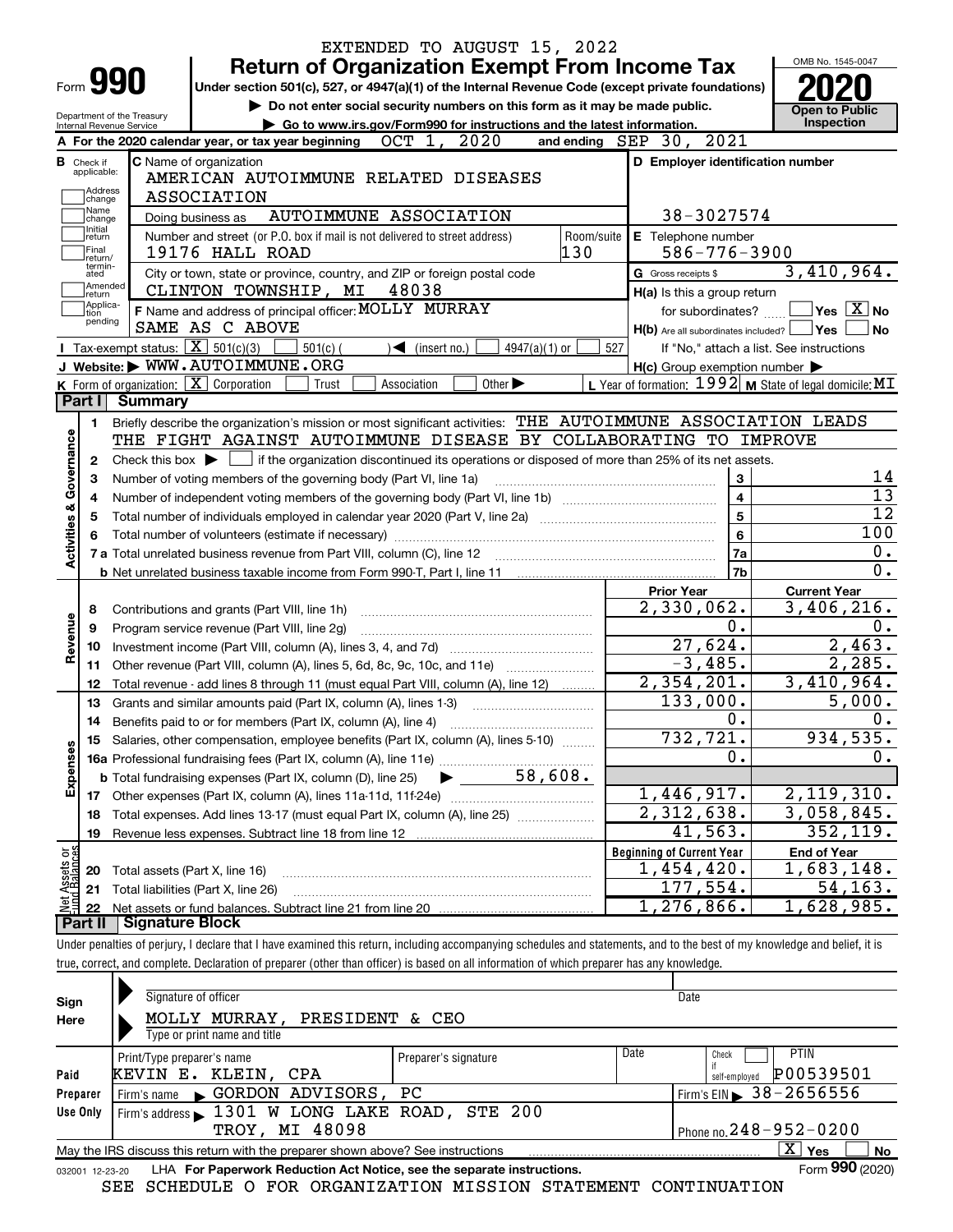|              | AMERICAN AUTOIMMUNE RELATED DISEASES                                                                                                                            |            |                                                 |
|--------------|-----------------------------------------------------------------------------------------------------------------------------------------------------------------|------------|-------------------------------------------------|
|              | <b>ASSOCIATION</b><br>Form 990 (2020)<br>Part III   Statement of Program Service Accomplishments                                                                | 38-3027574 | Page 2                                          |
|              |                                                                                                                                                                 |            |                                                 |
| $\mathbf{1}$ | Briefly describe the organization's mission:                                                                                                                    |            |                                                 |
|              | TO LEAD THE FIGHT AGAINST AUTOIMMUNE DISEASE BY COLLABORATING TO                                                                                                |            |                                                 |
|              | IMPROVE HEALTHCARE, ADVANCE RESEARCH, AND SUPPORT THE COMMUNITY                                                                                                 |            |                                                 |
|              | THROUGH EVERY STEP OF THE JOURNEY.                                                                                                                              |            |                                                 |
|              |                                                                                                                                                                 |            |                                                 |
| $\mathbf{2}$ | Did the organization undertake any significant program services during the year which were not listed on the                                                    |            |                                                 |
|              | prior Form 990 or 990-EZ?                                                                                                                                       |            | $\boxed{\phantom{1}}$ Yes $\boxed{\text{X}}$ No |
|              | If "Yes," describe these new services on Schedule O.                                                                                                            |            | $\boxed{\phantom{1}}$ Yes $\boxed{\text{X}}$ No |
| 3            | Did the organization cease conducting, or make significant changes in how it conducts, any program services?<br>If "Yes," describe these changes on Schedule O. |            |                                                 |
| 4            | Describe the organization's program service accomplishments for each of its three largest program services, as measured by expenses.                            |            |                                                 |
|              | Section 501(c)(3) and 501(c)(4) organizations are required to report the amount of grants and allocations to others, the total expenses, and                    |            |                                                 |
|              | revenue, if any, for each program service reported.                                                                                                             |            |                                                 |
| 4a l         | 593,990. including grants of \$<br>) (Expenses \$<br>) (Revenue \$<br>(Code:                                                                                    |            |                                                 |
|              | AMERICAN AUTOIMMUNE RELATED DISEASES ASSOCIATION'S EDUCATION PROGRAM                                                                                            |            |                                                 |
|              | FOCUSES ON STAKEHOLDER EDUCATION GEARED TOWARDS THOSE LIVING WITH                                                                                               |            |                                                 |
|              | AUTOIMMUNE DISEASE AND THEIR FAMILIES, CAREGIVERS, AND PROVIDERS.                                                                                               |            |                                                 |
|              | AMERICAN AUTOIMMUNE RELATED DISEASES ASSOCIATION SPONSORS NATIONAL                                                                                              |            |                                                 |
|              | BRIEFINGS, SUMMITS, WEBINARS, FORUMS, CONFERENCES, AND SCIENTIFIC<br>MEETINGS THAT PROVIDE TIMELY AND RELAVANT INFORMATION TO THE VARIOUS                       |            |                                                 |
|              | AUTOIMMUNE DISEASE COMMUNITIES.                                                                                                                                 |            |                                                 |
|              |                                                                                                                                                                 |            |                                                 |
|              |                                                                                                                                                                 |            |                                                 |
|              |                                                                                                                                                                 |            |                                                 |
|              |                                                                                                                                                                 |            |                                                 |
|              |                                                                                                                                                                 |            |                                                 |
| 4b l         | $2$ , $165$ , $456$ . including grants of \$<br>) (Expenses \$<br>) (Revenue \$<br>(Code:                                                                       |            |                                                 |
|              | AMERICAN AUTOIMMUNE RELATED DISEASES ASSOCIATION ADVOCATES FOR ISSUES                                                                                           |            |                                                 |
|              | IMPORTANCE TO THE AUTOIMMUNE COMMUNITY AT BOTH THE STATE AND FEDERAL<br>OF<br>LEVEL THROUGH MEDIA CAMPAIGNS, COALITION MEETINGS, LETTERS, ONLINE                |            |                                                 |
|              | BRIEFINGS, AND WEBINARS. AMERICAN AUTOIMMUNE AND RELATED DISEASES                                                                                               |            |                                                 |
|              | ASSOCIATION LEADS THE NATIONAL COALITION OF AUTOIMMUNE PATIENT GROUPS,                                                                                          |            |                                                 |
|              | 50-MEMBER COALITION REPRESENTING AUTOIMMUNE-SPECIFIC PATIENT GROUPS                                                                                             |            |                                                 |
|              | THAT COME TOGETHER TO HIGHLIGHT ISSUES OF IMPORTANCE TO THE AUTOIMMUNE                                                                                          |            |                                                 |
|              | COMMUNITY.                                                                                                                                                      |            |                                                 |
|              |                                                                                                                                                                 |            |                                                 |
|              |                                                                                                                                                                 |            |                                                 |
|              |                                                                                                                                                                 |            |                                                 |
|              |                                                                                                                                                                 |            |                                                 |
| 4c           | $161$ , $845$ . including grants of \$<br>5,000. $ $ (Revenue \$<br>(Expenses \$<br>(Code:<br>AMERICAN AUTOIMMUNE RELATED DISEASES ASSOCIATION PROMOTES AND     |            |                                                 |
|              | FACILITATES RESEARCH THROUGH THE AUTOIMMUNE REGISTRY NETWORK (ARNET)                                                                                            |            |                                                 |
|              | THAT MATCHES PATIENTS WITH CLINICAL TRIALS; THE DR. NOEL R. ROSE                                                                                                |            |                                                 |
|              | SCIENTIFIC COLLOQUIA THAT BRINGS TOGETHER RESEARCHERS FROM MANY                                                                                                 |            |                                                 |
|              | SCIENTIFIC DISCIPLINES, ASPECTS OF RESEARCH, AND PARTS OF THE WORLD;                                                                                            |            |                                                 |
|              | DEFINING GAPS TO AUTOIMMUNE DIAGNOSES IN UNDERREPRESENTED COMMUNITIES;                                                                                          |            |                                                 |
|              | AND THROUGH COLLABERATION WITH THE NATIONAL INSTITUTE OF HEALTH.                                                                                                |            |                                                 |
|              |                                                                                                                                                                 |            |                                                 |
|              |                                                                                                                                                                 |            |                                                 |
|              |                                                                                                                                                                 |            |                                                 |
|              |                                                                                                                                                                 |            |                                                 |
|              | 4d Other program services (Describe on Schedule O.)                                                                                                             |            |                                                 |
|              | (Expenses \$<br>(Revenue \$<br>including grants of \$                                                                                                           |            |                                                 |
|              | 2,921,291.<br>4e Total program service expenses >                                                                                                               |            |                                                 |
|              |                                                                                                                                                                 |            | Form 990 (2020)                                 |
|              | 032002 12-23-20                                                                                                                                                 |            |                                                 |
|              | $\overline{2}$                                                                                                                                                  |            |                                                 |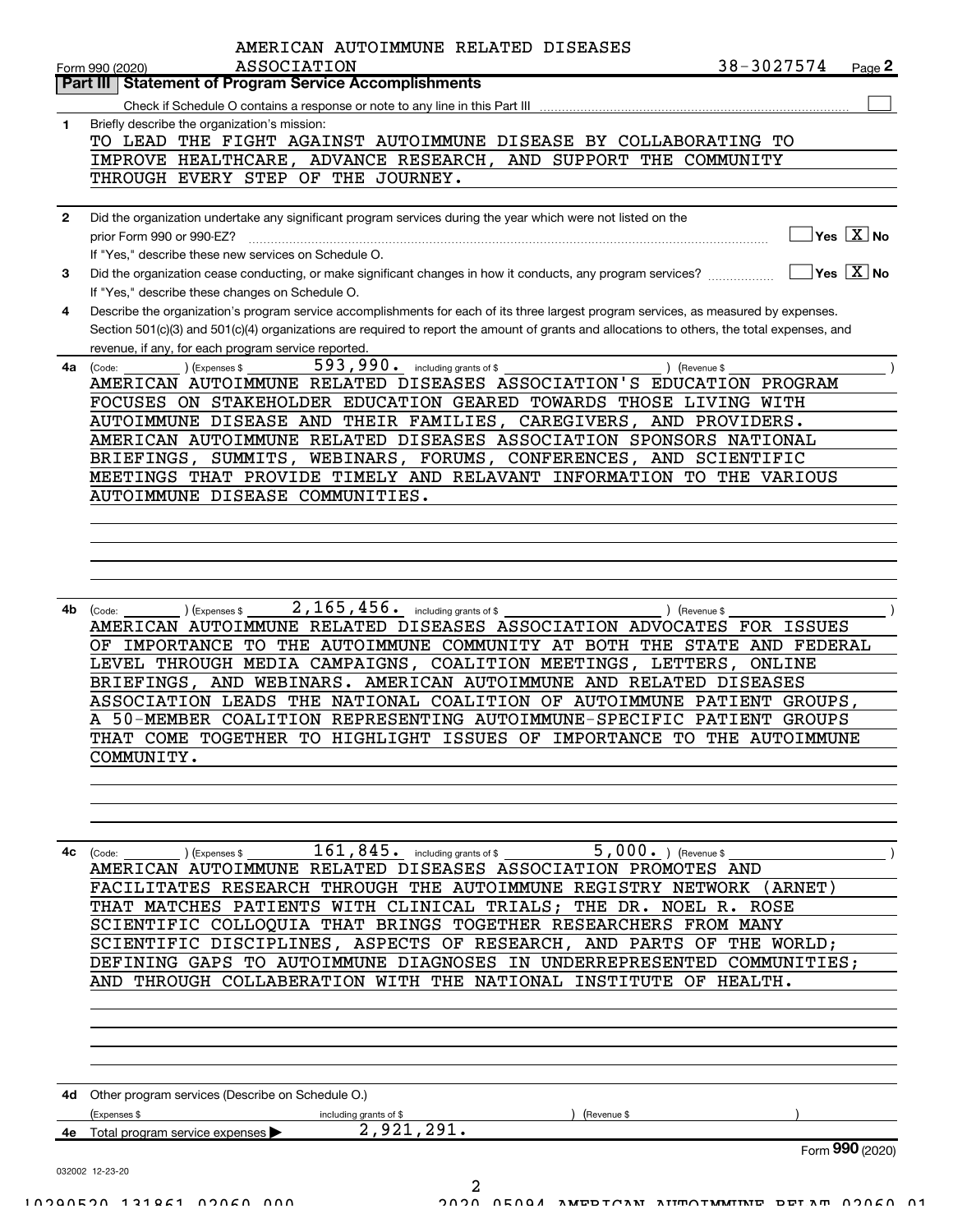Part IV | Checklist of Required Schedules

|     |                                                                                                                                       |                 | Yes | No.             |
|-----|---------------------------------------------------------------------------------------------------------------------------------------|-----------------|-----|-----------------|
| 1.  | Is the organization described in section $501(c)(3)$ or $4947(a)(1)$ (other than a private foundation)?                               |                 |     |                 |
|     |                                                                                                                                       | 1               | x   |                 |
| 2   |                                                                                                                                       | $\mathbf{2}$    | x   |                 |
| З   | Did the organization engage in direct or indirect political campaign activities on behalf of or in opposition to candidates for       |                 |     |                 |
|     |                                                                                                                                       | 3               |     | х               |
|     | Section 501(c)(3) organizations. Did the organization engage in lobbying activities, or have a section 501(h) election in effect      |                 |     |                 |
|     |                                                                                                                                       | 4               |     | х               |
| 5   | Is the organization a section 501(c)(4), 501(c)(5), or 501(c)(6) organization that receives membership dues, assessments, or          |                 |     |                 |
|     |                                                                                                                                       | 5               |     | х               |
| 6   | Did the organization maintain any donor advised funds or any similar funds or accounts for which donors have the right to             |                 |     |                 |
|     | provide advice on the distribution or investment of amounts in such funds or accounts? If "Yes," complete Schedule D, Part I          | 6               |     | х               |
| 7   | Did the organization receive or hold a conservation easement, including easements to preserve open space,                             |                 |     |                 |
|     |                                                                                                                                       | 7               |     | х               |
| 8   | Did the organization maintain collections of works of art, historical treasures, or other similar assets? If "Yes," complete          |                 |     |                 |
|     |                                                                                                                                       | 8               |     | х               |
| 9   | Did the organization report an amount in Part X, line 21, for escrow or custodial account liability, serve as a custodian for         |                 |     |                 |
|     | amounts not listed in Part X; or provide credit counseling, debt management, credit repair, or debt negotiation services?             |                 |     |                 |
|     |                                                                                                                                       | 9               |     | х               |
|     |                                                                                                                                       |                 |     |                 |
| 10  | Did the organization, directly or through a related organization, hold assets in donor-restricted endowments                          |                 |     | x               |
|     |                                                                                                                                       | 10              |     |                 |
| 11  | If the organization's answer to any of the following questions is "Yes," then complete Schedule D, Parts VI, VII, VIII, IX, or X      |                 |     |                 |
|     | as applicable.                                                                                                                        |                 |     |                 |
|     | a Did the organization report an amount for land, buildings, and equipment in Part X, line 10? If "Yes." complete Schedule D.         |                 |     |                 |
|     |                                                                                                                                       | 11a             | х   |                 |
|     | <b>b</b> Did the organization report an amount for investments - other securities in Part X, line 12, that is 5% or more of its total |                 |     |                 |
|     |                                                                                                                                       | 11 <sub>b</sub> |     | х               |
|     | c Did the organization report an amount for investments - program related in Part X, line 13, that is 5% or more of its total         |                 |     |                 |
|     |                                                                                                                                       | 11c             |     | х               |
|     | d Did the organization report an amount for other assets in Part X, line 15, that is 5% or more of its total assets reported in       |                 |     |                 |
|     |                                                                                                                                       | 11d             |     | x               |
|     |                                                                                                                                       | 11e             |     | x               |
| f   | Did the organization's separate or consolidated financial statements for the tax year include a footnote that addresses               |                 |     |                 |
|     | the organization's liability for uncertain tax positions under FIN 48 (ASC 740)? If "Yes," complete Schedule D, Part X                | 11f             | х   |                 |
|     | 12a Did the organization obtain separate, independent audited financial statements for the tax year? If "Yes," complete               |                 |     |                 |
|     |                                                                                                                                       | 12a             | х   |                 |
|     | <b>b</b> Was the organization included in consolidated, independent audited financial statements for the tax year?                    |                 |     |                 |
|     | If "Yes," and if the organization answered "No" to line 12a, then completing Schedule D, Parts XI and XII is optional                 | 12 <sub>b</sub> |     | х               |
| 13  | Is the organization a school described in section 170(b)(1)(A)(ii)? If "Yes," complete Schedule E                                     | 13              |     | X               |
| 14a | Did the organization maintain an office, employees, or agents outside of the United States?                                           | 14a             |     | x               |
|     | b Did the organization have aggregate revenues or expenses of more than \$10,000 from grantmaking, fundraising, business,             |                 |     |                 |
|     | investment, and program service activities outside the United States, or aggregate foreign investments valued at \$100,000            |                 |     |                 |
|     |                                                                                                                                       | 14b             |     | x               |
| 15  | Did the organization report on Part IX, column (A), line 3, more than \$5,000 of grants or other assistance to or for any             |                 |     |                 |
|     |                                                                                                                                       | 15              |     | х               |
| 16  | Did the organization report on Part IX, column (A), line 3, more than \$5,000 of aggregate grants or other assistance to              |                 |     |                 |
|     |                                                                                                                                       | 16              |     | х               |
| 17  | Did the organization report a total of more than \$15,000 of expenses for professional fundraising services on Part IX,               |                 |     |                 |
|     |                                                                                                                                       | 17              |     | х               |
|     | Did the organization report more than \$15,000 total of fundraising event gross income and contributions on Part VIII, lines          |                 |     |                 |
| 18  |                                                                                                                                       |                 |     | х               |
|     |                                                                                                                                       | 18              |     |                 |
| 19  | Did the organization report more than \$15,000 of gross income from gaming activities on Part VIII, line 9a? If "Yes."                |                 |     |                 |
|     |                                                                                                                                       | 19              |     | X               |
|     |                                                                                                                                       | 20a             |     | X.              |
|     | b If "Yes" to line 20a, did the organization attach a copy of its audited financial statements to this return?                        | 20 <sub>b</sub> |     |                 |
| 21  | Did the organization report more than \$5,000 of grants or other assistance to any domestic organization or                           |                 |     |                 |
|     |                                                                                                                                       | 21              |     | х               |
|     | 032003 12-23-20                                                                                                                       |                 |     | Form 990 (2020) |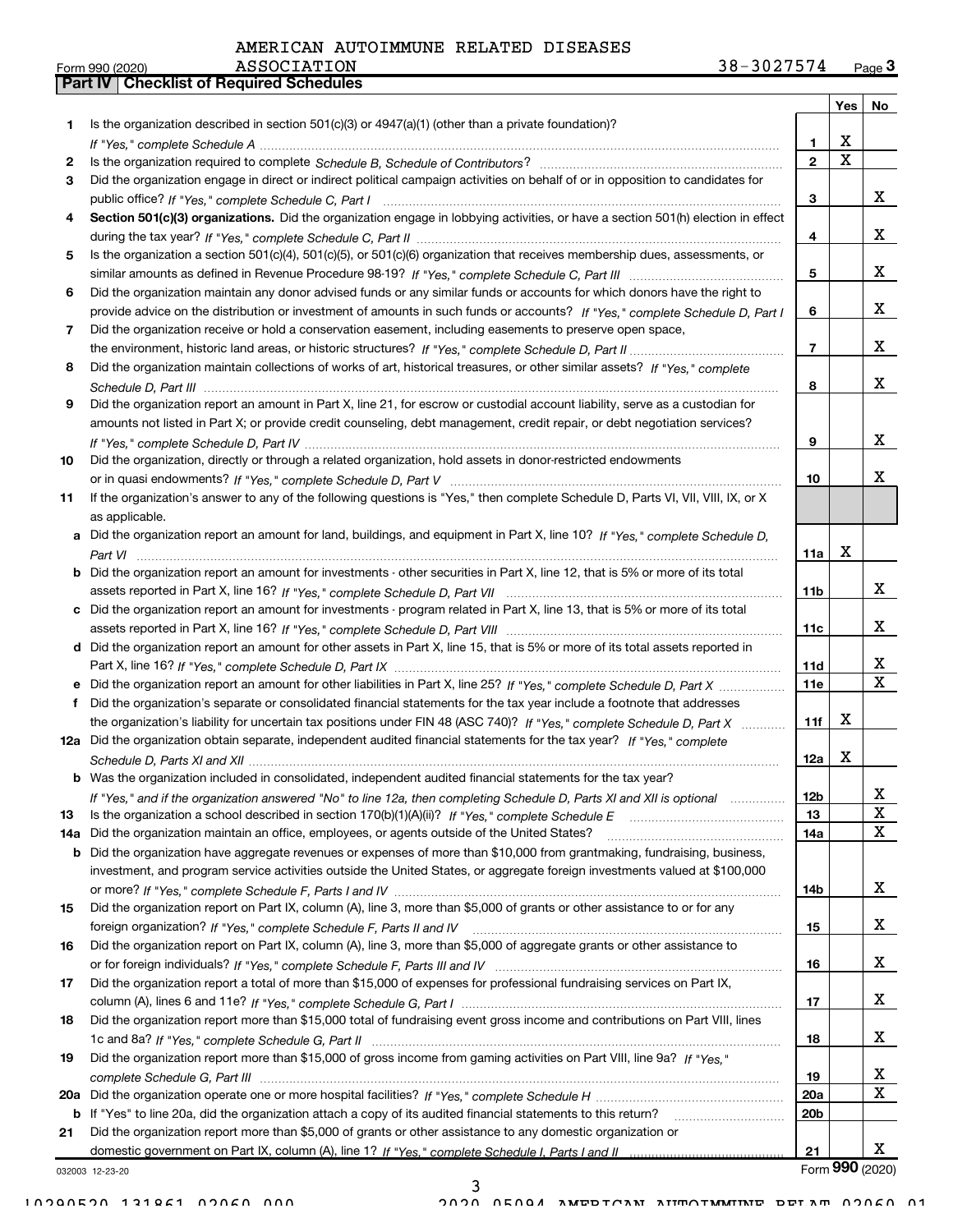(continued)

Part IV | Checklist of Required Schedules

| <b>ASSOCIATION</b><br>Form 990 (2020) | 3027574<br>38. | Page 4 |
|---------------------------------------|----------------|--------|
|---------------------------------------|----------------|--------|

|               |                                                                                                                              |                 | Yes | No              |
|---------------|------------------------------------------------------------------------------------------------------------------------------|-----------------|-----|-----------------|
| 22            | Did the organization report more than \$5,000 of grants or other assistance to or for domestic individuals on                |                 |     |                 |
|               |                                                                                                                              | 22              |     | x               |
| 23            | Did the organization answer "Yes" to Part VII, Section A, line 3, 4, or 5 about compensation of the organization's current   |                 |     |                 |
|               | and former officers, directors, trustees, key employees, and highest compensated employees? If "Yes," complete               |                 |     |                 |
|               |                                                                                                                              | 23              | x   |                 |
|               | 24a Did the organization have a tax-exempt bond issue with an outstanding principal amount of more than \$100,000 as of the  |                 |     |                 |
|               | last day of the year, that was issued after December 31, 2002? If "Yes," answer lines 24b through 24d and complete           |                 |     |                 |
|               |                                                                                                                              | 24a             |     | x               |
|               |                                                                                                                              | 24 <sub>b</sub> |     |                 |
|               | c Did the organization maintain an escrow account other than a refunding escrow at any time during the year to defease       |                 |     |                 |
|               |                                                                                                                              | 24c             |     |                 |
|               |                                                                                                                              | 24d             |     |                 |
|               | 25a Section 501(c)(3), 501(c)(4), and 501(c)(29) organizations. Did the organization engage in an excess benefit             |                 |     |                 |
|               |                                                                                                                              | 25a             |     | x               |
|               | b Is the organization aware that it engaged in an excess benefit transaction with a disqualified person in a prior year, and |                 |     |                 |
|               | that the transaction has not been reported on any of the organization's prior Forms 990 or 990-EZ? If "Yes," complete        |                 |     |                 |
|               | Schedule L, Part I                                                                                                           | 25 <sub>b</sub> |     | x               |
| 26            | Did the organization report any amount on Part X, line 5 or 22, for receivables from or payables to any current              |                 |     |                 |
|               | or former officer, director, trustee, key employee, creator or founder, substantial contributor, or 35%                      |                 |     |                 |
|               | controlled entity or family member of any of these persons? If "Yes," complete Schedule L, Part II                           | 26              |     | x               |
| 27            | Did the organization provide a grant or other assistance to any current or former officer, director, trustee, key employee,  |                 |     |                 |
|               | creator or founder, substantial contributor or employee thereof, a grant selection committee member, or to a 35% controlled  |                 |     |                 |
|               | entity (including an employee thereof) or family member of any of these persons? If "Yes," complete Schedule L, Part III     | 27              |     | x               |
| 28            | Was the organization a party to a business transaction with one of the following parties (see Schedule L, Part IV            |                 |     |                 |
|               | instructions, for applicable filing thresholds, conditions, and exceptions):                                                 |                 |     |                 |
|               | a A current or former officer, director, trustee, key employee, creator or founder, or substantial contributor? If           |                 |     |                 |
|               |                                                                                                                              | 28a             |     | x               |
|               |                                                                                                                              | 28 <sub>b</sub> |     | $\mathbf x$     |
|               | c A 35% controlled entity of one or more individuals and/or organizations described in lines 28a or 28b? If                  |                 |     |                 |
|               |                                                                                                                              | 28c             |     | х               |
|               |                                                                                                                              | 29              |     | $\mathbf X$     |
| 29            | Did the organization receive contributions of art, historical treasures, or other similar assets, or qualified conservation  |                 |     |                 |
| 30            |                                                                                                                              |                 |     | х               |
|               |                                                                                                                              | 30              |     | $\mathbf X$     |
| 31            | Did the organization liquidate, terminate, or dissolve and cease operations? If "Yes," complete Schedule N, Part I           | 31              |     |                 |
| 32            | Did the organization sell, exchange, dispose of, or transfer more than 25% of its net assets? If "Yes," complete             |                 |     |                 |
|               |                                                                                                                              | 32              |     | х               |
| 33            | Did the organization own 100% of an entity disregarded as separate from the organization under Regulations                   |                 |     |                 |
|               |                                                                                                                              | 33              |     | x               |
| 34            | Was the organization related to any tax-exempt or taxable entity? If "Yes," complete Schedule R, Part II, III, or IV, and    |                 |     |                 |
|               |                                                                                                                              | 34              |     | x               |
|               | 35a Did the organization have a controlled entity within the meaning of section 512(b)(13)?                                  | 35a             |     | $\mathbf X$     |
|               | b If "Yes" to line 35a, did the organization receive any payment from or engage in any transaction with a controlled entity  |                 |     |                 |
|               |                                                                                                                              | 35 <sub>b</sub> |     |                 |
| 36            | Section 501(c)(3) organizations. Did the organization make any transfers to an exempt non-charitable related organization?   |                 |     |                 |
|               |                                                                                                                              | 36              |     | х               |
| 37            | Did the organization conduct more than 5% of its activities through an entity that is not a related organization             |                 |     |                 |
|               |                                                                                                                              | 37              |     | x               |
| 38            | Did the organization complete Schedule O and provide explanations in Schedule O for Part VI, lines 11b and 19?               |                 |     |                 |
|               | Note: All Form 990 filers are required to complete Schedule O                                                                | 38              | х   |                 |
| <b>Part V</b> | <b>Statements Regarding Other IRS Filings and Tax Compliance</b>                                                             |                 |     |                 |
|               | Check if Schedule O contains a response or note to any line in this Part V                                                   |                 |     |                 |
|               |                                                                                                                              |                 | Yes | No              |
|               | 13<br>1a Enter the number reported in Box 3 of Form 1096. Enter -0- if not applicable<br>1a                                  |                 |     |                 |
|               | 0<br><b>b</b> Enter the number of Forms W-2G included in line 1a. Enter -0- if not applicable <i>manumumumum</i><br>1b       |                 |     |                 |
|               | c Did the organization comply with backup withholding rules for reportable payments to vendors and reportable gaming         |                 |     |                 |
|               | (gambling) winnings to prize winners?                                                                                        | 1c              | X   |                 |
|               | 032004 12-23-20                                                                                                              |                 |     | Form 990 (2020) |
|               |                                                                                                                              |                 |     |                 |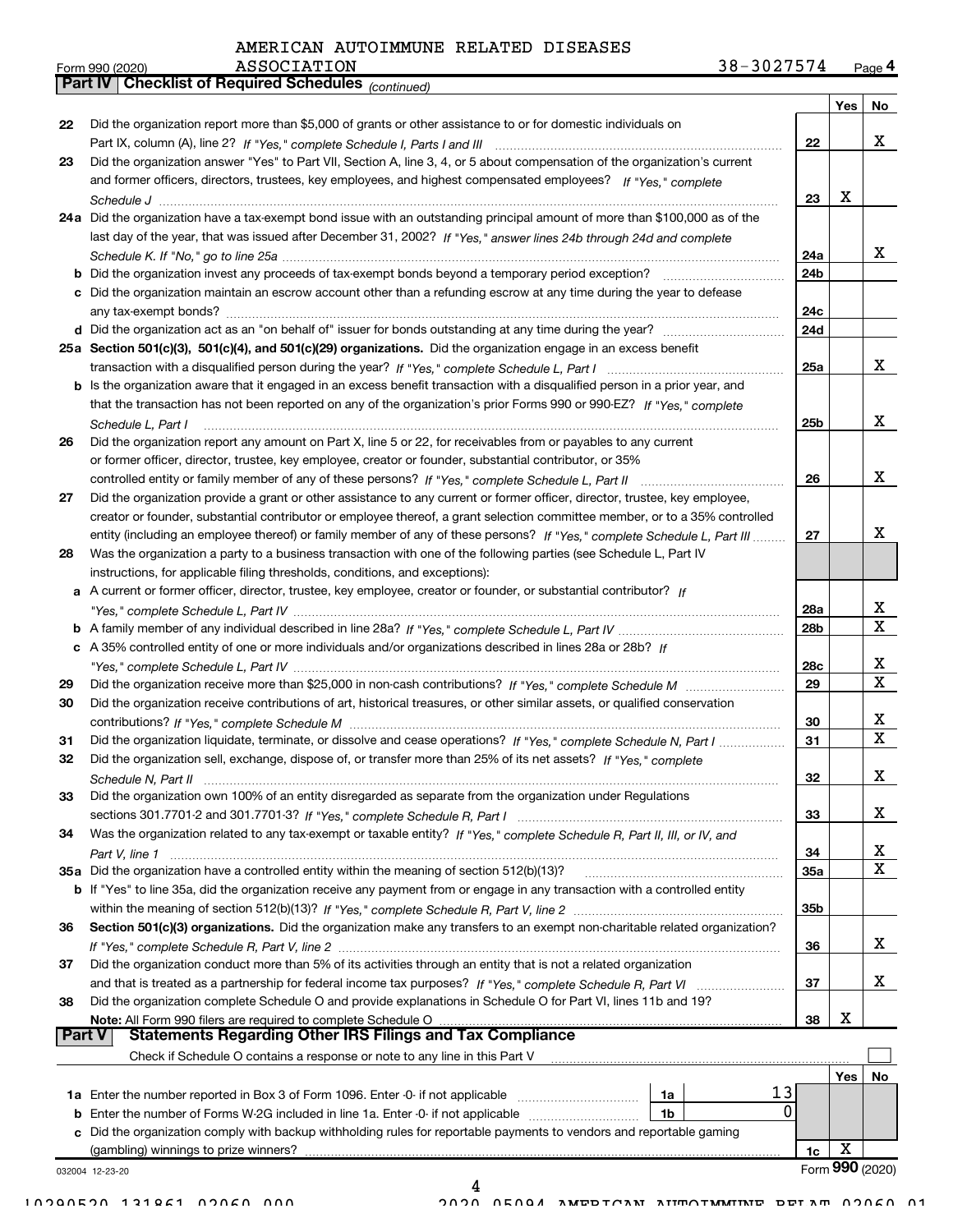| $3037571$<br>$38 -$<br><b>ASSOCIATION</b><br>Form 990 (2020)<br>∵ ∡ ∪ د | $\sim$<br>ל Page |
|-------------------------------------------------------------------------|------------------|
|-------------------------------------------------------------------------|------------------|

| <b>Part V</b> | Statements Regarding Other IRS Filings and Tax Compliance (continued)                                                                                                         |                |     |    |
|---------------|-------------------------------------------------------------------------------------------------------------------------------------------------------------------------------|----------------|-----|----|
|               |                                                                                                                                                                               |                | Yes | No |
|               | 2a Enter the number of employees reported on Form W-3, Transmittal of Wage and Tax Statements,                                                                                |                |     |    |
|               | 12<br>filed for the calendar year ending with or within the year covered by this return <i>[[[[[[[[[[[[[[]]]]</i> ]]<br>2a                                                    |                |     |    |
|               |                                                                                                                                                                               | 2 <sub>b</sub> | X   |    |
|               |                                                                                                                                                                               |                |     |    |
|               | 3a Did the organization have unrelated business gross income of \$1,000 or more during the year?                                                                              | 3a             |     | Х  |
| b             |                                                                                                                                                                               | 3b             |     |    |
|               | 4a At any time during the calendar year, did the organization have an interest in, or a signature or other authority over, a                                                  |                |     |    |
|               | financial account in a foreign country (such as a bank account, securities account, or other financial account)?                                                              | 4a             |     | x  |
|               | <b>b</b> If "Yes," enter the name of the foreign country $\blacktriangleright$                                                                                                |                |     |    |
|               | See instructions for filing requirements for FinCEN Form 114, Report of Foreign Bank and Financial Accounts (FBAR).                                                           |                |     |    |
|               |                                                                                                                                                                               | 5а             |     | Х  |
| b             |                                                                                                                                                                               | 5b             |     | X  |
| с             |                                                                                                                                                                               | 5с             |     |    |
|               | 6a Does the organization have annual gross receipts that are normally greater than \$100,000, and did the organization solicit                                                |                |     |    |
|               |                                                                                                                                                                               | 6a             |     | х  |
|               | b If "Yes," did the organization include with every solicitation an express statement that such contributions or gifts                                                        |                |     |    |
|               | were not tax deductible?                                                                                                                                                      | 6b             |     |    |
| 7             | Organizations that may receive deductible contributions under section 170(c).                                                                                                 |                |     |    |
| а             | Did the organization receive a payment in excess of \$75 made partly as a contribution and partly for goods and services provided to the payor?                               | 7a             |     | x  |
| b             | If "Yes," did the organization notify the donor of the value of the goods or services provided?                                                                               | 7b             |     |    |
| с             | Did the organization sell, exchange, or otherwise dispose of tangible personal property for which it was required                                                             |                |     |    |
|               |                                                                                                                                                                               | 7c             |     | х  |
|               | 7d<br>d If "Yes," indicate the number of Forms 8282 filed during the year manufactured in the second of the New York                                                          |                |     |    |
| е             | Did the organization receive any funds, directly or indirectly, to pay premiums on a personal benefit contract?                                                               | 7e             |     | x  |
| f             | Did the organization, during the year, pay premiums, directly or indirectly, on a personal benefit contract?                                                                  | 7f             |     | х  |
| g             | If the organization received a contribution of qualified intellectual property, did the organization file Form 8899 as required?                                              | 7g             |     |    |
| h             | If the organization received a contribution of cars, boats, airplanes, or other vehicles, did the organization file a Form 1098-C?                                            | 7h             |     |    |
| 8             | Sponsoring organizations maintaining donor advised funds. Did a donor advised fund maintained by the                                                                          |                |     |    |
|               | sponsoring organization have excess business holdings at any time during the year?                                                                                            | 8              |     |    |
| 9             | Sponsoring organizations maintaining donor advised funds.                                                                                                                     |                |     |    |
| а             | Did the sponsoring organization make any taxable distributions under section 4966?                                                                                            | 9а             |     |    |
| b             | Did the sponsoring organization make a distribution to a donor, donor advisor, or related person?                                                                             | 9b             |     |    |
| 10            | Section 501(c)(7) organizations. Enter:                                                                                                                                       |                |     |    |
| а             | 10a                                                                                                                                                                           |                |     |    |
|               | 10 <sub>b</sub><br><b>b</b> Gross receipts, included on Form 990, Part VIII, line 12, for public use of club facilities                                                       |                |     |    |
| 11            | Section 501(c)(12) organizations. Enter:                                                                                                                                      |                |     |    |
| а             | 11a<br>Gross income from members or shareholders                                                                                                                              |                |     |    |
| b             | Gross income from other sources (Do not net amounts due or paid to other sources against                                                                                      |                |     |    |
|               | amounts due or received from them.)<br>11b                                                                                                                                    |                |     |    |
|               | 12a Section 4947(a)(1) non-exempt charitable trusts. Is the organization filing Form 990 in lieu of Form 1041?                                                                | 12a            |     |    |
| b             | If "Yes," enter the amount of tax-exempt interest received or accrued during the year<br>12b                                                                                  |                |     |    |
| 13            | Section 501(c)(29) qualified nonprofit health insurance issuers.                                                                                                              |                |     |    |
|               | a Is the organization licensed to issue qualified health plans in more than one state?                                                                                        | 13a            |     |    |
|               | Note: See the instructions for additional information the organization must report on Schedule O.                                                                             |                |     |    |
|               | <b>b</b> Enter the amount of reserves the organization is required to maintain by the states in which the                                                                     |                |     |    |
|               | 13 <sub>b</sub>                                                                                                                                                               |                |     |    |
| с             | 13с                                                                                                                                                                           |                |     | x  |
| 14a           | Did the organization receive any payments for indoor tanning services during the tax year?                                                                                    | 14a            |     |    |
| b             | If "Yes," has it filed a Form 720 to report these payments? If "No," provide an explanation on Schedule O                                                                     | 14b            |     |    |
| 15            | Is the organization subject to the section 4960 tax on payment(s) of more than \$1,000,000 in remuneration or                                                                 |                |     | x  |
|               |                                                                                                                                                                               | 15             |     |    |
|               | If "Yes," see instructions and file Form 4720, Schedule N.<br>Is the organization an educational institution subject to the section 4968 excise tax on net investment income? | 16             |     | х  |
| 16            |                                                                                                                                                                               |                |     |    |
|               | If "Yes," complete Form 4720, Schedule O.                                                                                                                                     |                |     |    |

5

Form 990 (2020)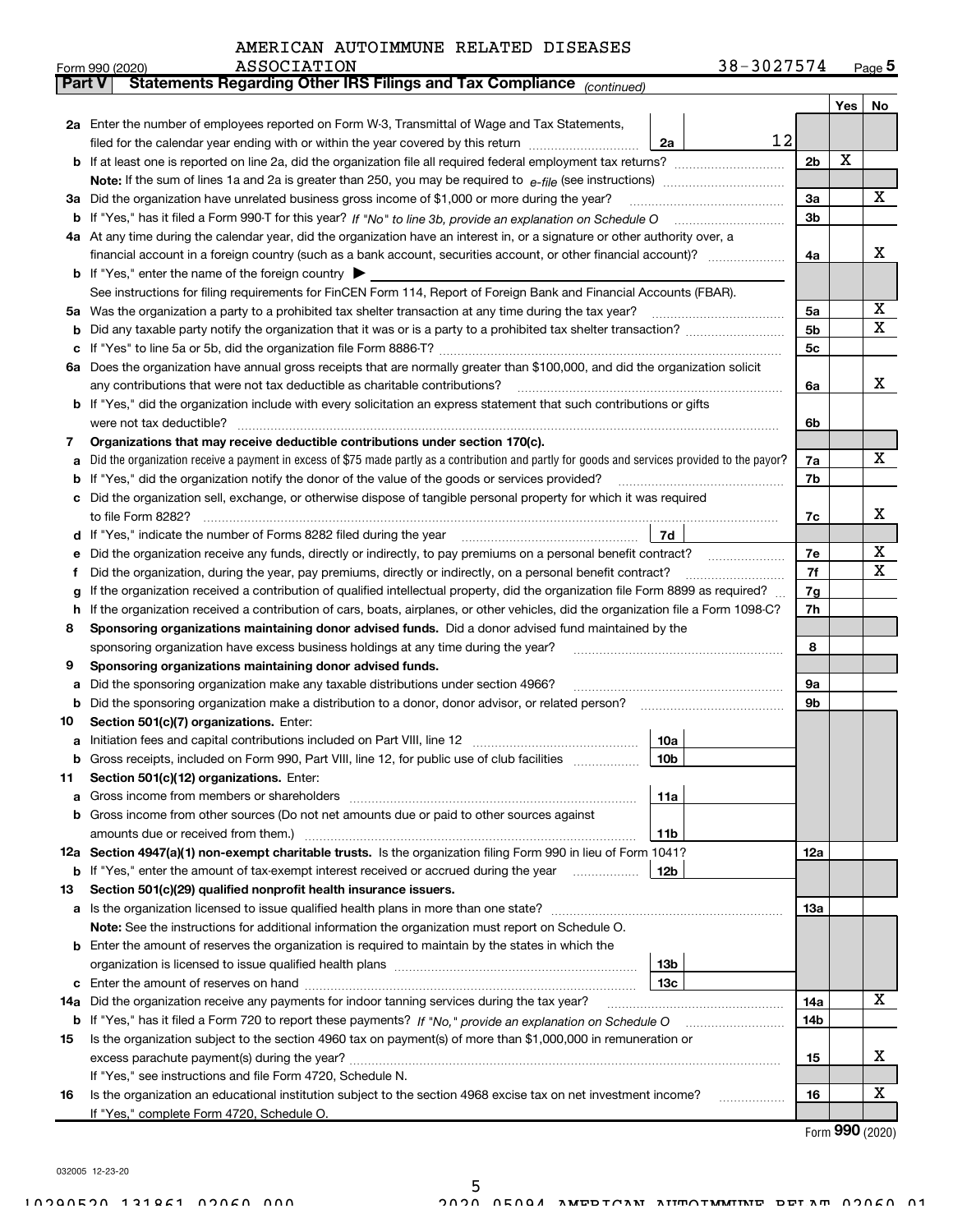|    | AMERICAN AUTOIMMUNE RELATED DISEASES                                                                                                                                                                                                    |                        |             |                         |
|----|-----------------------------------------------------------------------------------------------------------------------------------------------------------------------------------------------------------------------------------------|------------------------|-------------|-------------------------|
|    | 38-3027574<br><b>ASSOCIATION</b><br>Form 990 (2020)<br>∣ Part VI I                                                                                                                                                                      |                        |             | Page $6$                |
|    | Governance, Management, and Disclosure For each "Yes" response to lines 2 through 7b below, and for a "No" response<br>to line 8a, 8b, or 10b below, describe the circumstances, processes, or changes on Schedule O. See instructions. |                        |             |                         |
|    |                                                                                                                                                                                                                                         |                        |             | $\overline{\mathbf{x}}$ |
|    | <b>Section A. Governing Body and Management</b>                                                                                                                                                                                         |                        |             |                         |
|    |                                                                                                                                                                                                                                         |                        |             |                         |
|    | 14<br>1a                                                                                                                                                                                                                                |                        | Yes         | No                      |
|    | <b>1a</b> Enter the number of voting members of the governing body at the end of the tax year<br>If there are material differences in voting rights among members of the governing body, or if the governing                            |                        |             |                         |
|    | body delegated broad authority to an executive committee or similar committee, explain on Schedule O.                                                                                                                                   |                        |             |                         |
| b  | 13<br>Enter the number of voting members included on line 1a, above, who are independent <i>manumum</i><br>1b                                                                                                                           |                        |             |                         |
| 2  | Did any officer, director, trustee, or key employee have a family relationship or a business relationship with any other                                                                                                                |                        |             |                         |
|    | officer, director, trustee, or key employee?                                                                                                                                                                                            | $\mathbf{2}$           |             | X                       |
| 3  | Did the organization delegate control over management duties customarily performed by or under the direct supervision                                                                                                                   |                        |             |                         |
|    |                                                                                                                                                                                                                                         | 3                      |             | X                       |
| 4  | Did the organization make any significant changes to its governing documents since the prior Form 990 was filed?                                                                                                                        | 4                      |             | $\mathbf X$             |
| 5  |                                                                                                                                                                                                                                         | 5                      |             | $\mathbf X$             |
| 6  |                                                                                                                                                                                                                                         | 6                      |             | X                       |
| 7a | Did the organization have members, stockholders, or other persons who had the power to elect or appoint one or                                                                                                                          |                        |             |                         |
|    | more members of the governing body?                                                                                                                                                                                                     | 7a                     |             | X                       |
|    | <b>b</b> Are any governance decisions of the organization reserved to (or subject to approval by) members, stockholders, or                                                                                                             |                        |             |                         |
|    | persons other than the governing body?                                                                                                                                                                                                  | 7b                     |             | x                       |
| 8  | Did the organization contemporaneously document the meetings held or written actions undertaken during the year by the following:                                                                                                       |                        |             |                         |
| a  |                                                                                                                                                                                                                                         | 8a                     | X           |                         |
| b  |                                                                                                                                                                                                                                         | 8b                     | X           |                         |
| 9  | Is there any officer, director, trustee, or key employee listed in Part VII, Section A, who cannot be reached at the                                                                                                                    |                        |             |                         |
|    |                                                                                                                                                                                                                                         | 9                      |             | X                       |
|    | Section B. Policies (This Section B requests information about policies not required by the Internal Revenue Code.)                                                                                                                     |                        |             |                         |
|    |                                                                                                                                                                                                                                         |                        | Yes         | No                      |
|    |                                                                                                                                                                                                                                         | <b>10a</b>             |             | x                       |
|    | <b>b</b> If "Yes," did the organization have written policies and procedures governing the activities of such chapters, affiliates,                                                                                                     |                        |             |                         |
|    | and branches to ensure their operations are consistent with the organization's exempt purposes?                                                                                                                                         | 10 <sub>b</sub>        | Χ           |                         |
|    | 11a Has the organization provided a complete copy of this Form 990 to all members of its governing body before filing the form?                                                                                                         | 11a                    |             |                         |
| b  | Describe in Schedule O the process, if any, used by the organization to review this Form 990.                                                                                                                                           |                        | X           |                         |
|    | <b>b</b> Were officers, directors, or trustees, and key employees required to disclose annually interests that could give rise to conflicts?                                                                                            | 12a<br>12 <sub>b</sub> | $\mathbf X$ |                         |
|    |                                                                                                                                                                                                                                         |                        |             |                         |

|     | c Did the organization regularly and consistently monitor and enforce compliance with the policy? If "Yes," describe                  |                 |   |         |
|-----|---------------------------------------------------------------------------------------------------------------------------------------|-----------------|---|---------|
|     | in Schedule O how this was done                                                                                                       | 12c             | х |         |
| 13  | Did the organization have a written whistleblower policy?                                                                             | 13              | х |         |
| 14  | Did the organization have a written document retention and destruction policy?                                                        | 14              | х |         |
| 15  | Did the process for determining compensation of the following persons include a review and approval by independent                    |                 |   |         |
|     | persons, comparability data, and contemporaneous substantiation of the deliberation and decision?                                     |                 |   |         |
|     | <b>a</b> The organization's CEO, Executive Director, or top management official                                                       | <b>15a</b>      | х |         |
|     | <b>b</b> Other officers or key employees of the organization                                                                          | 15 <sub>b</sub> | х |         |
|     | If "Yes" to line 15a or 15b, describe the process in Schedule O (see instructions).                                                   |                 |   |         |
| 16a | Did the organization invest in, contribute assets to, or participate in a joint venture or similar arrangement with a                 |                 |   |         |
|     | taxable entity during the year?                                                                                                       | 16a             |   | v<br>́́ |
|     | <b>b</b> If "Yes," did the organization follow a written policy or procedure requiring the organization to evaluate its participation |                 |   |         |
|     | in joint venture arrangements under applicable federal tax law, and take steps to safeguard the organization's                        |                 |   |         |
|     | exempt status with respect to such arrangements?                                                                                      | 16b             |   |         |

#### Section C. Disclosure

| 17  | List the states with which a copy of this Form 990 is required to be filed $\blacktriangleright$ MI, CA, CT, FL, IL, MD, MO, NY, PA, TX, VA, WA           |
|-----|-----------------------------------------------------------------------------------------------------------------------------------------------------------|
| 18  | Section 6104 requires an organization to make its Forms 1023 (1024 or 1024-A, if applicable), 990, and 990-T (Section 501(c)(3)s only) available          |
|     | for public inspection. Indicate how you made these available. Check all that apply.                                                                       |
|     | $\boxed{\textbf{X}}$ Upon request<br>$\overline{X}$ Own website<br>Another's website<br>Other (explain on Schedule O)                                     |
| 19  | Describe on Schedule O whether (and if so, how) the organization made its governing documents, conflict of interest policy, and financial                 |
|     | statements available to the public during the tax year.                                                                                                   |
| -20 | State the name, address, and telephone number of the person who possesses the organization's books and records<br>$-586 - 776 - 3900$<br>CRUCHON<br>CATHY |
|     | HALL ROAD, SUITE 130, CLINTON TOWNSHIP, MI<br>48038<br>19176                                                                                              |
|     | O FOR FULL LIST OF<br>SEE SCHEDULE<br>Form 990 (2020)<br>STATES<br>032006 12-23-20                                                                        |
|     |                                                                                                                                                           |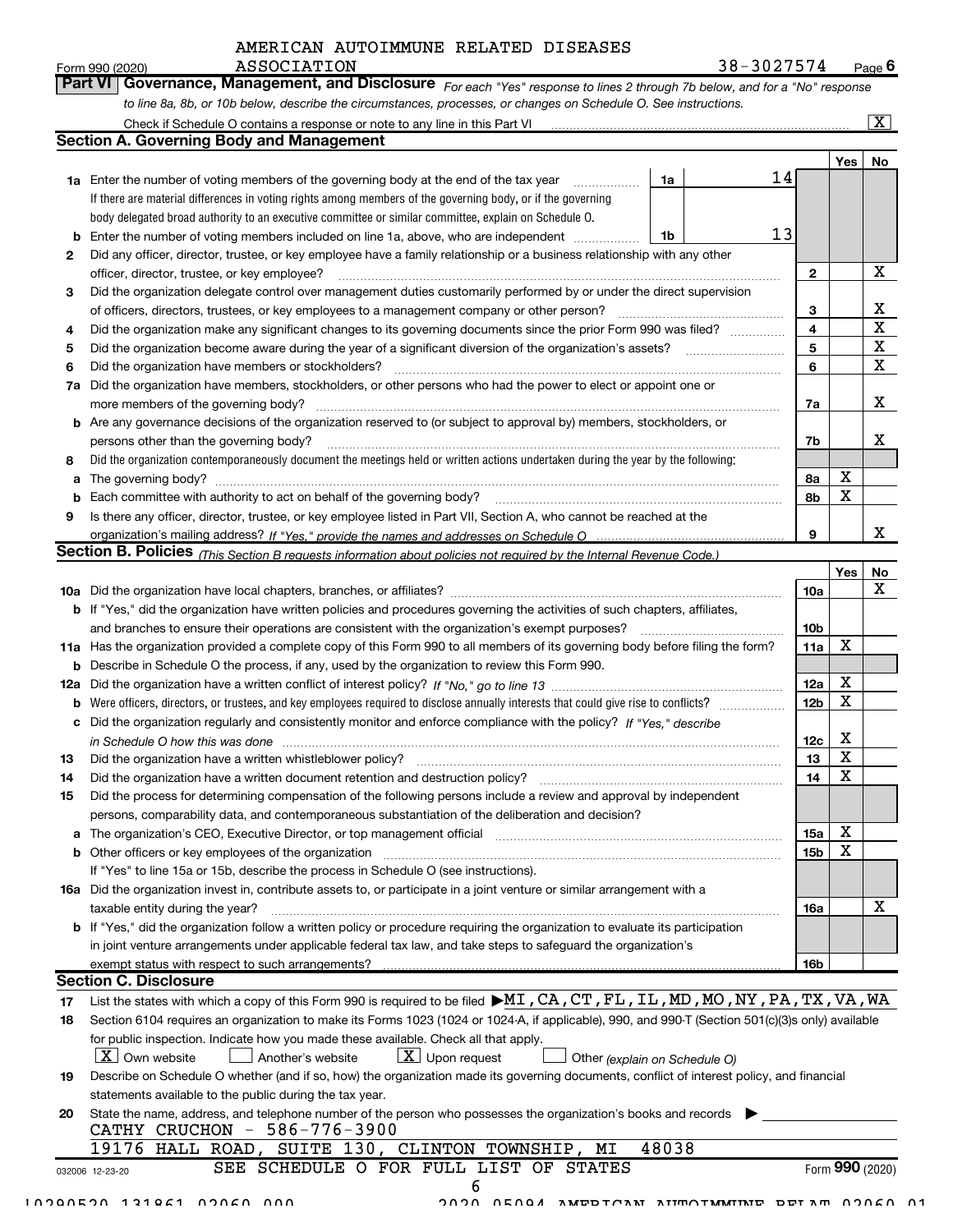| AMERICAN AUTOIMMUNE RELATED DISEASES |  |  |  |  |
|--------------------------------------|--|--|--|--|
|--------------------------------------|--|--|--|--|

ASSOCIATION 28-3027574 Page Page 7

 $\begin{array}{c} \hline \end{array}$ 

| Form 990 (2020) |                                               | ASSOCIATION |  |                                                                                                   | $38 - 3$ |
|-----------------|-----------------------------------------------|-------------|--|---------------------------------------------------------------------------------------------------|----------|
|                 |                                               |             |  | <b>Part VII</b> Compensation of Officers, Directors, Trustees, Key Employees, Highest Compensated |          |
|                 | <b>Employees, and Independent Contractors</b> |             |  |                                                                                                   |          |

#### and Independent Contract

Check if Schedule O contains a response or note to any line in this Part VII

Section A. Officers, Directors, Trustees, Key Employees, and Highest Compensated Employees

1a Complete this table for all persons required to be listed. Report compensation for the calendar year ending with or within the organization's tax year.Ist all of the organization's current officers, directors, trustees (whether individuals or organizations), regardless of amount of compensation.

Enter -0- in columns (D), (E), and (F) if no compensation was paid.

**Examber 1 List all of the organization's current** key employees, if any. See instructions for definition of "key employee."

● List the organization's five current highest compensated employees (other than an officer, director, trustee, or key employee) who received reportable compensation (Box 5 of Form W-2 and/or Box 7 of Form 1099-MISC) of more than \$100,000 from the organization and any related organizations.

List all of the organization's former officers, key employees, and highest compensated employees who received more than \$100,000 of reportable compensation from the organization and any related organizations.

• List all of the organization's former directors or trustees that received, in the capacity as a former director or trustee of the organization, more than \$10,000 of reportable compensation from the organization and any related organizations.

See instructions for the order in which to list the persons above.

Check this box if neither the organization nor any related organization compensated any current officer, director, or trustee. $\Box$ 

| Position<br>Reportable<br>Name and title<br>Average<br>Reportable<br>Estimated<br>(do not check more than one<br>hours per<br>compensation<br>compensation<br>amount of<br>box, unless person is both an<br>officer and a director/trustee)<br>from related<br>week<br>from<br>other<br>ndividual trustee or director<br>the<br>(list any<br>organizations<br>compensation<br>(W-2/1099-MISC)<br>from the<br>hours for<br>organization<br>Highest compensated<br>employee<br>nstitutional trustee<br>(W-2/1099-MISC)<br>related<br>organization<br>Key employee<br>organizations<br>and related<br>below<br>organizations<br>Former<br>Officer<br>line)<br>40.00<br>RANDALL RUTTA<br>(1)<br>$\mathbf X$<br>$\overline{\mathbf{X}}$<br>250,833.<br>0.<br>5,500.<br>PRESIDENT & CEO<br>40.00<br>VIRGINIA LADD<br>(2)<br>56,232.<br>0.<br>$\mathbf X$<br>3,477.<br>PRESIDENT (FORMER)<br>2.00<br>(3)<br>MICHELLE OUELLET<br>0.<br>$\mathbf 0$ .<br>$\mathbf X$<br>X<br>0.<br><b>SECRETARY</b><br>2.00<br>NONA BEAR<br>(4)<br>$\mathbf 0$ .<br>0.<br>$0_{.}$<br>$\mathbf X$<br>X<br><b>TREASURER</b><br>2.00<br>RICHARD M. HODGE<br>(5)<br>$\mathbf 0$ .<br>0.<br>$\mathbf 0$ .<br>$\mathbf X$<br>X<br>CHAIRPERSON<br>2.00<br>LILLY STAIRS<br>(6)<br>$\mathbf X$<br>X<br>$\mathbf 0$ .<br>$\mathbf 0$ .<br>$\mathbf 0$ .<br>VICE CHAIR<br>1.00<br>QUARDRICOS DRISKELL<br>(7)<br>$\mathbf x$<br>$\mathbf 0$ .<br>$\mathbf 0$ .<br>$\mathbf 0$ .<br><b>DIRECTOR</b><br>1.00<br>INDIE LEE<br>(8)<br>0.<br>0.<br>$0_{.}$<br>$\mathbf x$<br><b>DIRECTOR</b><br>1.00<br>ANNA LEGASSIE<br>(9)<br>$\mathbf 0$ .<br>$\mathbf 0$ .<br>$\mathbf 0$ .<br>$\mathbf X$<br><b>DIRECTOR</b><br>1.00<br>(10) ROBERT PHILLIPS, PH.D.<br>$\mathbf x$<br>$\mathbf 0$ .<br>0.<br>$\mathbf 0$ .<br><b>DIRECTOR</b><br>1.00<br>(11) LINDA ROELANS<br>$\mathbf x$<br>$\mathbf 0$ .<br>0.<br>$\mathbf 0$ .<br><b>DIRECTOR</b><br>1.00<br>(12) SLOANE SALZBURG<br>$\mathbf{0}$ .<br>$\mathbf 0$ .<br>$\mathbf X$<br>0.<br><b>DIRECTOR</b><br>1.00<br>(13) MIRTA AVILA SANTOS<br>0.<br>$\mathbf x$<br>$\mathbf 0$ .<br>$\mathbf 0$ .<br><b>DIRECTOR</b><br>1.00<br>(14) SCOTT SELBY<br>0.<br>0.<br>$\mathbf X$<br>$\mathbf 0$ .<br><b>DIRECTOR</b><br>1.00<br>(15) SCOTT WILLIAMS<br>$\mathbf 0$ .<br>0.<br>0.<br>$\mathbf x$<br><b>DIRECTOR</b> | (A) | (B) | (C) |  |  |  |  | (D) | (E) | (F) |
|-------------------------------------------------------------------------------------------------------------------------------------------------------------------------------------------------------------------------------------------------------------------------------------------------------------------------------------------------------------------------------------------------------------------------------------------------------------------------------------------------------------------------------------------------------------------------------------------------------------------------------------------------------------------------------------------------------------------------------------------------------------------------------------------------------------------------------------------------------------------------------------------------------------------------------------------------------------------------------------------------------------------------------------------------------------------------------------------------------------------------------------------------------------------------------------------------------------------------------------------------------------------------------------------------------------------------------------------------------------------------------------------------------------------------------------------------------------------------------------------------------------------------------------------------------------------------------------------------------------------------------------------------------------------------------------------------------------------------------------------------------------------------------------------------------------------------------------------------------------------------------------------------------------------------------------------------------------------------------------------------------------------------------------------------------------------------------------------------------------------------------------------------------------------------------------------------------------------------------------------------------------------------------------------------------------------|-----|-----|-----|--|--|--|--|-----|-----|-----|
|                                                                                                                                                                                                                                                                                                                                                                                                                                                                                                                                                                                                                                                                                                                                                                                                                                                                                                                                                                                                                                                                                                                                                                                                                                                                                                                                                                                                                                                                                                                                                                                                                                                                                                                                                                                                                                                                                                                                                                                                                                                                                                                                                                                                                                                                                                                   |     |     |     |  |  |  |  |     |     |     |
|                                                                                                                                                                                                                                                                                                                                                                                                                                                                                                                                                                                                                                                                                                                                                                                                                                                                                                                                                                                                                                                                                                                                                                                                                                                                                                                                                                                                                                                                                                                                                                                                                                                                                                                                                                                                                                                                                                                                                                                                                                                                                                                                                                                                                                                                                                                   |     |     |     |  |  |  |  |     |     |     |
|                                                                                                                                                                                                                                                                                                                                                                                                                                                                                                                                                                                                                                                                                                                                                                                                                                                                                                                                                                                                                                                                                                                                                                                                                                                                                                                                                                                                                                                                                                                                                                                                                                                                                                                                                                                                                                                                                                                                                                                                                                                                                                                                                                                                                                                                                                                   |     |     |     |  |  |  |  |     |     |     |
|                                                                                                                                                                                                                                                                                                                                                                                                                                                                                                                                                                                                                                                                                                                                                                                                                                                                                                                                                                                                                                                                                                                                                                                                                                                                                                                                                                                                                                                                                                                                                                                                                                                                                                                                                                                                                                                                                                                                                                                                                                                                                                                                                                                                                                                                                                                   |     |     |     |  |  |  |  |     |     |     |
|                                                                                                                                                                                                                                                                                                                                                                                                                                                                                                                                                                                                                                                                                                                                                                                                                                                                                                                                                                                                                                                                                                                                                                                                                                                                                                                                                                                                                                                                                                                                                                                                                                                                                                                                                                                                                                                                                                                                                                                                                                                                                                                                                                                                                                                                                                                   |     |     |     |  |  |  |  |     |     |     |
|                                                                                                                                                                                                                                                                                                                                                                                                                                                                                                                                                                                                                                                                                                                                                                                                                                                                                                                                                                                                                                                                                                                                                                                                                                                                                                                                                                                                                                                                                                                                                                                                                                                                                                                                                                                                                                                                                                                                                                                                                                                                                                                                                                                                                                                                                                                   |     |     |     |  |  |  |  |     |     |     |
|                                                                                                                                                                                                                                                                                                                                                                                                                                                                                                                                                                                                                                                                                                                                                                                                                                                                                                                                                                                                                                                                                                                                                                                                                                                                                                                                                                                                                                                                                                                                                                                                                                                                                                                                                                                                                                                                                                                                                                                                                                                                                                                                                                                                                                                                                                                   |     |     |     |  |  |  |  |     |     |     |
|                                                                                                                                                                                                                                                                                                                                                                                                                                                                                                                                                                                                                                                                                                                                                                                                                                                                                                                                                                                                                                                                                                                                                                                                                                                                                                                                                                                                                                                                                                                                                                                                                                                                                                                                                                                                                                                                                                                                                                                                                                                                                                                                                                                                                                                                                                                   |     |     |     |  |  |  |  |     |     |     |
|                                                                                                                                                                                                                                                                                                                                                                                                                                                                                                                                                                                                                                                                                                                                                                                                                                                                                                                                                                                                                                                                                                                                                                                                                                                                                                                                                                                                                                                                                                                                                                                                                                                                                                                                                                                                                                                                                                                                                                                                                                                                                                                                                                                                                                                                                                                   |     |     |     |  |  |  |  |     |     |     |
|                                                                                                                                                                                                                                                                                                                                                                                                                                                                                                                                                                                                                                                                                                                                                                                                                                                                                                                                                                                                                                                                                                                                                                                                                                                                                                                                                                                                                                                                                                                                                                                                                                                                                                                                                                                                                                                                                                                                                                                                                                                                                                                                                                                                                                                                                                                   |     |     |     |  |  |  |  |     |     |     |
|                                                                                                                                                                                                                                                                                                                                                                                                                                                                                                                                                                                                                                                                                                                                                                                                                                                                                                                                                                                                                                                                                                                                                                                                                                                                                                                                                                                                                                                                                                                                                                                                                                                                                                                                                                                                                                                                                                                                                                                                                                                                                                                                                                                                                                                                                                                   |     |     |     |  |  |  |  |     |     |     |
|                                                                                                                                                                                                                                                                                                                                                                                                                                                                                                                                                                                                                                                                                                                                                                                                                                                                                                                                                                                                                                                                                                                                                                                                                                                                                                                                                                                                                                                                                                                                                                                                                                                                                                                                                                                                                                                                                                                                                                                                                                                                                                                                                                                                                                                                                                                   |     |     |     |  |  |  |  |     |     |     |
|                                                                                                                                                                                                                                                                                                                                                                                                                                                                                                                                                                                                                                                                                                                                                                                                                                                                                                                                                                                                                                                                                                                                                                                                                                                                                                                                                                                                                                                                                                                                                                                                                                                                                                                                                                                                                                                                                                                                                                                                                                                                                                                                                                                                                                                                                                                   |     |     |     |  |  |  |  |     |     |     |
|                                                                                                                                                                                                                                                                                                                                                                                                                                                                                                                                                                                                                                                                                                                                                                                                                                                                                                                                                                                                                                                                                                                                                                                                                                                                                                                                                                                                                                                                                                                                                                                                                                                                                                                                                                                                                                                                                                                                                                                                                                                                                                                                                                                                                                                                                                                   |     |     |     |  |  |  |  |     |     |     |
|                                                                                                                                                                                                                                                                                                                                                                                                                                                                                                                                                                                                                                                                                                                                                                                                                                                                                                                                                                                                                                                                                                                                                                                                                                                                                                                                                                                                                                                                                                                                                                                                                                                                                                                                                                                                                                                                                                                                                                                                                                                                                                                                                                                                                                                                                                                   |     |     |     |  |  |  |  |     |     |     |
|                                                                                                                                                                                                                                                                                                                                                                                                                                                                                                                                                                                                                                                                                                                                                                                                                                                                                                                                                                                                                                                                                                                                                                                                                                                                                                                                                                                                                                                                                                                                                                                                                                                                                                                                                                                                                                                                                                                                                                                                                                                                                                                                                                                                                                                                                                                   |     |     |     |  |  |  |  |     |     |     |
|                                                                                                                                                                                                                                                                                                                                                                                                                                                                                                                                                                                                                                                                                                                                                                                                                                                                                                                                                                                                                                                                                                                                                                                                                                                                                                                                                                                                                                                                                                                                                                                                                                                                                                                                                                                                                                                                                                                                                                                                                                                                                                                                                                                                                                                                                                                   |     |     |     |  |  |  |  |     |     |     |
|                                                                                                                                                                                                                                                                                                                                                                                                                                                                                                                                                                                                                                                                                                                                                                                                                                                                                                                                                                                                                                                                                                                                                                                                                                                                                                                                                                                                                                                                                                                                                                                                                                                                                                                                                                                                                                                                                                                                                                                                                                                                                                                                                                                                                                                                                                                   |     |     |     |  |  |  |  |     |     |     |
|                                                                                                                                                                                                                                                                                                                                                                                                                                                                                                                                                                                                                                                                                                                                                                                                                                                                                                                                                                                                                                                                                                                                                                                                                                                                                                                                                                                                                                                                                                                                                                                                                                                                                                                                                                                                                                                                                                                                                                                                                                                                                                                                                                                                                                                                                                                   |     |     |     |  |  |  |  |     |     |     |
|                                                                                                                                                                                                                                                                                                                                                                                                                                                                                                                                                                                                                                                                                                                                                                                                                                                                                                                                                                                                                                                                                                                                                                                                                                                                                                                                                                                                                                                                                                                                                                                                                                                                                                                                                                                                                                                                                                                                                                                                                                                                                                                                                                                                                                                                                                                   |     |     |     |  |  |  |  |     |     |     |
|                                                                                                                                                                                                                                                                                                                                                                                                                                                                                                                                                                                                                                                                                                                                                                                                                                                                                                                                                                                                                                                                                                                                                                                                                                                                                                                                                                                                                                                                                                                                                                                                                                                                                                                                                                                                                                                                                                                                                                                                                                                                                                                                                                                                                                                                                                                   |     |     |     |  |  |  |  |     |     |     |
|                                                                                                                                                                                                                                                                                                                                                                                                                                                                                                                                                                                                                                                                                                                                                                                                                                                                                                                                                                                                                                                                                                                                                                                                                                                                                                                                                                                                                                                                                                                                                                                                                                                                                                                                                                                                                                                                                                                                                                                                                                                                                                                                                                                                                                                                                                                   |     |     |     |  |  |  |  |     |     |     |
|                                                                                                                                                                                                                                                                                                                                                                                                                                                                                                                                                                                                                                                                                                                                                                                                                                                                                                                                                                                                                                                                                                                                                                                                                                                                                                                                                                                                                                                                                                                                                                                                                                                                                                                                                                                                                                                                                                                                                                                                                                                                                                                                                                                                                                                                                                                   |     |     |     |  |  |  |  |     |     |     |
|                                                                                                                                                                                                                                                                                                                                                                                                                                                                                                                                                                                                                                                                                                                                                                                                                                                                                                                                                                                                                                                                                                                                                                                                                                                                                                                                                                                                                                                                                                                                                                                                                                                                                                                                                                                                                                                                                                                                                                                                                                                                                                                                                                                                                                                                                                                   |     |     |     |  |  |  |  |     |     |     |
|                                                                                                                                                                                                                                                                                                                                                                                                                                                                                                                                                                                                                                                                                                                                                                                                                                                                                                                                                                                                                                                                                                                                                                                                                                                                                                                                                                                                                                                                                                                                                                                                                                                                                                                                                                                                                                                                                                                                                                                                                                                                                                                                                                                                                                                                                                                   |     |     |     |  |  |  |  |     |     |     |
|                                                                                                                                                                                                                                                                                                                                                                                                                                                                                                                                                                                                                                                                                                                                                                                                                                                                                                                                                                                                                                                                                                                                                                                                                                                                                                                                                                                                                                                                                                                                                                                                                                                                                                                                                                                                                                                                                                                                                                                                                                                                                                                                                                                                                                                                                                                   |     |     |     |  |  |  |  |     |     |     |
|                                                                                                                                                                                                                                                                                                                                                                                                                                                                                                                                                                                                                                                                                                                                                                                                                                                                                                                                                                                                                                                                                                                                                                                                                                                                                                                                                                                                                                                                                                                                                                                                                                                                                                                                                                                                                                                                                                                                                                                                                                                                                                                                                                                                                                                                                                                   |     |     |     |  |  |  |  |     |     |     |
|                                                                                                                                                                                                                                                                                                                                                                                                                                                                                                                                                                                                                                                                                                                                                                                                                                                                                                                                                                                                                                                                                                                                                                                                                                                                                                                                                                                                                                                                                                                                                                                                                                                                                                                                                                                                                                                                                                                                                                                                                                                                                                                                                                                                                                                                                                                   |     |     |     |  |  |  |  |     |     |     |
|                                                                                                                                                                                                                                                                                                                                                                                                                                                                                                                                                                                                                                                                                                                                                                                                                                                                                                                                                                                                                                                                                                                                                                                                                                                                                                                                                                                                                                                                                                                                                                                                                                                                                                                                                                                                                                                                                                                                                                                                                                                                                                                                                                                                                                                                                                                   |     |     |     |  |  |  |  |     |     |     |
|                                                                                                                                                                                                                                                                                                                                                                                                                                                                                                                                                                                                                                                                                                                                                                                                                                                                                                                                                                                                                                                                                                                                                                                                                                                                                                                                                                                                                                                                                                                                                                                                                                                                                                                                                                                                                                                                                                                                                                                                                                                                                                                                                                                                                                                                                                                   |     |     |     |  |  |  |  |     |     |     |
|                                                                                                                                                                                                                                                                                                                                                                                                                                                                                                                                                                                                                                                                                                                                                                                                                                                                                                                                                                                                                                                                                                                                                                                                                                                                                                                                                                                                                                                                                                                                                                                                                                                                                                                                                                                                                                                                                                                                                                                                                                                                                                                                                                                                                                                                                                                   |     |     |     |  |  |  |  |     |     |     |
|                                                                                                                                                                                                                                                                                                                                                                                                                                                                                                                                                                                                                                                                                                                                                                                                                                                                                                                                                                                                                                                                                                                                                                                                                                                                                                                                                                                                                                                                                                                                                                                                                                                                                                                                                                                                                                                                                                                                                                                                                                                                                                                                                                                                                                                                                                                   |     |     |     |  |  |  |  |     |     |     |
|                                                                                                                                                                                                                                                                                                                                                                                                                                                                                                                                                                                                                                                                                                                                                                                                                                                                                                                                                                                                                                                                                                                                                                                                                                                                                                                                                                                                                                                                                                                                                                                                                                                                                                                                                                                                                                                                                                                                                                                                                                                                                                                                                                                                                                                                                                                   |     |     |     |  |  |  |  |     |     |     |
|                                                                                                                                                                                                                                                                                                                                                                                                                                                                                                                                                                                                                                                                                                                                                                                                                                                                                                                                                                                                                                                                                                                                                                                                                                                                                                                                                                                                                                                                                                                                                                                                                                                                                                                                                                                                                                                                                                                                                                                                                                                                                                                                                                                                                                                                                                                   |     |     |     |  |  |  |  |     |     |     |

7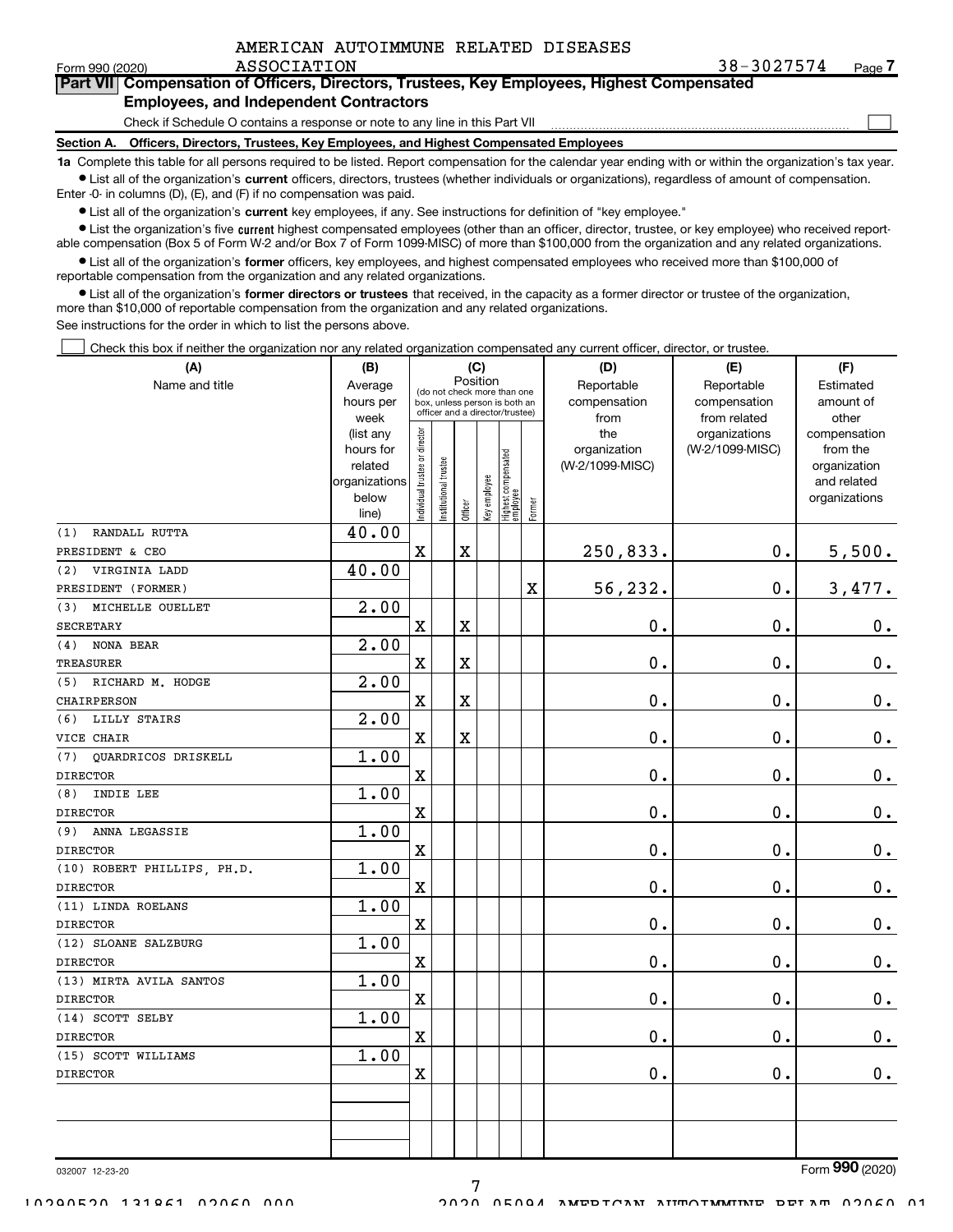|                                                                                                                                                                                                                                                                   | AMERICAN AUTOIMMUNE RELATED DISEASES                                 |                                |                                                                                                 |          |              |                                 |        |                                                                                                        |                                                   |                                            |                 |                                                          |                        |
|-------------------------------------------------------------------------------------------------------------------------------------------------------------------------------------------------------------------------------------------------------------------|----------------------------------------------------------------------|--------------------------------|-------------------------------------------------------------------------------------------------|----------|--------------|---------------------------------|--------|--------------------------------------------------------------------------------------------------------|---------------------------------------------------|--------------------------------------------|-----------------|----------------------------------------------------------|------------------------|
| Form 990 (2020)<br><b>Part VII</b>                                                                                                                                                                                                                                | ASSOCIATION                                                          |                                |                                                                                                 |          |              |                                 |        | Section A. Officers, Directors, Trustees, Key Employees, and Highest Compensated Employees (continued) | 38-3027574                                        |                                            |                 |                                                          | $Page$ 8               |
| (A)<br>Name and title                                                                                                                                                                                                                                             | (B)<br>Average<br>hours per<br>week                                  |                                | (do not check more than one<br>box, unless person is both an<br>officer and a director/trustee) | Position | (C)          |                                 |        | (D)<br>Reportable<br>compensation<br>from                                                              | (E)<br>Reportable<br>compensation<br>from related |                                            |                 | (F)<br>Estimated<br>amount of<br>other                   |                        |
|                                                                                                                                                                                                                                                                   | (list any<br>hours for<br>related<br>organizations<br>below<br>line) | Individual trustee or director | Institutional trustee                                                                           | Officer  | Key employee | Highest compensated<br>employee | Former | the<br>organization<br>(W-2/1099-MISC)                                                                 | organizations<br>(W-2/1099-MISC)                  |                                            | compensation    | from the<br>organization<br>and related<br>organizations |                        |
|                                                                                                                                                                                                                                                                   |                                                                      |                                |                                                                                                 |          |              |                                 |        |                                                                                                        |                                                   |                                            |                 |                                                          |                        |
|                                                                                                                                                                                                                                                                   |                                                                      |                                |                                                                                                 |          |              |                                 |        |                                                                                                        |                                                   |                                            |                 |                                                          |                        |
|                                                                                                                                                                                                                                                                   |                                                                      |                                |                                                                                                 |          |              |                                 |        |                                                                                                        |                                                   |                                            |                 |                                                          |                        |
|                                                                                                                                                                                                                                                                   |                                                                      |                                |                                                                                                 |          |              |                                 |        |                                                                                                        |                                                   |                                            |                 |                                                          |                        |
|                                                                                                                                                                                                                                                                   |                                                                      |                                |                                                                                                 |          |              |                                 |        |                                                                                                        |                                                   |                                            |                 |                                                          |                        |
| 1b Subtotal                                                                                                                                                                                                                                                       |                                                                      |                                |                                                                                                 |          |              |                                 |        | 307,065.<br>0.<br>307,065.                                                                             |                                                   | 0.<br>$\overline{0}$ .<br>$\overline{0}$ . |                 |                                                          | 8,977.<br>0.<br>8,977. |
| Total number of individuals (including but not limited to those listed above) who received more than \$100,000 of reportable<br>2                                                                                                                                 |                                                                      |                                |                                                                                                 |          |              |                                 |        |                                                                                                        |                                                   |                                            |                 |                                                          | 1                      |
| compensation from the organization                                                                                                                                                                                                                                |                                                                      |                                |                                                                                                 |          |              |                                 |        |                                                                                                        |                                                   |                                            |                 | Yes                                                      | No                     |
| Did the organization list any former officer, director, trustee, key employee, or highest compensated employee on<br>з<br>line 1a? If "Yes," complete Schedule J for such individual manufactured contained and the Yes," complete Schedule J for such individual |                                                                      |                                |                                                                                                 |          |              |                                 |        |                                                                                                        |                                                   |                                            | з               | $\overline{\mathtt{x}}$                                  |                        |
| For any individual listed on line 1a, is the sum of reportable compensation and other compensation from the organization<br>4                                                                                                                                     |                                                                      |                                |                                                                                                 |          |              |                                 |        |                                                                                                        |                                                   |                                            | 4               | х                                                        |                        |
| Did any person listed on line 1a receive or accrue compensation from any unrelated organization or individual for services<br>5                                                                                                                                   |                                                                      |                                |                                                                                                 |          |              |                                 |        |                                                                                                        |                                                   |                                            |                 |                                                          |                        |
| <b>Section B. Independent Contractors</b>                                                                                                                                                                                                                         |                                                                      |                                |                                                                                                 |          |              |                                 |        |                                                                                                        |                                                   |                                            | 5               |                                                          | х                      |
| Complete this table for your five highest compensated independent contractors that received more than \$100,000 of compensation from<br>1                                                                                                                         |                                                                      |                                |                                                                                                 |          |              |                                 |        |                                                                                                        |                                                   |                                            |                 |                                                          |                        |
| the organization. Report compensation for the calendar year ending with or within the organization's tax year.                                                                                                                                                    |                                                                      |                                |                                                                                                 |          |              |                                 |        |                                                                                                        |                                                   |                                            | (C)             |                                                          |                        |
|                                                                                                                                                                                                                                                                   | (A)<br>Name and business address                                     |                                |                                                                                                 |          |              |                                 |        | (B)<br>Description of services                                                                         |                                                   |                                            | Compensation    |                                                          |                        |
| CONTEXT STRATEGIES, LLC, 909 E. ST., NW,<br>2ND FLOOR, WASHINGTON, DC 20004                                                                                                                                                                                       |                                                                      |                                |                                                                                                 |          |              |                                 |        | CONSULTING SERVICES                                                                                    |                                                   |                                            | 1,556,146.      |                                                          |                        |
|                                                                                                                                                                                                                                                                   |                                                                      |                                |                                                                                                 |          |              |                                 |        |                                                                                                        |                                                   |                                            |                 |                                                          |                        |
|                                                                                                                                                                                                                                                                   |                                                                      |                                |                                                                                                 |          |              |                                 |        |                                                                                                        |                                                   |                                            |                 |                                                          |                        |
|                                                                                                                                                                                                                                                                   |                                                                      |                                |                                                                                                 |          |              |                                 |        |                                                                                                        |                                                   |                                            |                 |                                                          |                        |
| Total number of independent contractors (including but not limited to those listed above) who received more than<br>2<br>\$100,000 of compensation from the organization                                                                                          |                                                                      |                                |                                                                                                 |          |              |                                 |        |                                                                                                        |                                                   |                                            |                 |                                                          |                        |
|                                                                                                                                                                                                                                                                   |                                                                      |                                |                                                                                                 |          |              |                                 |        |                                                                                                        |                                                   |                                            | Form 990 (2020) |                                                          |                        |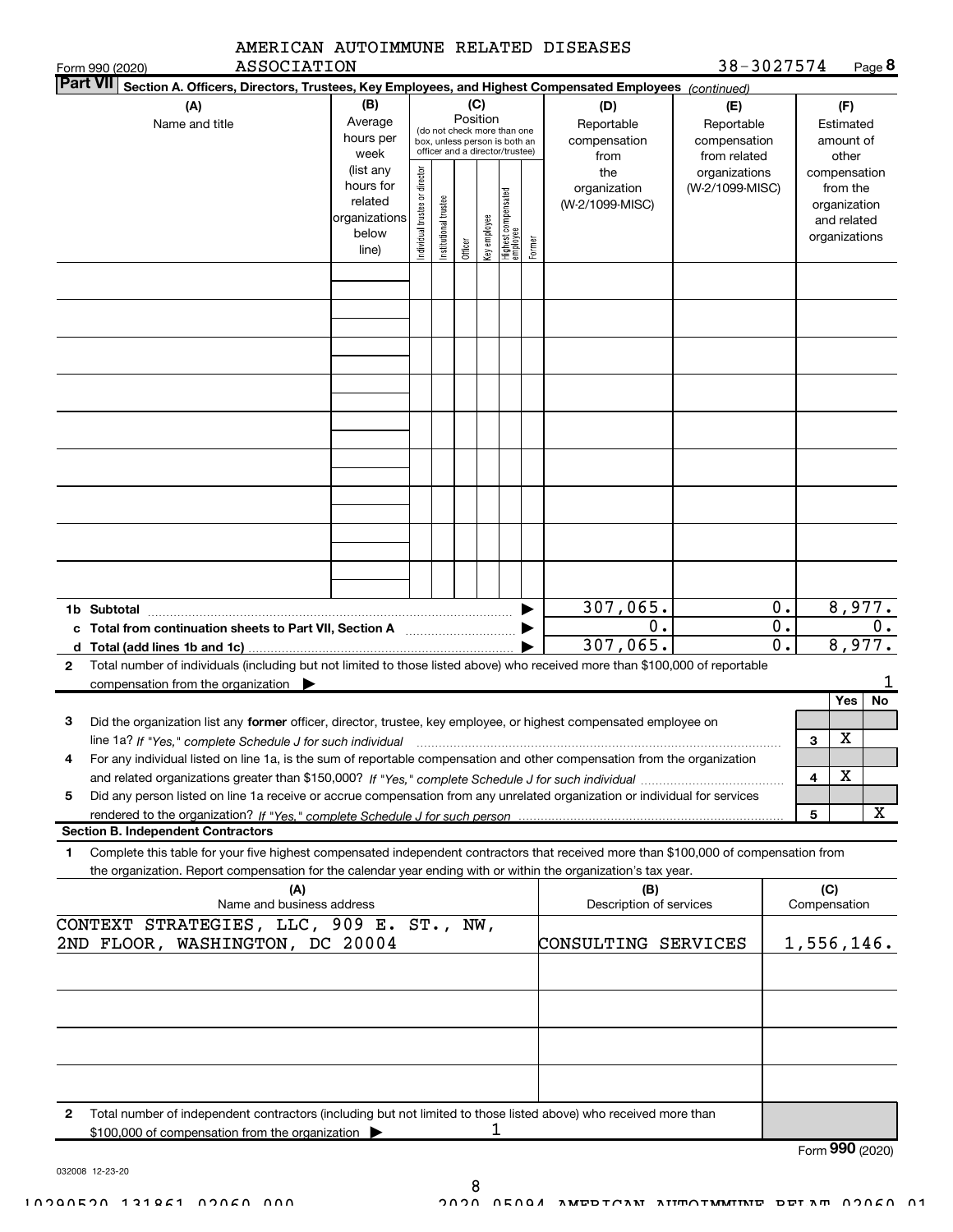| AMERICAN AUTOIMMUNE RELATED DISEASES |  |
|--------------------------------------|--|
|                                      |  |

| <b>Part VIII</b>                                          |                 |   | <b>Statement of Revenue</b>                                                                  |                       |                      |                                                           |                                                 |                                                                 |
|-----------------------------------------------------------|-----------------|---|----------------------------------------------------------------------------------------------|-----------------------|----------------------|-----------------------------------------------------------|-------------------------------------------------|-----------------------------------------------------------------|
|                                                           |                 |   | Check if Schedule O contains a response or note to any line in this Part VIII                |                       |                      |                                                           |                                                 |                                                                 |
|                                                           |                 |   |                                                                                              |                       | (A)<br>Total revenue | $\overline{(B)}$<br>Related or exempt<br>function revenue | $\overline{C}$<br>Unrelated<br>business revenue | (D)<br>Revenue excluded<br>from tax under<br>sections 512 - 514 |
|                                                           |                 |   | 1 a Federated campaigns<br>1a                                                                |                       |                      |                                                           |                                                 |                                                                 |
|                                                           |                 | b | 1 <sub>b</sub><br>Membership dues<br>$\overline{\phantom{a}}$                                |                       |                      |                                                           |                                                 |                                                                 |
|                                                           |                 |   | 1 <sub>c</sub><br>c Fundraising events                                                       | 3,398.                |                      |                                                           |                                                 |                                                                 |
|                                                           |                 |   | 1 <sub>d</sub><br>d Related organizations                                                    |                       |                      |                                                           |                                                 |                                                                 |
|                                                           |                 |   | 1e<br>Government grants (contributions)                                                      | 193,400.              |                      |                                                           |                                                 |                                                                 |
|                                                           |                 |   | f All other contributions, gifts, grants, and                                                |                       |                      |                                                           |                                                 |                                                                 |
| Contributions, Gifts, Grants<br>and Other Similar Amounts |                 |   | similar amounts not included above<br>1f                                                     | 3, 209, 418.          |                      |                                                           |                                                 |                                                                 |
|                                                           |                 |   | $1g$ \$<br>g Noncash contributions included in lines 1a-1f                                   |                       |                      |                                                           |                                                 |                                                                 |
|                                                           |                 |   | <b>h</b> Total. Add lines 1a-1f                                                              |                       | 3, 406, 216.         |                                                           |                                                 |                                                                 |
|                                                           |                 |   |                                                                                              | <b>Business Code</b>  |                      |                                                           |                                                 |                                                                 |
|                                                           | 2 a             |   |                                                                                              |                       |                      |                                                           |                                                 |                                                                 |
| Program Service<br>Revenue                                |                 | b | the control of the control of the control of the control of the control of                   |                       |                      |                                                           |                                                 |                                                                 |
|                                                           |                 | c | <u> 1989 - Johann Stein, mars an deus an deus Angelsen († 1908)</u>                          |                       |                      |                                                           |                                                 |                                                                 |
|                                                           |                 | d | the control of the control of the control of the control of the control of                   |                       |                      |                                                           |                                                 |                                                                 |
|                                                           |                 | е |                                                                                              |                       |                      |                                                           |                                                 |                                                                 |
|                                                           |                 |   |                                                                                              |                       |                      |                                                           |                                                 |                                                                 |
|                                                           |                 |   |                                                                                              |                       |                      |                                                           |                                                 |                                                                 |
|                                                           | 3               |   | Investment income (including dividends, interest, and                                        |                       | 2,463.               |                                                           |                                                 | 2,463.                                                          |
|                                                           | 4               |   | Income from investment of tax-exempt bond proceeds                                           |                       |                      |                                                           |                                                 |                                                                 |
|                                                           | 5               |   |                                                                                              |                       |                      |                                                           |                                                 |                                                                 |
|                                                           |                 |   | (i) Real                                                                                     | (ii) Personal         |                      |                                                           |                                                 |                                                                 |
|                                                           | 6а              |   | Gross rents<br>l 6a                                                                          |                       |                      |                                                           |                                                 |                                                                 |
|                                                           |                 | b | Less: rental expenses<br>6b                                                                  |                       |                      |                                                           |                                                 |                                                                 |
|                                                           |                 | с | Rental income or (loss)<br>6c                                                                |                       |                      |                                                           |                                                 |                                                                 |
|                                                           |                 |   | d Net rental income or (loss)                                                                |                       |                      |                                                           |                                                 |                                                                 |
|                                                           |                 |   | (i) Securities<br>7 a Gross amount from sales of                                             | (ii) Other            |                      |                                                           |                                                 |                                                                 |
|                                                           |                 |   | assets other than inventory<br>7a                                                            |                       |                      |                                                           |                                                 |                                                                 |
|                                                           |                 |   | <b>b</b> Less: cost or other basis                                                           |                       |                      |                                                           |                                                 |                                                                 |
|                                                           |                 |   | 7b<br>and sales expenses                                                                     |                       |                      |                                                           |                                                 |                                                                 |
| Revenue                                                   |                 |   | 7c<br>c Gain or (loss)                                                                       |                       |                      |                                                           |                                                 |                                                                 |
|                                                           |                 |   |                                                                                              | ▶                     |                      |                                                           |                                                 |                                                                 |
|                                                           |                 |   | 8 a Gross income from fundraising events (not                                                |                       |                      |                                                           |                                                 |                                                                 |
| <b>Other</b>                                              |                 |   | $3,398$ . of<br>including $$$                                                                |                       |                      |                                                           |                                                 |                                                                 |
|                                                           |                 |   | contributions reported on line 1c). See                                                      |                       |                      |                                                           |                                                 |                                                                 |
|                                                           |                 |   | 8a                                                                                           | 0.                    |                      |                                                           |                                                 |                                                                 |
|                                                           |                 |   | 8 <sub>b</sub><br><b>b</b> Less: direct expenses <i>managered</i> b                          | 0.                    |                      |                                                           |                                                 |                                                                 |
|                                                           |                 |   | c Net income or (loss) from fundraising events                                               |                       | 0.                   |                                                           |                                                 |                                                                 |
|                                                           |                 |   | 9 a Gross income from gaming activities. See                                                 |                       |                      |                                                           |                                                 |                                                                 |
|                                                           |                 |   | 9a<br>9 <sub>b</sub>                                                                         |                       |                      |                                                           |                                                 |                                                                 |
|                                                           |                 |   | <b>b</b> Less: direct expenses                                                               |                       |                      |                                                           |                                                 |                                                                 |
|                                                           |                 |   | c Net income or (loss) from gaming activities<br>10 a Gross sales of inventory, less returns |                       |                      |                                                           |                                                 |                                                                 |
|                                                           |                 |   | <b>10a</b>                                                                                   |                       |                      |                                                           |                                                 |                                                                 |
|                                                           |                 |   | 10bl<br><b>b</b> Less: cost of goods sold                                                    |                       |                      |                                                           |                                                 |                                                                 |
|                                                           |                 |   | c Net income or (loss) from sales of inventory                                               |                       |                      |                                                           |                                                 |                                                                 |
|                                                           |                 |   |                                                                                              | <b>Business Code</b>  |                      |                                                           |                                                 |                                                                 |
|                                                           | 11 a            |   | CASH BACK BONUS                                                                              | 900099                | 1,731.               | 1,731.                                                    |                                                 |                                                                 |
|                                                           |                 | b | MISCELLANEOUS                                                                                | 900099                | 554.                 | 554.                                                      |                                                 |                                                                 |
|                                                           |                 | с |                                                                                              |                       |                      |                                                           |                                                 |                                                                 |
| Miscellaneous<br><b>Revenue</b>                           |                 |   |                                                                                              |                       |                      |                                                           |                                                 |                                                                 |
|                                                           |                 |   |                                                                                              | $\blacktriangleright$ | 2,285.               |                                                           |                                                 |                                                                 |
|                                                           | 12              |   |                                                                                              | $\blacktriangleright$ | 3,410,964.           | 2,285.                                                    | 0.                                              | 2,463.                                                          |
|                                                           | 032009 12-23-20 |   |                                                                                              |                       |                      |                                                           |                                                 | Form 990 (2020)                                                 |

032009 12-23-20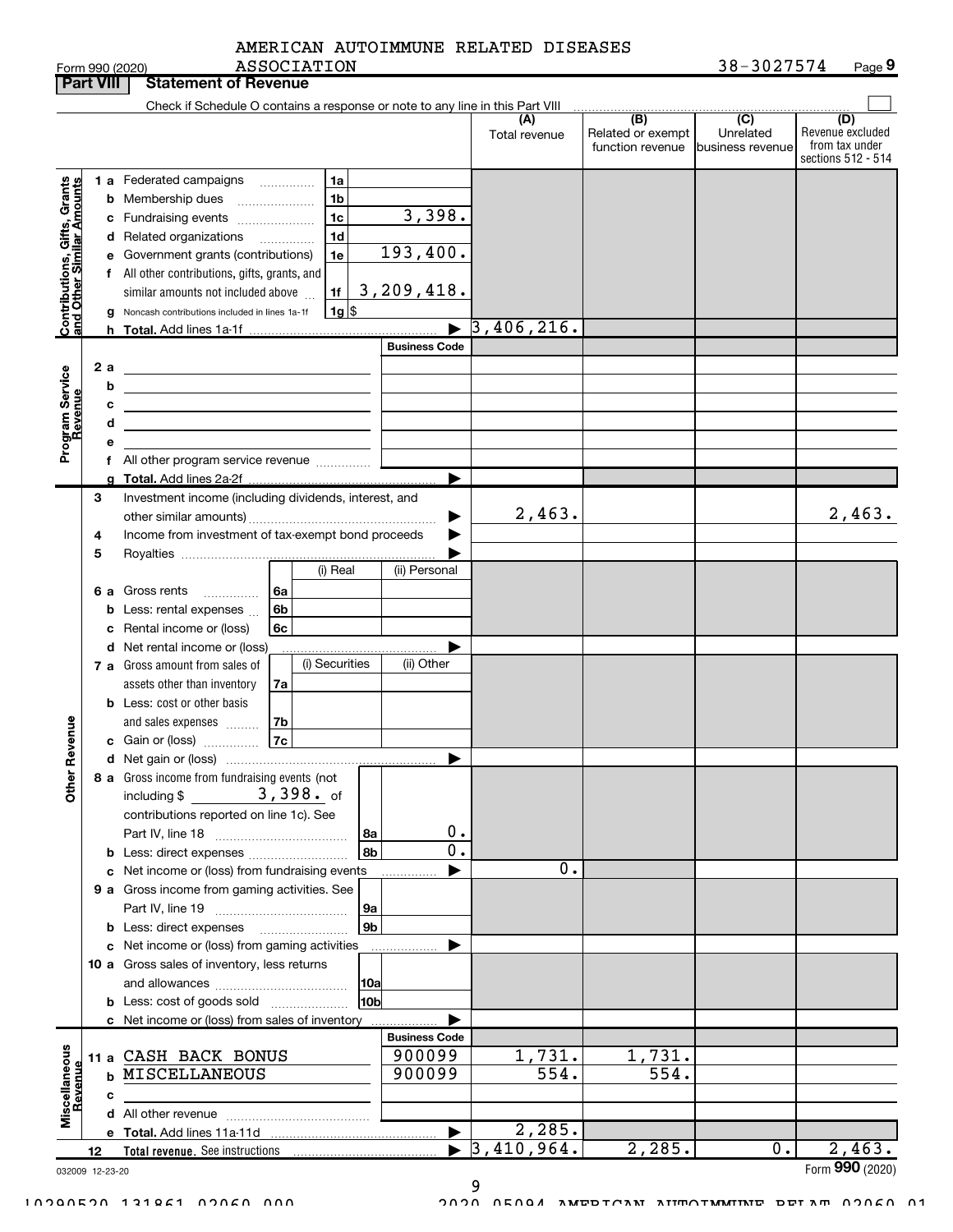#### $\texttt{ASSOCIATION} \texttt{10} \texttt{10}$ ASSOCIATION AMERICAN AUTOIMMUNE RELATED DISEASES

Form 990 (2020)**Part IX Statement of Functional Expenses** 

Section 501(c)(3) and 501(c)(4) organizations must complete all columns. All other organizations must complete column (A).

|              | $\overline{\mathbf{x}}$<br>$\overline{C}$<br>(A)                                                                                                           |                      |                                    |                                    |                                |  |  |  |  |  |  |  |  |
|--------------|------------------------------------------------------------------------------------------------------------------------------------------------------------|----------------------|------------------------------------|------------------------------------|--------------------------------|--|--|--|--|--|--|--|--|
|              | Do not include amounts reported on lines 6b,<br>7b, 8b, 9b, and 10b of Part VIII.                                                                          | Total expenses       | (B)<br>Program service<br>expenses | Management and<br>general expenses | (D)<br>Fundraising<br>expenses |  |  |  |  |  |  |  |  |
| 1.           | Grants and other assistance to domestic organizations                                                                                                      |                      |                                    |                                    |                                |  |  |  |  |  |  |  |  |
|              | and domestic governments. See Part IV, line 21                                                                                                             | 5,000.               | 5,000.                             |                                    |                                |  |  |  |  |  |  |  |  |
| $\mathbf{2}$ | Grants and other assistance to domestic                                                                                                                    |                      |                                    |                                    |                                |  |  |  |  |  |  |  |  |
|              | individuals. See Part IV, line 22                                                                                                                          |                      |                                    |                                    |                                |  |  |  |  |  |  |  |  |
| 3            | Grants and other assistance to foreign                                                                                                                     |                      |                                    |                                    |                                |  |  |  |  |  |  |  |  |
|              | organizations, foreign governments, and foreign                                                                                                            |                      |                                    |                                    |                                |  |  |  |  |  |  |  |  |
|              | individuals. See Part IV, lines 15 and 16                                                                                                                  |                      |                                    |                                    |                                |  |  |  |  |  |  |  |  |
| 4            | Benefits paid to or for members                                                                                                                            |                      |                                    |                                    |                                |  |  |  |  |  |  |  |  |
| 5            | Compensation of current officers, directors,                                                                                                               |                      |                                    |                                    |                                |  |  |  |  |  |  |  |  |
|              | trustees, and key employees                                                                                                                                | 274,223.             | 247,335.                           | 12,431.                            | 14,457.                        |  |  |  |  |  |  |  |  |
| 6            | Compensation not included above to disqualified                                                                                                            |                      |                                    |                                    |                                |  |  |  |  |  |  |  |  |
|              | persons (as defined under section 4958(f)(1)) and                                                                                                          |                      |                                    |                                    |                                |  |  |  |  |  |  |  |  |
|              | persons described in section 4958(c)(3)(B)                                                                                                                 | 563, 136.            | 525,408.                           | 22, 220.                           | 15,508.                        |  |  |  |  |  |  |  |  |
| 7            |                                                                                                                                                            |                      |                                    |                                    |                                |  |  |  |  |  |  |  |  |
| 8            | Pension plan accruals and contributions (include                                                                                                           | 5,632.               | 5,140.                             | 19.                                | 473.                           |  |  |  |  |  |  |  |  |
|              | section 401(k) and 403(b) employer contributions)                                                                                                          | 36,550.              | 33,494.                            | 1,647.                             | 1,409.                         |  |  |  |  |  |  |  |  |
| 9<br>10      |                                                                                                                                                            | 54,994.              | 49,495.                            | 2,199.                             | 3,300.                         |  |  |  |  |  |  |  |  |
| 11           | Fees for services (nonemployees):                                                                                                                          |                      |                                    |                                    |                                |  |  |  |  |  |  |  |  |
| a            |                                                                                                                                                            |                      |                                    |                                    |                                |  |  |  |  |  |  |  |  |
| b            |                                                                                                                                                            | 6,828.               |                                    | 6,828.                             |                                |  |  |  |  |  |  |  |  |
| c            |                                                                                                                                                            | 10,916.              |                                    | 10,916.                            |                                |  |  |  |  |  |  |  |  |
| d            |                                                                                                                                                            |                      |                                    |                                    |                                |  |  |  |  |  |  |  |  |
| е            | Professional fundraising services. See Part IV, line 17                                                                                                    |                      |                                    |                                    |                                |  |  |  |  |  |  |  |  |
| f            | Investment management fees                                                                                                                                 |                      |                                    |                                    |                                |  |  |  |  |  |  |  |  |
| g            | Other. (If line 11g amount exceeds 10% of line 25,                                                                                                         |                      |                                    |                                    |                                |  |  |  |  |  |  |  |  |
|              | column (A) amount, list line 11g expenses on Sch O.)                                                                                                       | 1,795,074.           | 1,789,707.                         | 2,083.                             | 3,284.                         |  |  |  |  |  |  |  |  |
| 12           |                                                                                                                                                            | 890.                 |                                    | 890.                               |                                |  |  |  |  |  |  |  |  |
| 13           |                                                                                                                                                            | 28,766.              | 25,761.                            | 1,319.                             | 1,686.                         |  |  |  |  |  |  |  |  |
| 14           |                                                                                                                                                            | 80,117.              | 75, 724.                           | 1,198.                             | 3,195.                         |  |  |  |  |  |  |  |  |
| 15           |                                                                                                                                                            |                      |                                    |                                    |                                |  |  |  |  |  |  |  |  |
| 16           |                                                                                                                                                            | 40,943.              | 37,021.                            | 2,327.                             | 1,595.                         |  |  |  |  |  |  |  |  |
| 17           |                                                                                                                                                            | $\overline{2,157}$ . | 1,777.                             | 380.                               |                                |  |  |  |  |  |  |  |  |
| 18           | Payments of travel or entertainment expenses                                                                                                               |                      |                                    |                                    |                                |  |  |  |  |  |  |  |  |
|              | for any federal, state, or local public officials                                                                                                          |                      |                                    |                                    |                                |  |  |  |  |  |  |  |  |
| 19           | Conferences, conventions, and meetings                                                                                                                     | $\overline{2,488}$ . | 2, 243.                            | $\overline{245}$ .                 |                                |  |  |  |  |  |  |  |  |
| 20           | Interest                                                                                                                                                   |                      |                                    |                                    |                                |  |  |  |  |  |  |  |  |
| 21           | Depreciation, depletion, and amortization                                                                                                                  | 6,505.               | 3,903.                             | 1,301.                             | 1,301.                         |  |  |  |  |  |  |  |  |
| 22           |                                                                                                                                                            | 5,315.               | $\overline{2,791}$ .               | 1,312.                             | 1,212.                         |  |  |  |  |  |  |  |  |
| 23<br>24     | Insurance<br>Other expenses. Itemize expenses not covered                                                                                                  |                      |                                    |                                    |                                |  |  |  |  |  |  |  |  |
|              | above (List miscellaneous expenses on line 24e. If<br>line 24e amount exceeds 10% of line 25, column (A)<br>amount, list line 24e expenses on Schedule O.) |                      |                                    |                                    |                                |  |  |  |  |  |  |  |  |
| a            | DUES AND SUBSCRIPTIONS                                                                                                                                     | 66,877.              | 61,850.                            | 2,997.                             | 2,030.                         |  |  |  |  |  |  |  |  |
| b            | PLANNED GIVING                                                                                                                                             | 20,433.              | 12,780.                            | 1,456.                             | 6,197.                         |  |  |  |  |  |  |  |  |
| c            | <b>GRANT WRITING</b>                                                                                                                                       | 16,781.              | 16,781.                            |                                    |                                |  |  |  |  |  |  |  |  |
| d            | OPERATING SUPPLIES                                                                                                                                         | 12,846.              | 12,315.                            | 285.                               | $\overline{246}$ .             |  |  |  |  |  |  |  |  |
|              | e All other expenses                                                                                                                                       | 22,374.              | 12,766.                            | 6,893.                             | 2,715.                         |  |  |  |  |  |  |  |  |
| 25           | Total functional expenses. Add lines 1 through 24e                                                                                                         | 3,058,845.           | 2,921,291.                         | 78,946.                            | 58,608.                        |  |  |  |  |  |  |  |  |
| 26           | Joint costs. Complete this line only if the organization                                                                                                   |                      |                                    |                                    |                                |  |  |  |  |  |  |  |  |
|              | reported in column (B) joint costs from a combined                                                                                                         |                      |                                    |                                    |                                |  |  |  |  |  |  |  |  |
|              | educational campaign and fundraising solicitation.                                                                                                         |                      |                                    |                                    |                                |  |  |  |  |  |  |  |  |
|              | Check here $\blacktriangleright$<br>if following SOP 98-2 (ASC 958-720)                                                                                    |                      |                                    |                                    |                                |  |  |  |  |  |  |  |  |
|              | 032010 12-23-20                                                                                                                                            |                      |                                    |                                    | Form 990 (2020)                |  |  |  |  |  |  |  |  |

10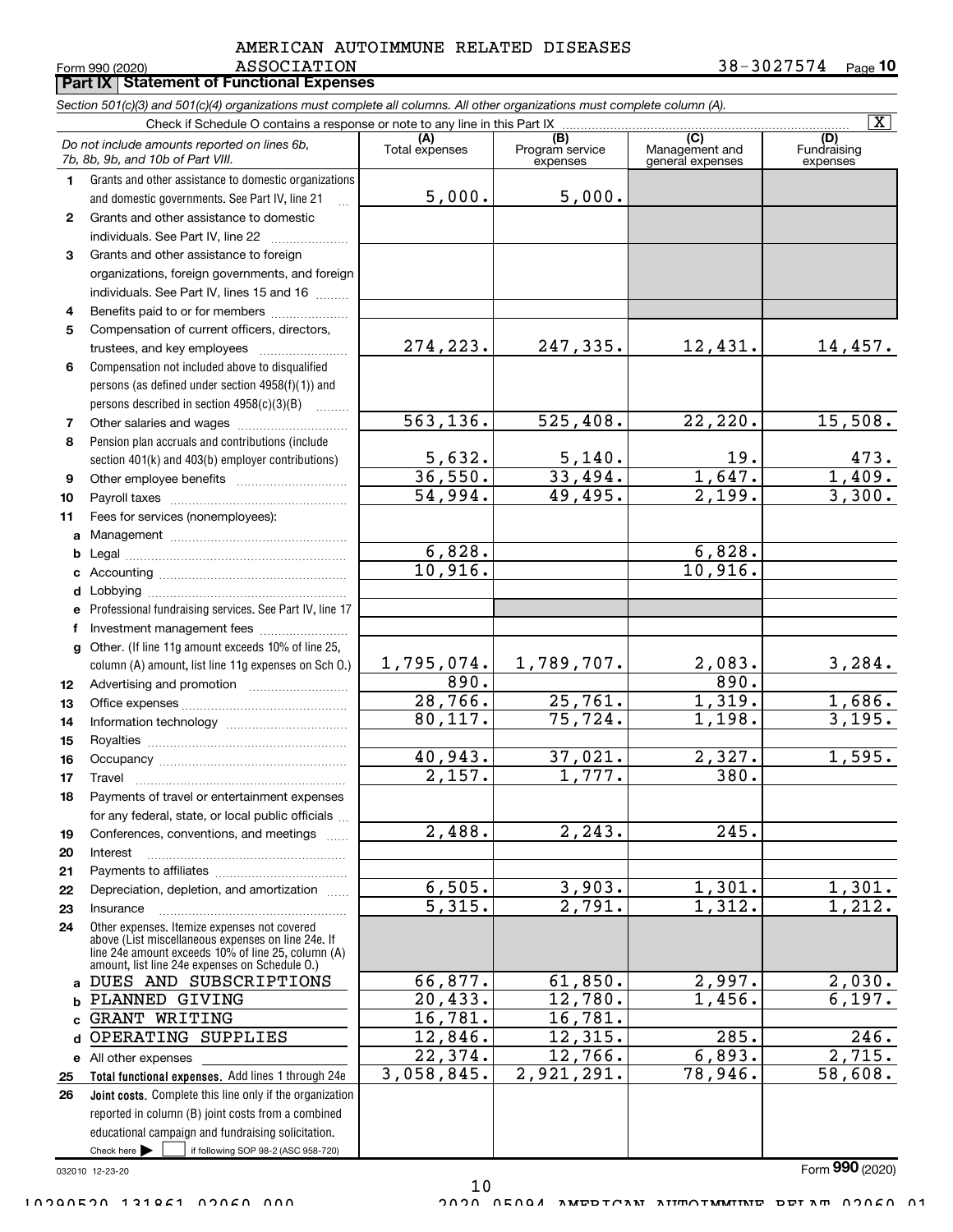|  | Form 990 (2020) |  |
|--|-----------------|--|
|  |                 |  |

# ASSOCIATION AMERICAN AUTOIMMUNE RELATED DISEASES

 $\texttt{ASSOCIATION}$  38-3027574  $_{\texttt{Page}}$  11

|                             |    | <b>Part X   Balance Sheet</b>                                                                                   |                 |                         |                          |                 |                                |
|-----------------------------|----|-----------------------------------------------------------------------------------------------------------------|-----------------|-------------------------|--------------------------|-----------------|--------------------------------|
|                             |    |                                                                                                                 |                 |                         |                          |                 |                                |
|                             |    |                                                                                                                 |                 |                         | (A)<br>Beginning of year |                 | (B)<br>End of year             |
|                             | 1  |                                                                                                                 | 818,644.        | $\mathbf{1}$            | 1,149,009.               |                 |                                |
|                             | 2  |                                                                                                                 |                 |                         | 508,021.                 | $\overline{2}$  | 510, 432.                      |
|                             | з  |                                                                                                                 |                 |                         | 110,099.                 | $\overline{3}$  |                                |
|                             | 4  |                                                                                                                 |                 |                         |                          | 4               |                                |
|                             | 5  | Loans and other receivables from any current or former officer, director,                                       |                 |                         |                          |                 |                                |
|                             |    | trustee, key employee, creator or founder, substantial contributor, or 35%                                      |                 |                         |                          |                 |                                |
|                             |    | controlled entity or family member of any of these persons                                                      |                 |                         |                          | 5               |                                |
|                             | 6  | Loans and other receivables from other disqualified persons (as defined                                         |                 |                         |                          |                 |                                |
|                             |    | under section $4958(f)(1)$ , and persons described in section $4958(c)(3)(B)$                                   |                 | $\ldots$                |                          | 6               |                                |
|                             | 7  |                                                                                                                 |                 |                         |                          | $\overline{7}$  |                                |
| Assets                      | 8  |                                                                                                                 |                 |                         |                          | 8               |                                |
|                             | 9  | Prepaid expenses and deferred charges                                                                           |                 |                         |                          | 9               |                                |
|                             |    | 10a Land, buildings, and equipment: cost or other                                                               |                 |                         |                          |                 |                                |
|                             |    | basis. Complete Part VI of Schedule D  10a                                                                      |                 | $\frac{67,661}{43,954}$ |                          |                 |                                |
|                             | b  | Less: accumulated depreciation                                                                                  | 10 <sub>b</sub> |                         | 17,656.                  | 10 <sub>c</sub> | 23,707.                        |
|                             | 11 |                                                                                                                 |                 | 11                      |                          |                 |                                |
|                             | 12 |                                                                                                                 |                 | 12                      |                          |                 |                                |
|                             | 13 |                                                                                                                 |                 | 13                      |                          |                 |                                |
|                             | 14 |                                                                                                                 |                 | 14                      |                          |                 |                                |
|                             | 15 |                                                                                                                 |                 |                         |                          | 15              |                                |
|                             | 16 |                                                                                                                 |                 |                         | 1,454,420.               | 16              | 1,683,148.                     |
|                             | 17 |                                                                                                                 |                 |                         | 54, 154.                 | 17              | 54, 163.                       |
|                             | 18 |                                                                                                                 |                 | 18                      |                          |                 |                                |
|                             | 19 | Deferred revenue manual contracts and contracts are all the manual contracts and contracts are contracted and c |                 |                         |                          | 19              |                                |
|                             | 20 |                                                                                                                 |                 |                         |                          | 20              |                                |
|                             | 21 | Escrow or custodial account liability. Complete Part IV of Schedule D                                           |                 | 1.1.1.1.1.1.1.1.1.1     |                          | 21              |                                |
|                             | 22 | Loans and other payables to any current or former officer, director,                                            |                 |                         |                          |                 |                                |
| Liabilities                 |    | trustee, key employee, creator or founder, substantial contributor, or 35%                                      |                 |                         |                          |                 |                                |
|                             |    | controlled entity or family member of any of these persons                                                      |                 |                         |                          | 22              |                                |
|                             | 23 | Secured mortgages and notes payable to unrelated third parties                                                  |                 |                         |                          | 23              |                                |
|                             | 24 |                                                                                                                 |                 |                         |                          | 24              |                                |
|                             | 25 | Other liabilities (including federal income tax, payables to related third                                      |                 |                         |                          |                 |                                |
|                             |    | parties, and other liabilities not included on lines 17-24). Complete Part X                                    |                 |                         |                          |                 |                                |
|                             |    | of Schedule D                                                                                                   |                 |                         | 123,400.                 | 25              | $0$ .                          |
|                             | 26 | Total liabilities. Add lines 17 through 25                                                                      |                 |                         | 177,554.                 | 26              | 54, 163.                       |
|                             |    | Organizations that follow FASB ASC 958, check here $\blacktriangleright \boxed{X}$                              |                 |                         |                          |                 |                                |
|                             |    | and complete lines 27, 28, 32, and 33.                                                                          |                 |                         |                          |                 | 1, 216, 999.                   |
|                             | 27 |                                                                                                                 |                 |                         | 912,080.<br>364,786.     | 27              | 411,986.                       |
|                             | 28 |                                                                                                                 |                 |                         |                          | 28              |                                |
|                             |    | Organizations that do not follow FASB ASC 958, check here $\blacktriangleright$                                 |                 |                         |                          |                 |                                |
|                             |    | and complete lines 29 through 33.                                                                               |                 |                         |                          |                 |                                |
| Net Assets or Fund Balances | 29 |                                                                                                                 |                 |                         |                          | 29              |                                |
|                             | 30 | Paid-in or capital surplus, or land, building, or equipment fund                                                |                 |                         |                          | 30              |                                |
|                             | 31 | Retained earnings, endowment, accumulated income, or other funds                                                |                 |                         | 1,276,866.               | 31              | 1,628,985.                     |
|                             | 32 |                                                                                                                 |                 |                         | 1,454,420.               | 32              | 1,683,148.                     |
|                             | 33 |                                                                                                                 |                 |                         |                          | 33              | $T_{\text{max}}$ 000 $(0.000)$ |

Form 990 (2020)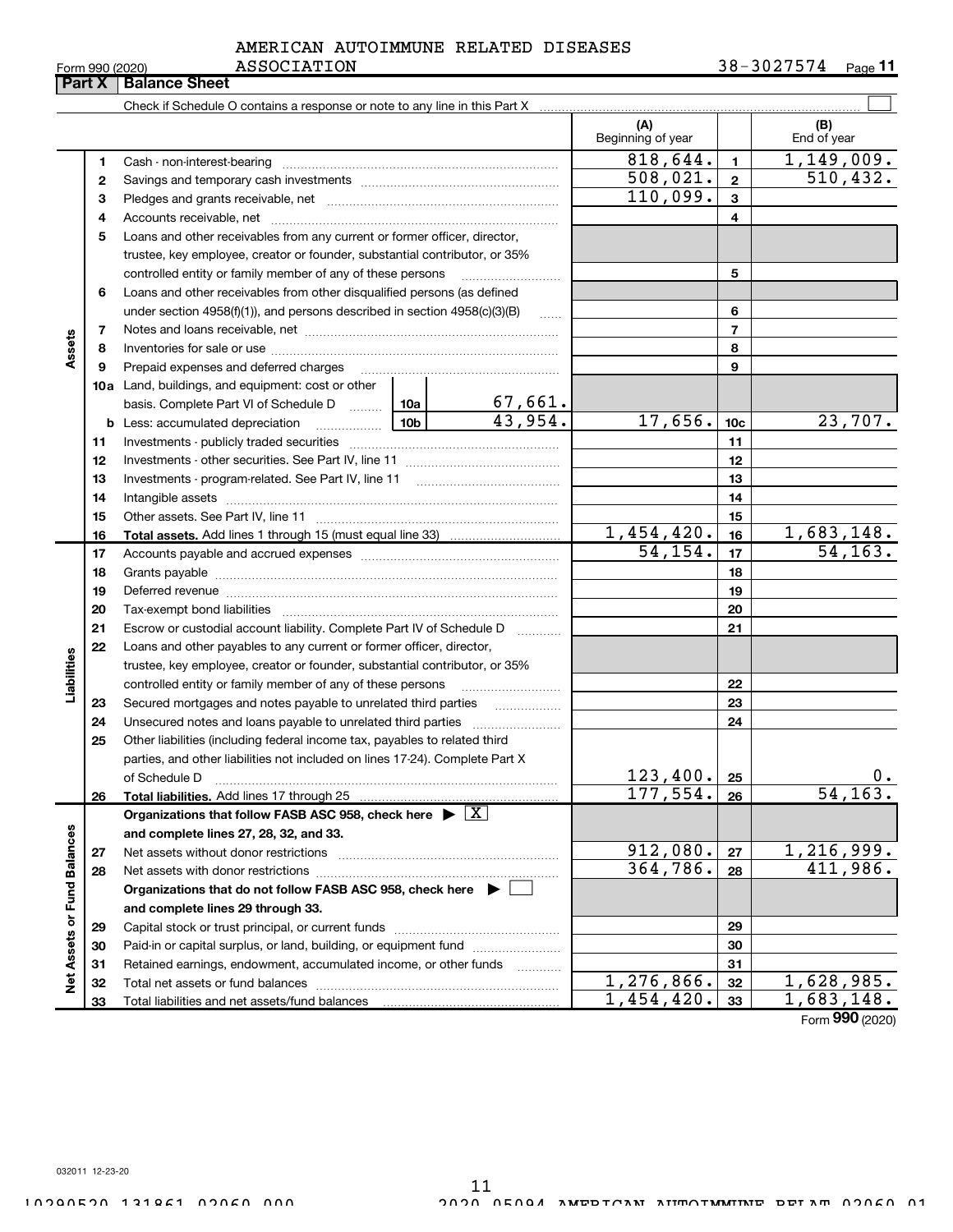| AMERICAN AUTOIMMUNE RELATED DISEASES |  |  |  |  |
|--------------------------------------|--|--|--|--|
|--------------------------------------|--|--|--|--|

|    | ASSOCIATION<br>Form 990 (2020)                                                                                                                                                                                                 | 38-3027574     |                         |            | Page 12   |
|----|--------------------------------------------------------------------------------------------------------------------------------------------------------------------------------------------------------------------------------|----------------|-------------------------|------------|-----------|
|    | Part XI   Reconciliation of Net Assets                                                                                                                                                                                         |                |                         |            |           |
|    |                                                                                                                                                                                                                                |                |                         |            |           |
|    |                                                                                                                                                                                                                                |                |                         |            |           |
| 1  | Total revenue (must equal Part VIII, column (A), line 12)                                                                                                                                                                      | $\mathbf 1$    | 3,410,964.              |            |           |
| 2  | Total expenses (must equal Part IX, column (A), line 25)                                                                                                                                                                       | $\overline{2}$ | 3,058,845.              |            |           |
| з  | Revenue less expenses. Subtract line 2 from line 1                                                                                                                                                                             | $\mathbf{3}$   |                         |            | 352, 119. |
| 4  |                                                                                                                                                                                                                                | $\overline{4}$ | $\overline{1,276},866.$ |            |           |
| 5  |                                                                                                                                                                                                                                | 5              |                         |            |           |
| 6  | Donated services and use of facilities [111] Donated and the service of facilities [11] Donated services and use of facilities [11] Donated and the service of the service of the service of the service of the service of the | 6              |                         |            |           |
| 7  |                                                                                                                                                                                                                                | $\overline{7}$ |                         |            |           |
| 8  |                                                                                                                                                                                                                                | 8              |                         |            |           |
| 9  | Other changes in net assets or fund balances (explain on Schedule O)                                                                                                                                                           | 9              |                         |            | 0.        |
| 10 | Net assets or fund balances at end of year. Combine lines 3 through 9 (must equal Part X, line 32,                                                                                                                             |                |                         |            |           |
|    |                                                                                                                                                                                                                                | 10             | 1,628,985.              |            |           |
|    | Part XII Financial Statements and Reporting                                                                                                                                                                                    |                |                         |            |           |
|    |                                                                                                                                                                                                                                |                |                         |            |           |
|    |                                                                                                                                                                                                                                |                |                         | <b>Yes</b> | No        |
| 1  | $ X $ Accrual<br>Accounting method used to prepare the Form 990: <u>June</u> Cash<br>Other                                                                                                                                     |                |                         |            |           |
|    | If the organization changed its method of accounting from a prior year or checked "Other," explain in Schedule O.                                                                                                              |                |                         |            |           |
|    | 2a Were the organization's financial statements compiled or reviewed by an independent accountant?                                                                                                                             |                | 2a                      |            | X         |
|    | If "Yes," check a box below to indicate whether the financial statements for the year were compiled or reviewed on a                                                                                                           |                |                         |            |           |
|    | separate basis, consolidated basis, or both:                                                                                                                                                                                   |                |                         |            |           |
|    | Separate basis<br>Consolidated basis<br>Both consolidated and separate basis                                                                                                                                                   |                |                         |            |           |
|    | <b>b</b> Were the organization's financial statements audited by an independent accountant?                                                                                                                                    |                | 2 <sub>b</sub>          | X          |           |
|    | If "Yes," check a box below to indicate whether the financial statements for the year were audited on a separate basis,                                                                                                        |                |                         |            |           |
|    | consolidated basis, or both:                                                                                                                                                                                                   |                |                         |            |           |
|    | $\boxed{\text{X}}$ Separate basis<br>Consolidated basis<br>Both consolidated and separate basis                                                                                                                                |                |                         |            |           |
|    | c If "Yes" to line 2a or 2b, does the organization have a committee that assumes responsibility for oversight of the audit,                                                                                                    |                |                         |            |           |
|    |                                                                                                                                                                                                                                |                | 2c                      | x          |           |
|    | If the organization changed either its oversight process or selection process during the tax year, explain on Schedule O.                                                                                                      |                |                         |            |           |
|    | 3a As a result of a federal award, was the organization required to undergo an audit or audits as set forth in the Single Audit                                                                                                |                |                         |            |           |
|    |                                                                                                                                                                                                                                |                | За                      |            | X         |
|    | b If "Yes," did the organization undergo the required audit or audits? If the organization did not undergo the required audit                                                                                                  |                |                         |            |           |
|    | or audits, explain why on Schedule O and describe any steps taken to undergo such audits                                                                                                                                       |                | 3 <sub>b</sub>          |            |           |

Form 990 (2020)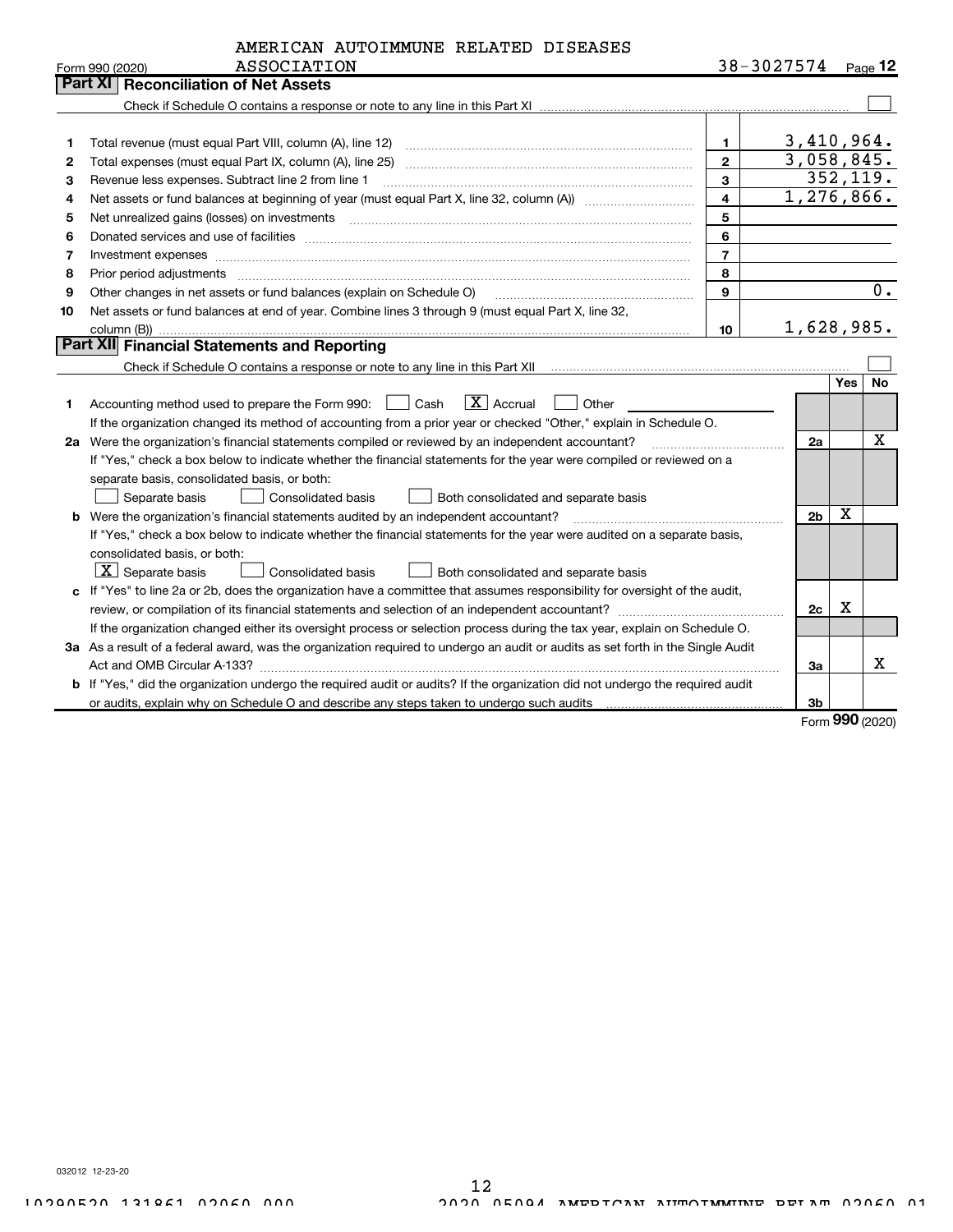|       |                     | <b>SCHEDULE A</b>                                      |                                                                                                                           |                                                                                                                                                                                                                                                                |                                       |                                                                |                            |  | OMB No. 1545-0047            |
|-------|---------------------|--------------------------------------------------------|---------------------------------------------------------------------------------------------------------------------------|----------------------------------------------------------------------------------------------------------------------------------------------------------------------------------------------------------------------------------------------------------------|---------------------------------------|----------------------------------------------------------------|----------------------------|--|------------------------------|
|       |                     | (Form 990 or 990-EZ)                                   |                                                                                                                           | <b>Public Charity Status and Public Support</b><br>Complete if the organization is a section 501(c)(3) organization or a section                                                                                                                               |                                       |                                                                |                            |  |                              |
|       |                     |                                                        |                                                                                                                           | 4947(a)(1) nonexempt charitable trust.                                                                                                                                                                                                                         |                                       |                                                                |                            |  |                              |
|       |                     | Department of the Treasury<br>Internal Revenue Service |                                                                                                                           | Attach to Form 990 or Form 990-EZ.                                                                                                                                                                                                                             |                                       |                                                                |                            |  | Open to Public<br>Inspection |
|       |                     | Name of the organization                               | ► Go to www.irs.gov/Form990 for instructions and the latest information.<br>AMERICAN AUTOIMMUNE RELATED DISEASES          |                                                                                                                                                                                                                                                                | <b>Employer identification number</b> |                                                                |                            |  |                              |
|       |                     |                                                        | ASSOCIATION                                                                                                               |                                                                                                                                                                                                                                                                |                                       |                                                                |                            |  | 38-3027574                   |
|       | Part I              |                                                        |                                                                                                                           | Reason for Public Charity Status. (All organizations must complete this part.) See instructions.                                                                                                                                                               |                                       |                                                                |                            |  |                              |
|       |                     |                                                        |                                                                                                                           | The organization is not a private foundation because it is: (For lines 1 through 12, check only one box.)                                                                                                                                                      |                                       |                                                                |                            |  |                              |
| 1     |                     |                                                        |                                                                                                                           | A church, convention of churches, or association of churches described in section 170(b)(1)(A)(i).                                                                                                                                                             |                                       |                                                                |                            |  |                              |
| 2     |                     |                                                        |                                                                                                                           | A school described in section 170(b)(1)(A)(ii). (Attach Schedule E (Form 990 or 990-EZ).)                                                                                                                                                                      |                                       |                                                                |                            |  |                              |
| з     |                     |                                                        |                                                                                                                           | A hospital or a cooperative hospital service organization described in section 170(b)(1)(A)(iii).                                                                                                                                                              |                                       |                                                                |                            |  |                              |
| 4     |                     |                                                        |                                                                                                                           | A medical research organization operated in conjunction with a hospital described in section 170(b)(1)(A)(iii). Enter the hospital's name,                                                                                                                     |                                       |                                                                |                            |  |                              |
|       |                     | city, and state:                                       |                                                                                                                           |                                                                                                                                                                                                                                                                |                                       |                                                                |                            |  |                              |
| 5     |                     |                                                        |                                                                                                                           | An organization operated for the benefit of a college or university owned or operated by a governmental unit described in                                                                                                                                      |                                       |                                                                |                            |  |                              |
|       |                     |                                                        | section 170(b)(1)(A)(iv). (Complete Part II.)                                                                             |                                                                                                                                                                                                                                                                |                                       |                                                                |                            |  |                              |
| 6     |                     |                                                        |                                                                                                                           | A federal, state, or local government or governmental unit described in section 170(b)(1)(A)(v).                                                                                                                                                               |                                       |                                                                |                            |  |                              |
| 7     |                     |                                                        |                                                                                                                           | An organization that normally receives a substantial part of its support from a governmental unit or from the general public described in                                                                                                                      |                                       |                                                                |                            |  |                              |
| 8     |                     |                                                        | section 170(b)(1)(A)(vi). (Complete Part II.)                                                                             | A community trust described in section 170(b)(1)(A)(vi). (Complete Part II.)                                                                                                                                                                                   |                                       |                                                                |                            |  |                              |
| 9     |                     |                                                        |                                                                                                                           | An agricultural research organization described in section 170(b)(1)(A)(ix) operated in conjunction with a land-grant college                                                                                                                                  |                                       |                                                                |                            |  |                              |
|       |                     |                                                        |                                                                                                                           | or university or a non-land-grant college of agriculture (see instructions). Enter the name, city, and state of the college or                                                                                                                                 |                                       |                                                                |                            |  |                              |
|       |                     | university:                                            |                                                                                                                           |                                                                                                                                                                                                                                                                |                                       |                                                                |                            |  |                              |
| 10    | $\lfloor x \rfloor$ |                                                        |                                                                                                                           | An organization that normally receives (1) more than 33 1/3% of its support from contributions, membership fees, and gross receipts from                                                                                                                       |                                       |                                                                |                            |  |                              |
|       |                     |                                                        |                                                                                                                           | activities related to its exempt functions, subject to certain exceptions; and (2) no more than 33 1/3% of its support from gross investment                                                                                                                   |                                       |                                                                |                            |  |                              |
|       |                     |                                                        |                                                                                                                           | income and unrelated business taxable income (less section 511 tax) from businesses acquired by the organization after June 30, 1975.                                                                                                                          |                                       |                                                                |                            |  |                              |
|       |                     |                                                        | See section 509(a)(2). (Complete Part III.)                                                                               |                                                                                                                                                                                                                                                                |                                       |                                                                |                            |  |                              |
| 11    |                     |                                                        |                                                                                                                           | An organization organized and operated exclusively to test for public safety. See section 509(a)(4).                                                                                                                                                           |                                       |                                                                |                            |  |                              |
| 12    |                     |                                                        |                                                                                                                           | An organization organized and operated exclusively for the benefit of, to perform the functions of, or to carry out the purposes of one or                                                                                                                     |                                       |                                                                |                            |  |                              |
|       |                     |                                                        |                                                                                                                           | more publicly supported organizations described in section 509(a)(1) or section 509(a)(2). See section 509(a)(3). Check the box in                                                                                                                             |                                       |                                                                |                            |  |                              |
|       |                     |                                                        |                                                                                                                           | lines 12a through 12d that describes the type of supporting organization and complete lines 12e, 12f, and 12g.                                                                                                                                                 |                                       |                                                                |                            |  |                              |
| a     |                     |                                                        |                                                                                                                           | Type I. A supporting organization operated, supervised, or controlled by its supported organization(s), typically by giving<br>the supported organization(s) the power to regularly appoint or elect a majority of the directors or trustees of the supporting |                                       |                                                                |                            |  |                              |
|       |                     |                                                        | organization. You must complete Part IV, Sections A and B.                                                                |                                                                                                                                                                                                                                                                |                                       |                                                                |                            |  |                              |
| b     |                     |                                                        |                                                                                                                           | Type II. A supporting organization supervised or controlled in connection with its supported organization(s), by having                                                                                                                                        |                                       |                                                                |                            |  |                              |
|       |                     |                                                        |                                                                                                                           | control or management of the supporting organization vested in the same persons that control or manage the supported                                                                                                                                           |                                       |                                                                |                            |  |                              |
|       |                     |                                                        |                                                                                                                           | organization(s). You must complete Part IV, Sections A and C.                                                                                                                                                                                                  |                                       |                                                                |                            |  |                              |
| с     |                     |                                                        |                                                                                                                           | Type III functionally integrated. A supporting organization operated in connection with, and functionally integrated with,                                                                                                                                     |                                       |                                                                |                            |  |                              |
|       |                     |                                                        |                                                                                                                           | its supported organization(s) (see instructions). You must complete Part IV, Sections A, D, and E.                                                                                                                                                             |                                       |                                                                |                            |  |                              |
| d     |                     |                                                        | Type III non-functionally integrated. A supporting organization operated in connection with its supported organization(s) |                                                                                                                                                                                                                                                                |                                       |                                                                |                            |  |                              |
|       |                     |                                                        |                                                                                                                           | that is not functionally integrated. The organization generally must satisfy a distribution requirement and an attentiveness                                                                                                                                   |                                       |                                                                |                            |  |                              |
|       |                     |                                                        |                                                                                                                           | requirement (see instructions). You must complete Part IV, Sections A and D, and Part V.                                                                                                                                                                       |                                       |                                                                |                            |  |                              |
| е     |                     |                                                        |                                                                                                                           | Check this box if the organization received a written determination from the IRS that it is a Type I, Type II, Type III                                                                                                                                        |                                       |                                                                |                            |  |                              |
|       |                     | f Enter the number of supported organizations          |                                                                                                                           | functionally integrated, or Type III non-functionally integrated supporting organization.                                                                                                                                                                      |                                       |                                                                |                            |  |                              |
|       |                     |                                                        | Provide the following information about the supported organization(s).                                                    |                                                                                                                                                                                                                                                                |                                       |                                                                |                            |  |                              |
|       |                     | (i) Name of supported                                  | (ii) EIN                                                                                                                  | (iii) Type of organization                                                                                                                                                                                                                                     |                                       | (iv) Is the organization listed<br>in your governing document? | (v) Amount of monetary     |  | (vi) Amount of other         |
|       |                     | organization                                           |                                                                                                                           | (described on lines 1-10)<br>above (see instructions))                                                                                                                                                                                                         | Yes                                   | No                                                             | support (see instructions) |  | support (see instructions)   |
|       |                     |                                                        |                                                                                                                           |                                                                                                                                                                                                                                                                |                                       |                                                                |                            |  |                              |
|       |                     |                                                        |                                                                                                                           |                                                                                                                                                                                                                                                                |                                       |                                                                |                            |  |                              |
|       |                     |                                                        |                                                                                                                           |                                                                                                                                                                                                                                                                |                                       |                                                                |                            |  |                              |
|       |                     |                                                        |                                                                                                                           |                                                                                                                                                                                                                                                                |                                       |                                                                |                            |  |                              |
|       |                     |                                                        |                                                                                                                           |                                                                                                                                                                                                                                                                |                                       |                                                                |                            |  |                              |
|       |                     |                                                        |                                                                                                                           |                                                                                                                                                                                                                                                                |                                       |                                                                |                            |  |                              |
|       |                     |                                                        |                                                                                                                           |                                                                                                                                                                                                                                                                |                                       |                                                                |                            |  |                              |
|       |                     |                                                        |                                                                                                                           |                                                                                                                                                                                                                                                                |                                       |                                                                |                            |  |                              |
|       |                     |                                                        |                                                                                                                           |                                                                                                                                                                                                                                                                |                                       |                                                                |                            |  |                              |
| Total |                     |                                                        |                                                                                                                           |                                                                                                                                                                                                                                                                |                                       |                                                                |                            |  |                              |
|       |                     |                                                        |                                                                                                                           | $1 \text{ HA}$ Ear Deparwerk Reduction Act Notice, see the Instructions for Earm 990 or 990-E7 $\frac{20001}{100001}$ at 25.21 Schedule A (Earm 990 or 990-E7) 2020                                                                                            |                                       |                                                                |                            |  |                              |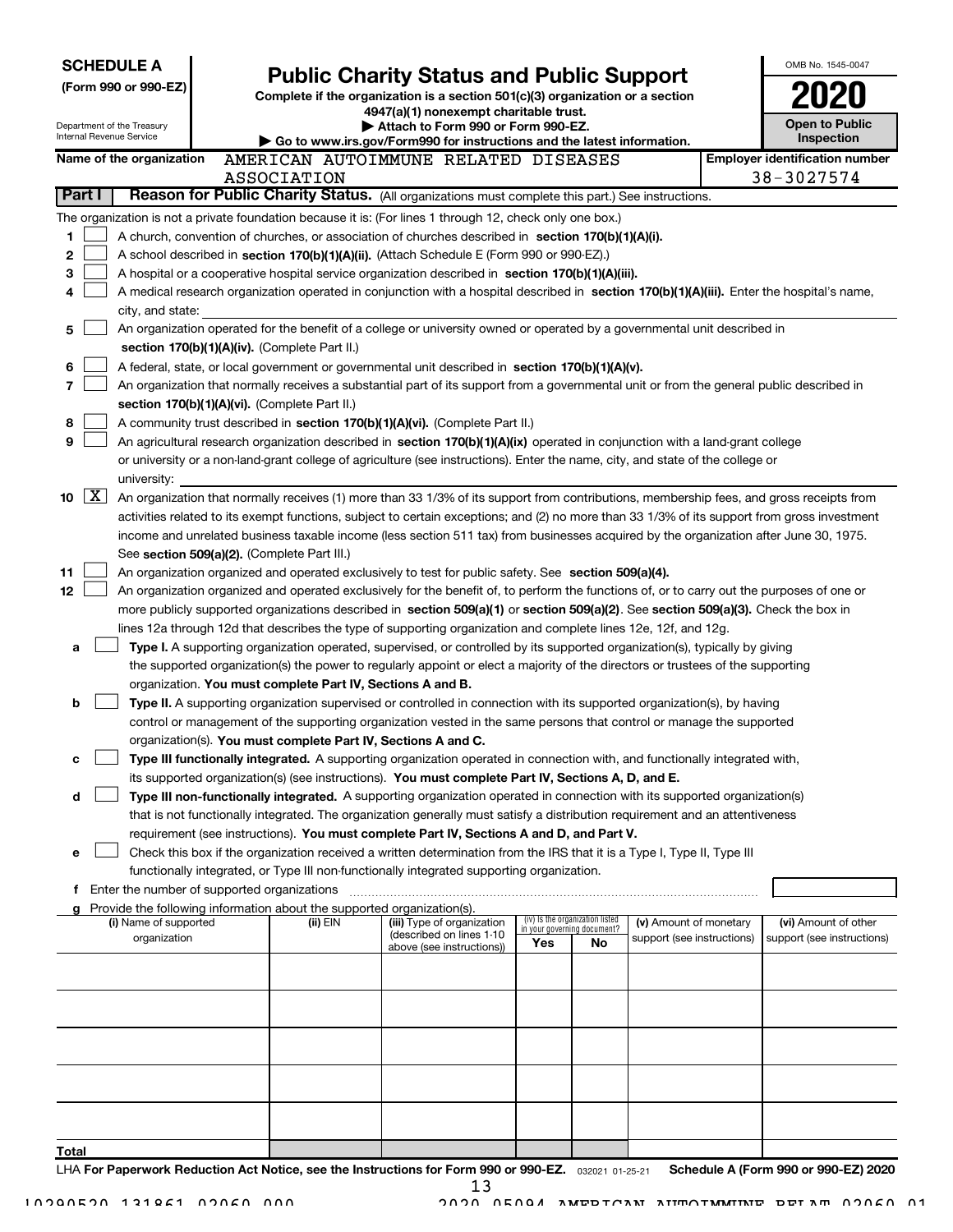#### Schedule A (Form 990 or 990-EZ) 2020  $\,$  ASSOCIATION  $38-3027574$

ASSOCIATION 38-3027574 Page 2

(Complete only if you checked the box on line 5, 7, or 8 of Part I or if the organization failed to qualify under Part III. If the organization fails to qualify under the tests listed below, please complete Part III.) Part II | Support Schedule for Organizations Described in Sections 170(b)(1)(A)(iv) and 170(b)(1)(A)(vi)

|   | <b>Section A. Public Support</b>                                                                                                               |          |          |            |            |          |                                      |
|---|------------------------------------------------------------------------------------------------------------------------------------------------|----------|----------|------------|------------|----------|--------------------------------------|
|   | Calendar year (or fiscal year beginning in) $\blacktriangleright$                                                                              | (a) 2016 | (b) 2017 | $(c)$ 2018 | $(d)$ 2019 | (e) 2020 | (f) Total                            |
|   | 1 Gifts, grants, contributions, and                                                                                                            |          |          |            |            |          |                                      |
|   | membership fees received. (Do not                                                                                                              |          |          |            |            |          |                                      |
|   | include any "unusual grants.")                                                                                                                 |          |          |            |            |          |                                      |
|   | 2 Tax revenues levied for the organ-                                                                                                           |          |          |            |            |          |                                      |
|   | ization's benefit and either paid to                                                                                                           |          |          |            |            |          |                                      |
|   | or expended on its behalf                                                                                                                      |          |          |            |            |          |                                      |
|   | 3 The value of services or facilities                                                                                                          |          |          |            |            |          |                                      |
|   | furnished by a governmental unit to                                                                                                            |          |          |            |            |          |                                      |
|   | the organization without charge                                                                                                                |          |          |            |            |          |                                      |
|   | <b>Total.</b> Add lines 1 through 3                                                                                                            |          |          |            |            |          |                                      |
| 5 | The portion of total contributions                                                                                                             |          |          |            |            |          |                                      |
|   | by each person (other than a                                                                                                                   |          |          |            |            |          |                                      |
|   | governmental unit or publicly                                                                                                                  |          |          |            |            |          |                                      |
|   | supported organization) included                                                                                                               |          |          |            |            |          |                                      |
|   | on line 1 that exceeds 2% of the                                                                                                               |          |          |            |            |          |                                      |
|   | amount shown on line 11,                                                                                                                       |          |          |            |            |          |                                      |
|   | column (f)                                                                                                                                     |          |          |            |            |          |                                      |
|   | 6 Public support. Subtract line 5 from line 4.                                                                                                 |          |          |            |            |          |                                      |
|   | <b>Section B. Total Support</b>                                                                                                                |          |          |            |            |          |                                      |
|   | Calendar year (or fiscal year beginning in) $\blacktriangleright$                                                                              | (a) 2016 | (b) 2017 | $(c)$ 2018 | $(d)$ 2019 | (e) 2020 | (f) Total                            |
|   | 7 Amounts from line 4                                                                                                                          |          |          |            |            |          |                                      |
| 8 | Gross income from interest,                                                                                                                    |          |          |            |            |          |                                      |
|   | dividends, payments received on                                                                                                                |          |          |            |            |          |                                      |
|   | securities loans, rents, royalties,                                                                                                            |          |          |            |            |          |                                      |
|   | and income from similar sources                                                                                                                |          |          |            |            |          |                                      |
| 9 | Net income from unrelated business                                                                                                             |          |          |            |            |          |                                      |
|   | activities, whether or not the                                                                                                                 |          |          |            |            |          |                                      |
|   | business is regularly carried on                                                                                                               |          |          |            |            |          |                                      |
|   | <b>10</b> Other income. Do not include gain                                                                                                    |          |          |            |            |          |                                      |
|   | or loss from the sale of capital                                                                                                               |          |          |            |            |          |                                      |
|   | assets (Explain in Part VI.)                                                                                                                   |          |          |            |            |          |                                      |
|   | 11 Total support. Add lines 7 through 10                                                                                                       |          |          |            |            |          |                                      |
|   | <b>12</b> Gross receipts from related activities, etc. (see instructions)                                                                      |          |          |            |            | 12       |                                      |
|   | 13 First 5 years. If the Form 990 is for the organization's first, second, third, fourth, or fifth tax year as a section 501(c)(3)             |          |          |            |            |          |                                      |
|   | <u>organization, check this box and stop here www.array.com/marray.com/marray-marray-marray-marray-marray-marray-</u>                          |          |          |            |            |          |                                      |
|   | <b>Section C. Computation of Public Support Percentage</b>                                                                                     |          |          |            |            |          |                                      |
|   | 14 Public support percentage for 2020 (line 6, column (f), divided by line 11, column (f) <i>marrourcommum</i>                                 |          |          |            |            | 14       | %                                    |
|   |                                                                                                                                                |          |          |            |            | 15       | %                                    |
|   | 16a 33 1/3% support test - 2020. If the organization did not check the box on line 13, and line 14 is 33 1/3% or more, check this box and      |          |          |            |            |          |                                      |
|   | stop here. The organization qualifies as a publicly supported organization                                                                     |          |          |            |            |          |                                      |
|   | b 33 1/3% support test - 2019. If the organization did not check a box on line 13 or 16a, and line 15 is 33 1/3% or more, check this box       |          |          |            |            |          |                                      |
|   | and stop here. The organization qualifies as a publicly supported organization                                                                 |          |          |            |            |          |                                      |
|   | 17a 10% -facts-and-circumstances test - 2020. If the organization did not check a box on line 13, 16a, or 16b, and line 14 is 10% or more,     |          |          |            |            |          |                                      |
|   | and if the organization meets the facts-and-circumstances test, check this box and stop here. Explain in Part VI how the organization          |          |          |            |            |          |                                      |
|   | meets the facts-and-circumstances test. The organization qualifies as a publicly supported organization                                        |          |          |            |            |          |                                      |
|   | <b>b 10% -facts-and-circumstances test - 2019.</b> If the organization did not check a box on line 13, 16a, 16b, or 17a, and line 15 is 10% or |          |          |            |            |          |                                      |
|   | more, and if the organization meets the facts-and-circumstances test, check this box and stop here. Explain in Part VI how the                 |          |          |            |            |          |                                      |
|   | organization meets the facts-and-circumstances test. The organization qualifies as a publicly supported organization                           |          |          |            |            |          |                                      |
|   | 18 Private foundation. If the organization did not check a box on line 13, 16a, 16b, 17a, or 17b, check this box and see instructions          |          |          |            |            |          |                                      |
|   |                                                                                                                                                |          |          |            |            |          | Schodule A (Form 000 or 000 F7) 2020 |

Schedule A (Form 990 or 990-EZ) 2020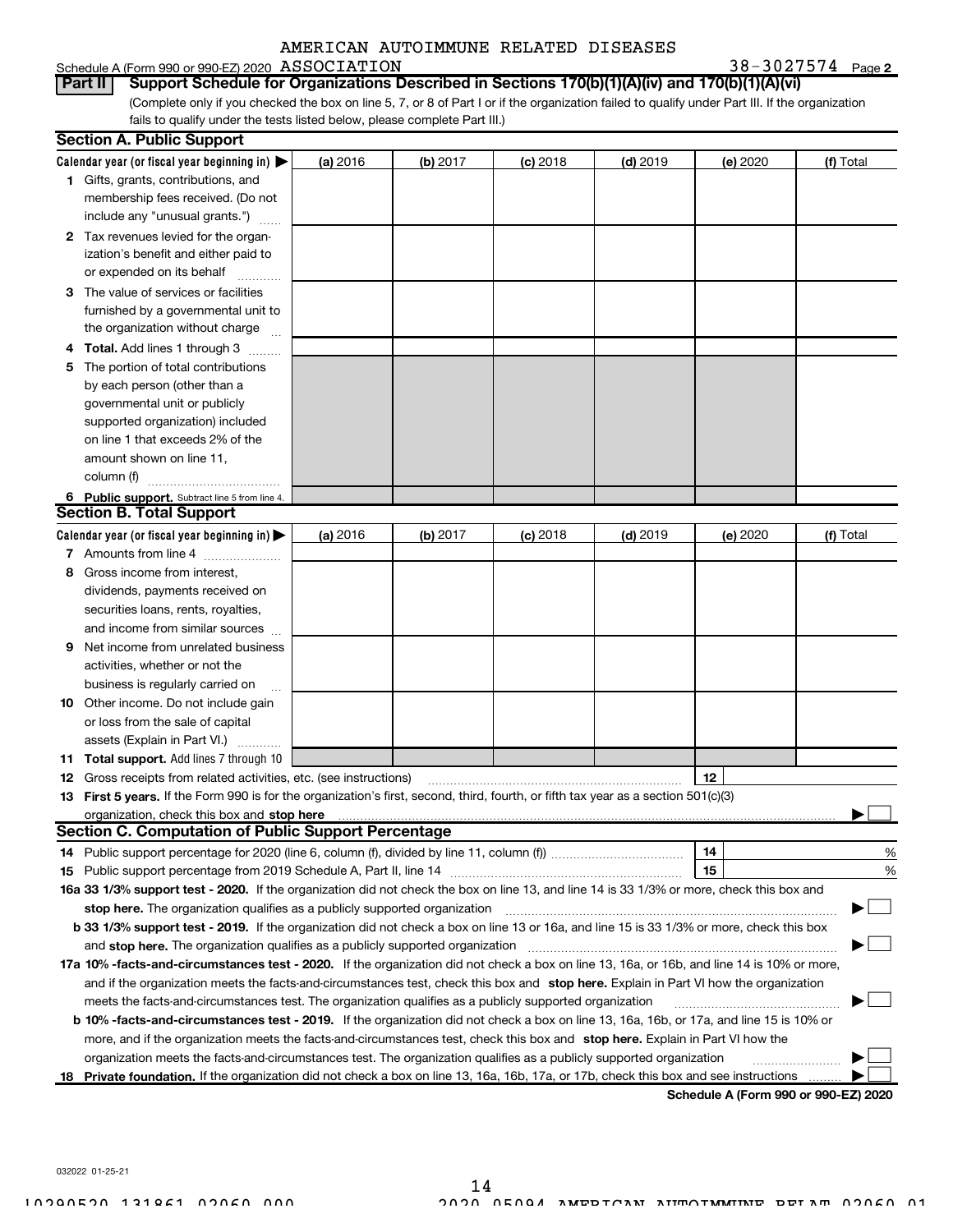## Schedule A (Form 990 or 990-EZ) 2020  $\,$  ASSOCIATION  $38-3027574$

**Part III | Support Schedule for Organizations Described in Section 509(a)(2)** 

ASSOCIATION 38-3027574 Page 3

(Complete only if you checked the box on line 10 of Part I or if the organization failed to qualify under Part II. If the organization fails toqualify under the tests listed below, please complete Part II.)

| <b>Section A. Public Support</b>                                                                                                                                                         |          |          |            |            |                                      |                                          |
|------------------------------------------------------------------------------------------------------------------------------------------------------------------------------------------|----------|----------|------------|------------|--------------------------------------|------------------------------------------|
| Calendar year (or fiscal year beginning in)                                                                                                                                              | (a) 2016 | (b) 2017 | $(c)$ 2018 | $(d)$ 2019 | (e) 2020                             | (f) Total                                |
| 1 Gifts, grants, contributions, and                                                                                                                                                      |          |          |            |            |                                      |                                          |
| membership fees received. (Do not                                                                                                                                                        |          |          |            |            |                                      |                                          |
| include any "unusual grants.")                                                                                                                                                           | 1380407. | 1178814. | 1374578.   | 2330062.   | 3406216.                             | 9670077.                                 |
| 2 Gross receipts from admissions,<br>merchandise sold or services per-<br>formed, or facilities furnished in<br>any activity that is related to the<br>organization's tax-exempt purpose |          |          |            |            |                                      |                                          |
| 3 Gross receipts from activities that                                                                                                                                                    |          |          |            |            |                                      |                                          |
| are not an unrelated trade or bus-<br>iness under section 513                                                                                                                            | 8,275.   | 1,645.   | 6,435.     | $-4,672.$  |                                      | 11,683.                                  |
| 4 Tax revenues levied for the organ-                                                                                                                                                     |          |          |            |            |                                      |                                          |
| ization's benefit and either paid to<br>or expended on its behalf                                                                                                                        |          |          |            |            |                                      |                                          |
| 5 The value of services or facilities                                                                                                                                                    |          |          |            |            |                                      |                                          |
| furnished by a governmental unit to                                                                                                                                                      |          |          |            |            |                                      |                                          |
| the organization without charge                                                                                                                                                          |          |          |            |            |                                      |                                          |
| 6 Total. Add lines 1 through 5                                                                                                                                                           | 1388682. | 1180459. | 1381013.   | 2325390.   | 3406216.                             | 9681760.                                 |
| 7a Amounts included on lines 1, 2, and                                                                                                                                                   |          |          |            |            |                                      |                                          |
| 3 received from disqualified persons                                                                                                                                                     | 698,237. | 457,500. | 410,000.   | 1441500.   | 2087000.                             | 5094237.                                 |
| <b>b</b> Amounts included on lines 2 and 3 received<br>from other than disqualified persons that<br>exceed the greater of \$5,000 or 1% of the<br>amount on line 13 for the year         |          |          |            |            |                                      | $0$ .                                    |
| c Add lines 7a and 7b                                                                                                                                                                    | 698,237. | 457,500. | 410,000.   | 1441500.   | 2087000.                             | 5094237                                  |
| 8 Public support. (Subtract line 7c from line 6.)                                                                                                                                        |          |          |            |            |                                      | 4587523.                                 |
| <b>Section B. Total Support</b>                                                                                                                                                          |          |          |            |            |                                      |                                          |
| Calendar year (or fiscal year beginning in)                                                                                                                                              | (a) 2016 | (b) 2017 | $(c)$ 2018 | $(d)$ 2019 | (e) 2020                             | (f) Total                                |
| 9 Amounts from line 6                                                                                                                                                                    | 1388682. | 1180459. | 1381013.   | 2325390    | 3406216.                             | 9681760.                                 |
| 10a Gross income from interest,<br>dividends, payments received on<br>securities loans, rents, royalties,<br>and income from similar sources                                             | 3,675.   | 4,147.   | 8, 247.    | 13,237.    | 2,463.                               | 31,769.                                  |
| <b>b</b> Unrelated business taxable income                                                                                                                                               |          |          |            |            |                                      |                                          |
| (less section 511 taxes) from businesses                                                                                                                                                 |          |          |            |            |                                      |                                          |
| acquired after June 30, 1975<br>.                                                                                                                                                        |          |          |            |            |                                      |                                          |
| c Add lines 10a and 10b                                                                                                                                                                  | 3,675.   | 4,147.   | 8, 247.    | 13, 237.   | 2,463.                               | 31,769.                                  |
| <b>11</b> Net income from unrelated business<br>activities not included in line 10b,<br>whether or not the business is<br>regularly carried on                                           |          |          |            |            |                                      |                                          |
| <b>12</b> Other income. Do not include gain<br>or loss from the sale of capital<br>assets (Explain in Part VI.)                                                                          |          |          |            |            |                                      |                                          |
| 13 Total support. (Add lines 9, 10c, 11, and 12.)                                                                                                                                        | 1392357. | 1184606. | 1389260.   | 2338627.   | 3408679.                             | 9713529.                                 |
| 14 First 5 years. If the Form 990 is for the organization's first, second, third, fourth, or fifth tax year as a section 501(c)(3) organization,                                         |          |          |            |            |                                      |                                          |
| check this box and stop here                                                                                                                                                             |          |          |            |            |                                      |                                          |
| <b>Section C. Computation of Public Support Percentage</b>                                                                                                                               |          |          |            |            |                                      |                                          |
| 15 Public support percentage for 2020 (line 8, column (f), divided by line 13, column (f))                                                                                               |          |          |            |            | 15                                   | 47.23<br>%                               |
| 16 Public support percentage from 2019 Schedule A, Part III, line 15                                                                                                                     |          |          |            |            | 16                                   | 51.75<br>%                               |
| <b>Section D. Computation of Investment Income Percentage</b>                                                                                                                            |          |          |            |            |                                      |                                          |
|                                                                                                                                                                                          |          |          |            |            | 17                                   | .33<br>%                                 |
| 18 Investment income percentage from 2019 Schedule A, Part III, line 17                                                                                                                  |          |          |            |            | 18                                   | .39<br>$\%$                              |
| 19a 33 1/3% support tests - 2020. If the organization did not check the box on line 14, and line 15 is more than 33 1/3%, and line 17 is not                                             |          |          |            |            |                                      |                                          |
| more than 33 1/3%, check this box and stop here. The organization qualifies as a publicly supported organization                                                                         |          |          |            |            |                                      | $\blacktriangleright$ $\boxed{\text{X}}$ |
| b 33 1/3% support tests - 2019. If the organization did not check a box on line 14 or line 19a, and line 16 is more than 33 1/3%, and                                                    |          |          |            |            |                                      |                                          |
| line 18 is not more than 33 1/3%, check this box and stop here. The organization qualifies as a publicly supported organization                                                          |          |          |            |            |                                      |                                          |
| 20 Private foundation. If the organization did not check a box on line 14, 19a, or 19b, check this box and see instructions                                                              |          |          |            |            |                                      |                                          |
| 032023 01-25-21                                                                                                                                                                          |          |          |            |            | Schedule A (Form 990 or 990-EZ) 2020 |                                          |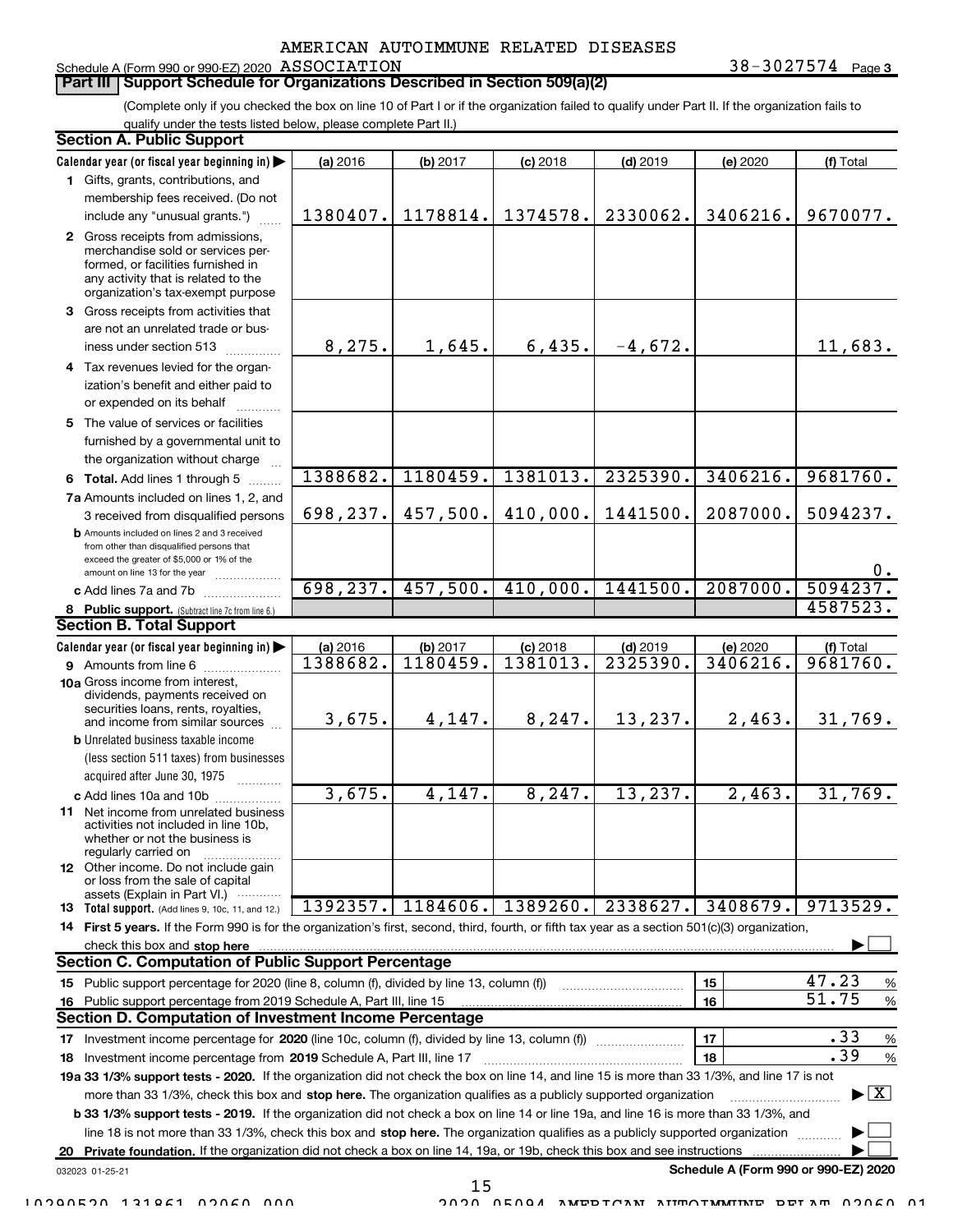#### Schedule A (Form 990 or 990-EZ) 2020  $\,$  ASSOCIATION  $38-3027574$ **Part IV | Supporting Organizations**

(Complete only if you checked a box in line 12 on Part I. If you checked box 12a, Part I, complete Sections Aand B. If you checked box 12b, Part I, complete Sections A and C. If you checked box 12c, Part I, completeSections A, D, and E. If you checked box 12d, Part I, complete Sections A and D, and complete Part V.)

### Section A. All Supporting Organizations

- 1 Are all of the organization's supported organizations listed by name in the organization's governingdocuments? If "No," describe in Part VI how the supported organizations are designated. If designated by class or purpose, describe the designation. If historic and continuing relationship, explain.
- 2 Did the organization have any supported organization that does not have an IRS determination of status under section 509(a)(1) or (2)? If "Yes," explain in Part VI how the organization determined that the supported organization was described in section 509(a)(1) or (2).
- 3a Did the organization have a supported organization described in section 501(c)(4), (5), or (6)? If "Yes," answer lines 3b and 3c below.
- b Did the organization confirm that each supported organization qualified under section 501(c)(4), (5), or (6) andsatisfied the public support tests under section 509(a)(2)? If "Yes," describe in **Part VI** when and how the organization made the determination.
- c Did the organization ensure that all support to such organizations was used exclusively for section 170(c)(2)(B)purposes? If "Yes," explain in Part VI what controls the organization put in place to ensure such use.
- 4a Was any supported organization not organized in the United States ("foreign supported organization")? If "Yes," and if you checked box 12a or 12b in Part I, answer lines 4b and 4c below.
- b Did the organization have ultimate control and discretion in deciding whether to make grants to the foreignsupported organization? If "Yes," describe in Part VI how the organization had such control and discretion despite being controlled or supervised by or in connection with its supported organizations.
- c Did the organization support any foreign supported organization that does not have an IRS determinationunder sections 501(c)(3) and 509(a)(1) or (2)? If "Yes," explain in Part VI what controls the organization used to ensure that all support to the foreign supported organization was used exclusively for section 170(c)(2)(B) purposes.
- 5a Did the organization add, substitute, or remove any supported organizations during the tax year? If "Yes," answer lines 5b and 5c below (if applicable). Also, provide detail in **Part VI,** including (i) the names and EIN numbers of the supported organizations added, substituted, or removed; (ii) the reasons for each such action; (iii) the authority under the organization's organizing document authorizing such action; and (iv) how the action was accomplished (such as by amendment to the organizing document).
- **b Type I or Type II only.** Was any added or substituted supported organization part of a class already designated in the organization's organizing document?
- c Substitutions only. Was the substitution the result of an event beyond the organization's control?
- 6 Did the organization provide support (whether in the form of grants or the provision of services or facilities) toPart VI. support or benefit one or more of the filing organization's supported organizations? If "Yes," provide detail in anyone other than (i) its supported organizations, (ii) individuals that are part of the charitable classbenefited by one or more of its supported organizations, or (iii) other supporting organizations that also
- 7 Did the organization provide a grant, loan, compensation, or other similar payment to a substantial contributorregard to a substantial contributor? If "Yes," complete Part I of Schedule L (Form 990 or 990-EZ). (as defined in section 4958(c)(3)(C)), a family member of a substantial contributor, or a 35% controlled entity with
- 8 Did the organization make a loan to a disqualified person (as defined in section 4958) not described in line 7?If "Yes," complete Part I of Schedule L (Form 990 or 990-EZ).
- **9a** Was the organization controlled directly or indirectly at any time during the tax year by one or more in section 509(a)(1) or (2))? If "Yes," provide detail in Part VI. disqualified persons, as defined in section 4946 (other than foundation managers and organizations described
- b Did one or more disqualified persons (as defined in line 9a) hold a controlling interest in any entity in whichthe supporting organization had an interest? If "Yes," provide detail in Part VI.
- c Did a disqualified person (as defined in line 9a) have an ownership interest in, or derive any personal benefitfrom, assets in which the supporting organization also had an interest? If "Yes," provide detail in Part VI.
- 10a Was the organization subject to the excess business holdings rules of section 4943 because of section supporting organizations)? If "Yes," answer line 10b below. 4943(f) (regarding certain Type II supporting organizations, and all Type III non-functionally integrated
- **b** Did the organization have any excess business holdings in the tax year? (Use Schedule C, Form 4720, to determine whether the organization had excess business holdings.)

032024 01-25-21

Schedule A (Form 990 or 990-EZ) 2020

1

2

3a

3b

3c

4a

4b

4c

5a

5b 5c

6

7

8

9a

9b

9c

10a

10b

Yes | No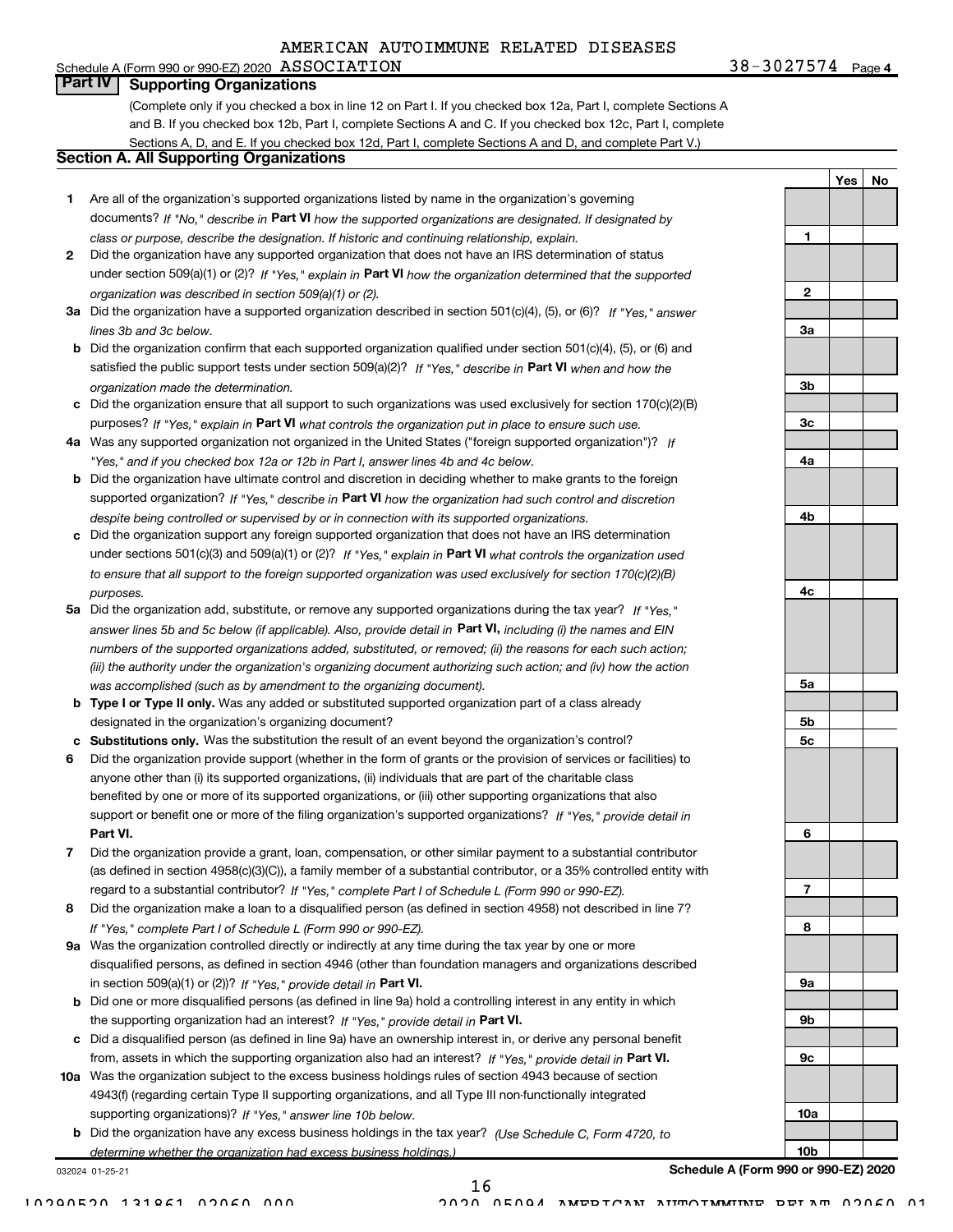ASSOCIATION 38-3027574 Page 5 Yes | No 11 Has the organization accepted a gift or contribution from any of the following persons?a A person who directly or indirectly controls, either alone or together with persons described in lines 11b andb A family member of a person described in line 11a above?c A 35% controlled entity of a person described in line 11a or 11b above? If "Yes" to line 11a, 11b, or 11c, provide 11a 11b Part VI. 11c Yes | No 1 2 Did the organization operate for the benefit of any supported organization other than the supported directors, or trustees at all times during the tax year? If "No," describe in Part VI how the supported organization(s) 1 2 Part VI how providing such benefit carried out the purposes of the supported organization(s) that operated, Yes | No 1 Were a majority of the organization's directors or trustees during the tax year also a majority of the directorsor trustees of each of the organization's supported organization(s)? If "No," describe in Part VI how control 1 Yes | No 1 Did the organization provide to each of its supported organizations, by the last day of the fifth month of the2 Were any of the organization's officers, directors, or trustees either (i) appointed or elected by the supported3 By reason of the relationship described in line 2, above, did the organization's supported organizations have a 1 2 3 organization(s) or (ii) serving on the governing body of a supported organization? If "No," explain in Part VI how income or assets at all times during the tax year? If "Yes," describe in Part VI the role the organization's 1 Check the box next to the method that the organization used to satisfy the Integral Part Test during the year (see instructions). detail in **Part VI** effectively operated, supervised, or controlled the organization's activities. If the organization had more than one supported organization, describe how the powers to appoint and/or remove officers, directors, or trustees were allocated among the supported organizations and what conditions or restrictions, if any, applied to such powers during the tax year. organization(s) that operated, supervised, or controlled the supporting organization? If "Yes," explain in upervised, or controlled the supporting organization. or management of the supporting organization was vested in the same persons that controlled or managed the supported organization(s). the organization maintained a close and continuous working relationship with the supported organization(s). supported organizations played in this regard. Schedule A (Form 990 or 990-EZ) 2020  $\,$  ASSOCIATION  $38-3027574$ 11c below, the governing body of a supported organization?Did the governing body, members of the governing body, officers acting in their official capacity, or membership of one or more supported organizations have the power to regularly appoint or elect at least a majority of the organization's officers, organization's tax year, (i) a written notice describing the type and amount of support provided during the prior taxyear, (ii) a copy of the Form 990 that was most recently filed as of the date of notification, and (iii) copies of theorganization's governing documents in effect on the date of notification, to the extent not previously provided?significant voice in the organization's investment policies and in directing the use of the organization'sPart **IV** Supporting Organizations *(continued)* Section B. Type I Supporting Organizations Section C. Type II Supporting Organizations Section D. All Type III Supporting Organizations Section E. Type III Functionally Integrated Supporting Organizations

- a The organization satisfied the Activities Test. Complete line 2 below.  $\begin{array}{c} \hline \end{array}$
- b The organization is the parent of each of its supported organizations. Complete line 3 below.  $\begin{array}{c} \hline \end{array}$

|  | c $\Box$ The organization supported a governmental entity. Describe in Part VI how you supported a governmental entity (see instructions). |  |
|--|--------------------------------------------------------------------------------------------------------------------------------------------|--|
|  |                                                                                                                                            |  |

- 2 Activities Test. Answer lines 2a and 2b below. No recorded the control of the control of the control of the control of the control of the control of the control of the control of the control of the control of the contro
- a Did substantially all of the organization's activities during the tax year directly further the exempt purposes ofthe supported organization(s) to which the organization was responsive? If "Yes," then in Part VI identify those supported organizations and explain how these activities directly furthered their exempt purposes, how the organization was responsive to those supported organizations, and how the organization determined that these activities constituted substantially all of its activities.
- b Did the activities described in line 2a, above, constitute activities that, but for the organization's involvement,Part VI the reasons for the organization's position that its supported organization(s) would have engaged in one or more of the organization's supported organization(s) would have been engaged in? If "Yes," explain in these activities but for the organization's involvement.
- 3 Parent of Supported Organizations. Answer lines 3a and 3b below.

a Did the organization have the power to regularly appoint or elect a majority of the officers, directors, ortrustees of each of the supported organizations? If "Yes" or "No" provide details in Part VI.

032025 01-25-21 b Did the organization exercise a substantial degree of direction over the policies, programs, and activities of eachof its supported organizations? If "Yes," describe in Part VI the role played by the organization in this regard.

Schedule A (Form 990 or 990-EZ) 2020

2a

2b

3a

3b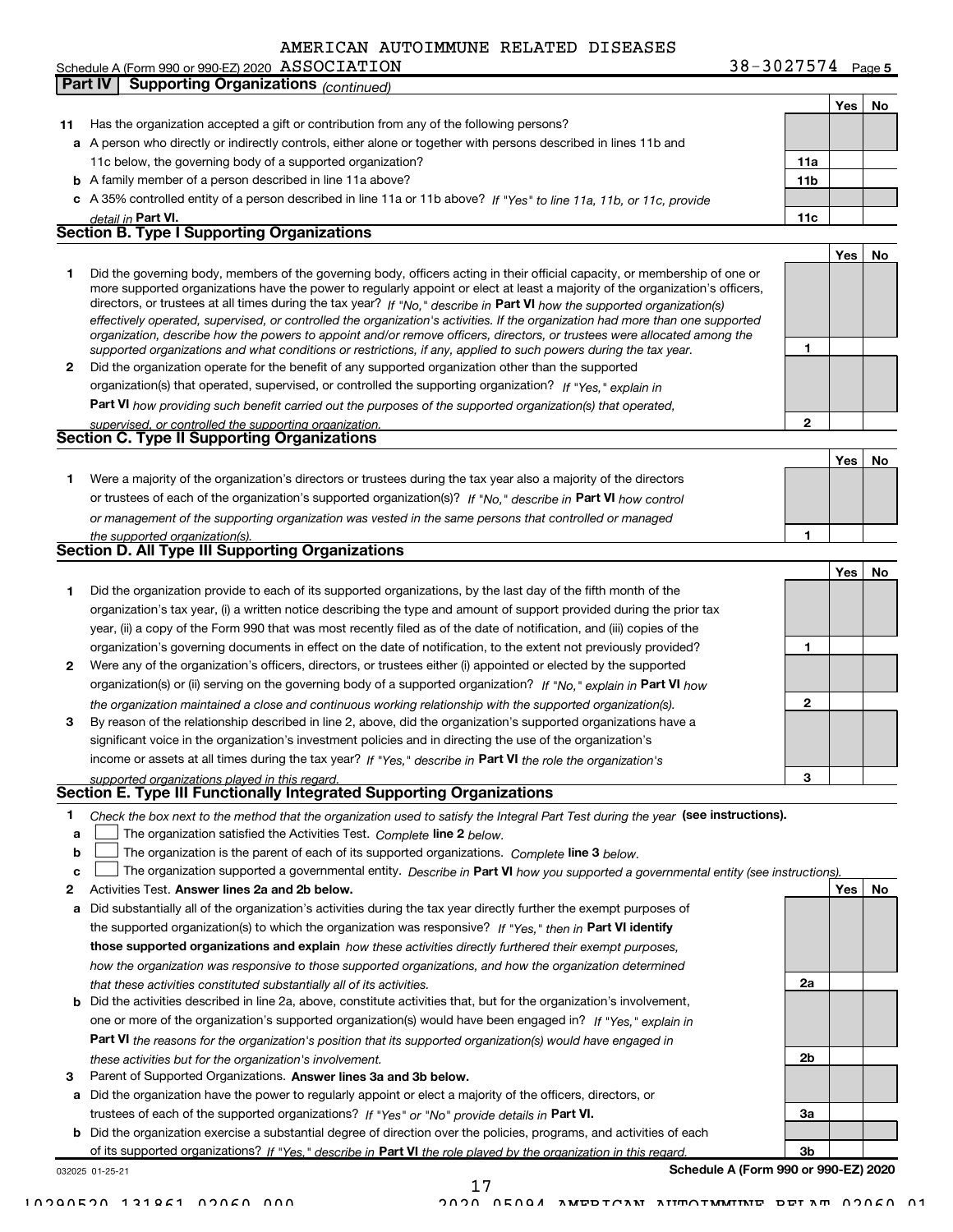#### Check here if the organization satisfied the Integral Part Test as a qualifying trust on Nov. 20, 1970 ( explain in Part VI). See instructions. Section A - Adjusted Net Income 1 2 3 Other gross income (see instructions)4 Add lines 1 through 3.5 6 Portion of operating expenses paid or incurred for production or7 Other expenses (see instructions)8 **Adjusted Net Income** (subtract lines 5, 6, and 7 from line 4) **8 8** 1 2 3 4 5 6 7 Section B - Minimum Asset Amount 1 Aggregate fair market value of all non-exempt-use assets (see2 Acquisition indebtedness applicable to non-exempt-use assets 3 Subtract line 2 from line 1d.4 Cash deemed held for exempt use. Enter 0.015 of line 3 (for greater amount,5 Net value of non-exempt-use assets (subtract line 4 from line 3)6 Multiply line 5 by 0.035. 7 8 a Average monthly value of securities **b** Average monthly cash balances c Fair market value of other non-exempt-use assetsd Total (add lines 1a, 1b, and 1c)e Discount claimed for blockage or other factors 1a 1b 1c 1d 2 3 4 5 6 7 8 <u>(explain in detail in **Part VI**):</u> Minimum Asset Amount (add line 7 to line 6) Section C - Distributable Amount 1 2 3 4 5 6 1 2 3 4 5 6 Distributable Amount. Subtract line 5 from line 4, unless subject to All other Type III non-functionally integrated supporting organizations must complete Sections A through E.(B) Current Year(optional) (A) Prior Year Net short-term capital gainRecoveries of prior-year distributionsDepreciation and depletioncollection of gross income or for management, conservation, ormaintenance of property held for production of income (see instructions)(B) Current Year(optional) (A) Prior Year instructions for short tax year or assets held for part of year):see instructions).Recoveries of prior-year distributionsCurrent YearAdjusted net income for prior year (from Section A, line 8, column A)Enter 0.85 of line 1.Minimum asset amount for prior year (from Section B, line 8, column A)Enter greater of line 2 or line 3.Income tax imposed in prior year emergency temporary reduction (see instructions).Part V  $\mid$  Type III Non-Functionally Integrated 509(a)(3) Supporting Organizations  $\begin{array}{c} \hline \end{array}$

7 Check here if the current year is the organization's first as a non-functionally integrated Type III supporting organization (seeinstructions). $\begin{array}{c} \hline \end{array}$ 

Schedule A (Form 990 or 990-EZ) 2020

032026 01-25-21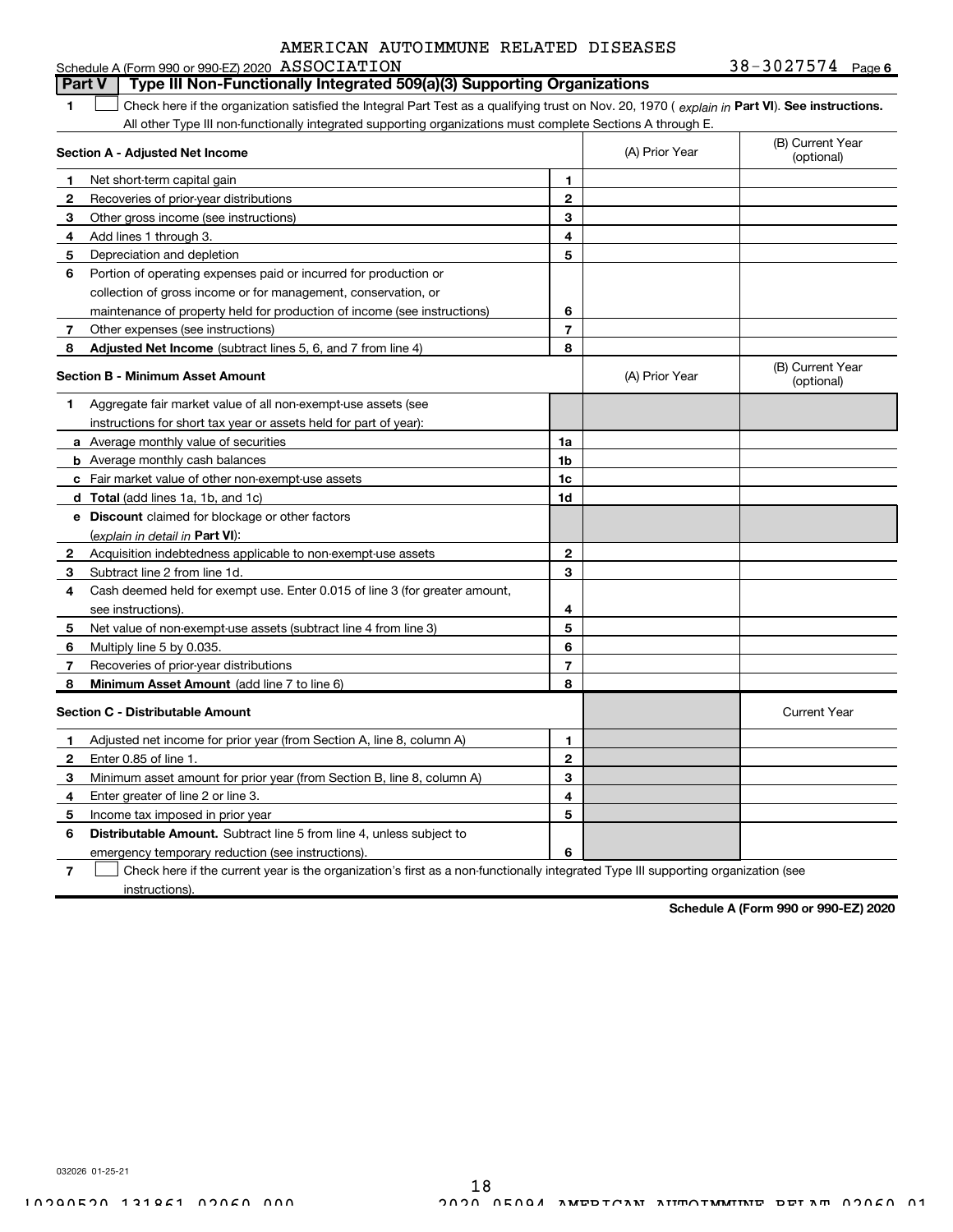|              | Schedule A (Form 990 or 990-EZ) 2020 ASSOCIATION                                           |                                    |                                               |                | $38 - 3027574$ Page 7                            |
|--------------|--------------------------------------------------------------------------------------------|------------------------------------|-----------------------------------------------|----------------|--------------------------------------------------|
|              | Type III Non-Functionally Integrated 509(a)(3) Supporting Organizations<br>∣ Part V ∣      |                                    | (continued)                                   |                |                                                  |
|              | <b>Section D - Distributions</b>                                                           |                                    |                                               |                | <b>Current Year</b>                              |
| 1            | Amounts paid to supported organizations to accomplish exempt purposes                      |                                    |                                               | 1              |                                                  |
| 2            | Amounts paid to perform activity that directly furthers exempt purposes of supported       |                                    |                                               |                |                                                  |
|              | organizations, in excess of income from activity                                           |                                    | $\mathbf{2}$                                  |                |                                                  |
| з            | Administrative expenses paid to accomplish exempt purposes of supported organizations      |                                    | 3                                             |                |                                                  |
| 4            | Amounts paid to acquire exempt-use assets                                                  |                                    | 4                                             |                |                                                  |
| 5            | Qualified set-aside amounts (prior IRS approval required - provide details in Part VI)     |                                    |                                               | 5              |                                                  |
| 6            | Other distributions (describe in Part VI). See instructions.                               |                                    |                                               | 6              |                                                  |
| 7            | Total annual distributions. Add lines 1 through 6.                                         |                                    |                                               | $\overline{7}$ |                                                  |
| 8            | Distributions to attentive supported organizations to which the organization is responsive |                                    |                                               |                |                                                  |
|              | (provide details in Part VI). See instructions.                                            |                                    |                                               | 8              |                                                  |
| 9            | Distributable amount for 2020 from Section C, line 6                                       |                                    |                                               | 9              |                                                  |
| 10           | Line 8 amount divided by line 9 amount                                                     |                                    |                                               | 10             |                                                  |
|              | <b>Section E - Distribution Allocations</b> (see instructions)                             | (i)<br><b>Excess Distributions</b> | (ii)<br><b>Underdistributions</b><br>Pre-2020 |                | (iii)<br><b>Distributable</b><br>Amount for 2020 |
| 1            | Distributable amount for 2020 from Section C, line 6                                       |                                    |                                               |                |                                                  |
| $\mathbf{2}$ | Underdistributions, if any, for years prior to 2020 (reason-                               |                                    |                                               |                |                                                  |
|              | able cause required - explain in Part VI). See instructions.                               |                                    |                                               |                |                                                  |
| з            | Excess distributions carryover, if any, to 2020                                            |                                    |                                               |                |                                                  |
|              | a From 2015                                                                                |                                    |                                               |                |                                                  |
|              | <b>b</b> From 2016                                                                         |                                    |                                               |                |                                                  |
|              | $c$ From 2017                                                                              |                                    |                                               |                |                                                  |
|              | d From 2018                                                                                |                                    |                                               |                |                                                  |
|              | e From 2019                                                                                |                                    |                                               |                |                                                  |
|              | f Total of lines 3a through 3e                                                             |                                    |                                               |                |                                                  |
|              | g Applied to underdistributions of prior years                                             |                                    |                                               |                |                                                  |
|              | h Applied to 2020 distributable amount                                                     |                                    |                                               |                |                                                  |
|              | Carryover from 2015 not applied (see instructions)                                         |                                    |                                               |                |                                                  |
|              | Remainder. Subtract lines 3g, 3h, and 3i from line 3f.                                     |                                    |                                               |                |                                                  |
| 4            | Distributions for 2020 from Section D.                                                     |                                    |                                               |                |                                                  |
|              | line $7:$                                                                                  |                                    |                                               |                |                                                  |
|              | a Applied to underdistributions of prior years                                             |                                    |                                               |                |                                                  |
|              | <b>b</b> Applied to 2020 distributable amount                                              |                                    |                                               |                |                                                  |
|              | c Remainder. Subtract lines 4a and 4b from line 4.                                         |                                    |                                               |                |                                                  |
|              | Remaining underdistributions for years prior to 2020, if                                   |                                    |                                               |                |                                                  |
|              | any. Subtract lines 3g and 4a from line 2. For result greater                              |                                    |                                               |                |                                                  |
|              | than zero, explain in Part VI. See instructions.                                           |                                    |                                               |                |                                                  |
| 6            | Remaining underdistributions for 2020. Subtract lines 3h                                   |                                    |                                               |                |                                                  |
|              | and 4b from line 1. For result greater than zero, explain in                               |                                    |                                               |                |                                                  |
|              | Part VI. See instructions.                                                                 |                                    |                                               |                |                                                  |
| 7            | Excess distributions carryover to 2021. Add lines 3j                                       |                                    |                                               |                |                                                  |
|              | and 4c.                                                                                    |                                    |                                               |                |                                                  |
| 8            | Breakdown of line 7:                                                                       |                                    |                                               |                |                                                  |
|              | a Excess from 2016                                                                         |                                    |                                               |                |                                                  |
|              | <b>b</b> Excess from 2017                                                                  |                                    |                                               |                |                                                  |
|              | c Excess from 2018                                                                         |                                    |                                               |                |                                                  |
|              | d Excess from 2019                                                                         |                                    |                                               |                |                                                  |
|              | e Excess from 2020                                                                         |                                    |                                               |                |                                                  |
|              |                                                                                            |                                    |                                               |                |                                                  |

Schedule A (Form 990 or 990-EZ) 2020

032027 01-25-21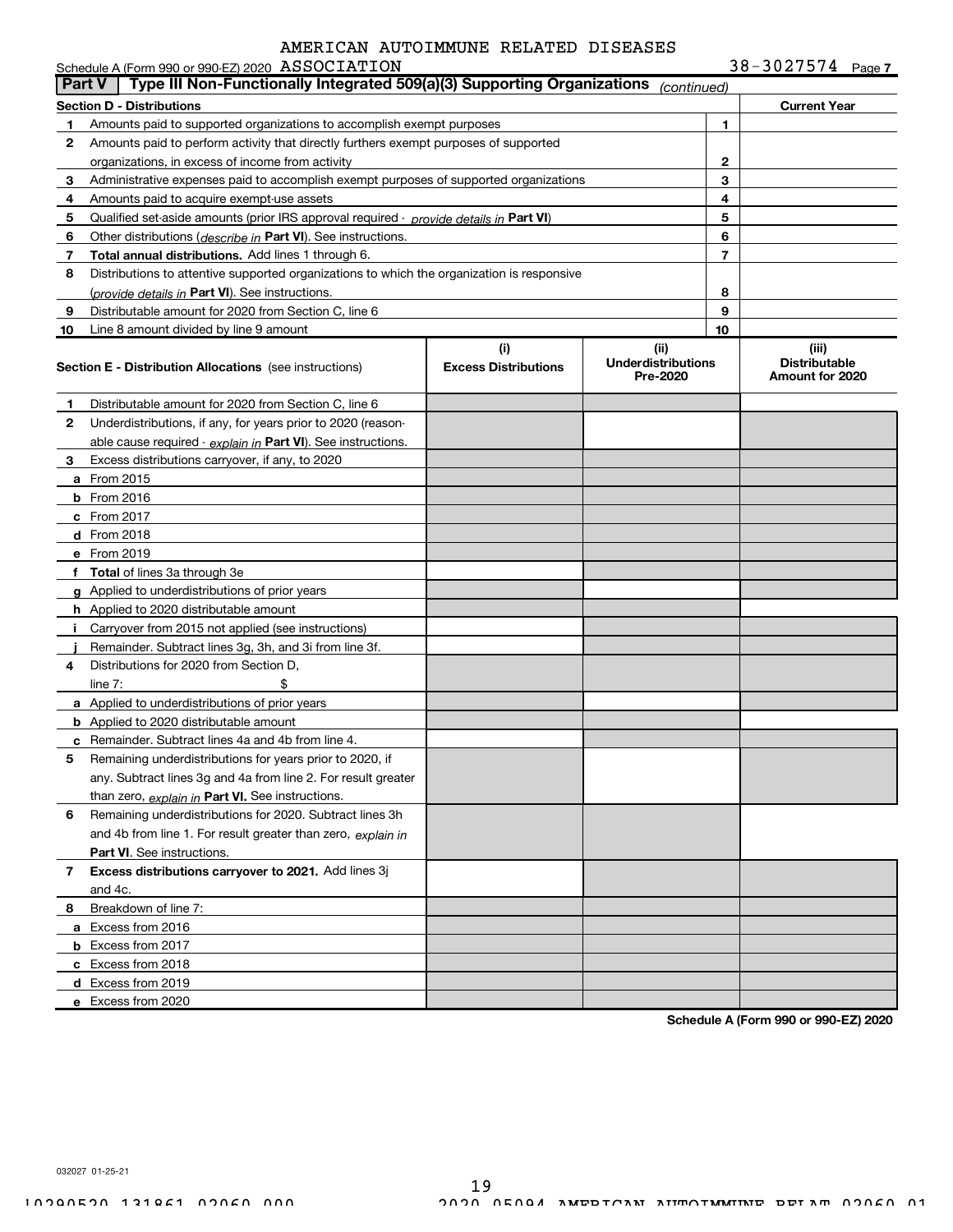|                |                                                  |  | AMERICAN AUTOIMMUNE RELATED DISEASES |                                                                                                                                                                                                                                                                                                                                                                                                                                                                                                                                                                      |  |
|----------------|--------------------------------------------------|--|--------------------------------------|----------------------------------------------------------------------------------------------------------------------------------------------------------------------------------------------------------------------------------------------------------------------------------------------------------------------------------------------------------------------------------------------------------------------------------------------------------------------------------------------------------------------------------------------------------------------|--|
|                | Schedule A (Form 990 or 990-EZ) 2020 ASSOCIATION |  |                                      | 38-3027574 Page 8                                                                                                                                                                                                                                                                                                                                                                                                                                                                                                                                                    |  |
| <b>Part VI</b> | (See instructions.)                              |  |                                      | Supplemental Information. Provide the explanations required by Part II, line 10; Part II, line 17a or 17b; Part III, line 12;<br>Part IV, Section A, lines 1, 2, 3b, 3c, 4b, 4c, 5a, 6, 9a, 9b, 9c, 11a, 11b, and 11c; Part IV, Section B, lines 1 and 2; Part IV, Section C,<br>line 1; Part IV, Section D, lines 2 and 3; Part IV, Section E, lines 1c, 2a, 2b, 3a, and 3b; Part V, line 1; Part V, Section B, line 1e; Part V,<br>Section D, lines 5, 6, and 8; and Part V, Section E, lines 2, 5, and 6. Also complete this part for any additional information. |  |
|                |                                                  |  |                                      |                                                                                                                                                                                                                                                                                                                                                                                                                                                                                                                                                                      |  |
|                |                                                  |  |                                      |                                                                                                                                                                                                                                                                                                                                                                                                                                                                                                                                                                      |  |
|                |                                                  |  |                                      |                                                                                                                                                                                                                                                                                                                                                                                                                                                                                                                                                                      |  |
|                |                                                  |  |                                      |                                                                                                                                                                                                                                                                                                                                                                                                                                                                                                                                                                      |  |
|                |                                                  |  |                                      |                                                                                                                                                                                                                                                                                                                                                                                                                                                                                                                                                                      |  |
|                |                                                  |  |                                      |                                                                                                                                                                                                                                                                                                                                                                                                                                                                                                                                                                      |  |
|                |                                                  |  |                                      |                                                                                                                                                                                                                                                                                                                                                                                                                                                                                                                                                                      |  |
|                |                                                  |  |                                      |                                                                                                                                                                                                                                                                                                                                                                                                                                                                                                                                                                      |  |
|                |                                                  |  |                                      |                                                                                                                                                                                                                                                                                                                                                                                                                                                                                                                                                                      |  |
|                |                                                  |  |                                      |                                                                                                                                                                                                                                                                                                                                                                                                                                                                                                                                                                      |  |
|                |                                                  |  |                                      |                                                                                                                                                                                                                                                                                                                                                                                                                                                                                                                                                                      |  |
|                |                                                  |  |                                      |                                                                                                                                                                                                                                                                                                                                                                                                                                                                                                                                                                      |  |
|                |                                                  |  |                                      |                                                                                                                                                                                                                                                                                                                                                                                                                                                                                                                                                                      |  |
|                |                                                  |  |                                      |                                                                                                                                                                                                                                                                                                                                                                                                                                                                                                                                                                      |  |
|                |                                                  |  |                                      |                                                                                                                                                                                                                                                                                                                                                                                                                                                                                                                                                                      |  |
|                |                                                  |  |                                      |                                                                                                                                                                                                                                                                                                                                                                                                                                                                                                                                                                      |  |
|                |                                                  |  |                                      |                                                                                                                                                                                                                                                                                                                                                                                                                                                                                                                                                                      |  |
|                |                                                  |  |                                      |                                                                                                                                                                                                                                                                                                                                                                                                                                                                                                                                                                      |  |
|                |                                                  |  |                                      |                                                                                                                                                                                                                                                                                                                                                                                                                                                                                                                                                                      |  |
|                |                                                  |  |                                      |                                                                                                                                                                                                                                                                                                                                                                                                                                                                                                                                                                      |  |
|                |                                                  |  |                                      |                                                                                                                                                                                                                                                                                                                                                                                                                                                                                                                                                                      |  |
|                |                                                  |  |                                      |                                                                                                                                                                                                                                                                                                                                                                                                                                                                                                                                                                      |  |
|                |                                                  |  |                                      |                                                                                                                                                                                                                                                                                                                                                                                                                                                                                                                                                                      |  |
|                |                                                  |  |                                      |                                                                                                                                                                                                                                                                                                                                                                                                                                                                                                                                                                      |  |
|                |                                                  |  |                                      |                                                                                                                                                                                                                                                                                                                                                                                                                                                                                                                                                                      |  |
|                |                                                  |  |                                      |                                                                                                                                                                                                                                                                                                                                                                                                                                                                                                                                                                      |  |
|                |                                                  |  |                                      |                                                                                                                                                                                                                                                                                                                                                                                                                                                                                                                                                                      |  |
|                |                                                  |  |                                      |                                                                                                                                                                                                                                                                                                                                                                                                                                                                                                                                                                      |  |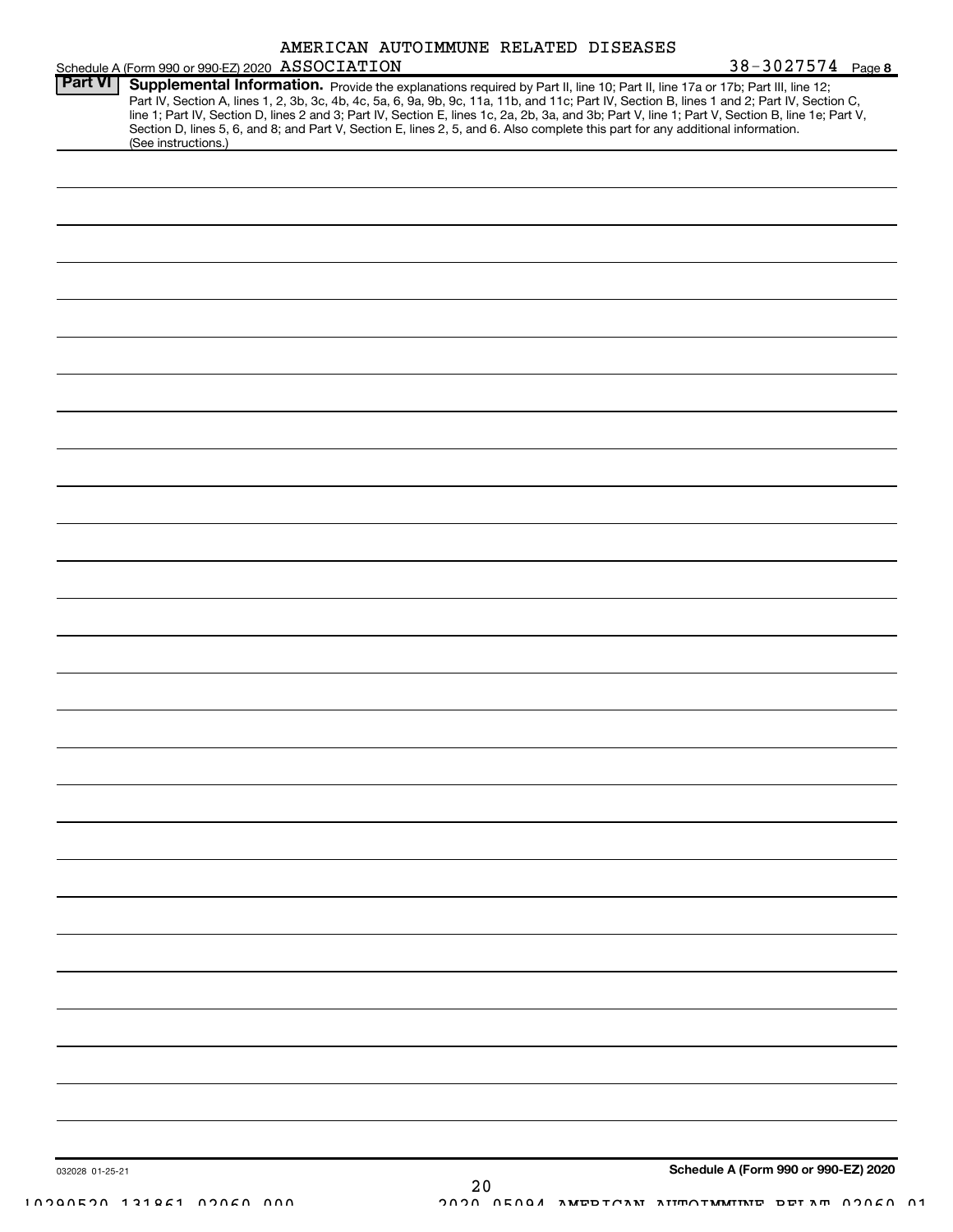|         | <b>SCHEDULE D</b>                            |                                                                                           | <b>Supplemental Financial Statements</b>                                                                                                                                                                                                                                                                                                                          | OMB No. 1545-0047                                   |
|---------|----------------------------------------------|-------------------------------------------------------------------------------------------|-------------------------------------------------------------------------------------------------------------------------------------------------------------------------------------------------------------------------------------------------------------------------------------------------------------------------------------------------------------------|-----------------------------------------------------|
|         | (Form 990)                                   |                                                                                           | Complete if the organization answered "Yes" on Form 990,                                                                                                                                                                                                                                                                                                          |                                                     |
|         | Department of the Treasury                   |                                                                                           | Part IV, line 6, 7, 8, 9, 10, 11a, 11b, 11c, 11d, 11e, 11f, 12a, or 12b.<br>Attach to Form 990.                                                                                                                                                                                                                                                                   | <b>Open to Public</b>                               |
|         | Internal Revenue Service                     |                                                                                           | Go to www.irs.gov/Form990 for instructions and the latest information.                                                                                                                                                                                                                                                                                            | Inspection                                          |
|         | Name of the organization                     | AMERICAN AUTOIMMUNE RELATED DISEASES<br>ASSOCIATION                                       |                                                                                                                                                                                                                                                                                                                                                                   | <b>Employer identification number</b><br>38-3027574 |
| Part I  |                                              |                                                                                           | Organizations Maintaining Donor Advised Funds or Other Similar Funds or Accounts. Complete if the                                                                                                                                                                                                                                                                 |                                                     |
|         |                                              | organization answered "Yes" on Form 990, Part IV, line 6.                                 |                                                                                                                                                                                                                                                                                                                                                                   |                                                     |
|         |                                              |                                                                                           | (a) Donor advised funds                                                                                                                                                                                                                                                                                                                                           | (b) Funds and other accounts                        |
| 1       |                                              |                                                                                           |                                                                                                                                                                                                                                                                                                                                                                   |                                                     |
| 2       |                                              | Aggregate value of contributions to (during year)                                         |                                                                                                                                                                                                                                                                                                                                                                   |                                                     |
| з       |                                              | Aggregate value of grants from (during year)                                              |                                                                                                                                                                                                                                                                                                                                                                   |                                                     |
| 4<br>5  |                                              |                                                                                           | Did the organization inform all donors and donor advisors in writing that the assets held in donor advised funds                                                                                                                                                                                                                                                  |                                                     |
|         |                                              |                                                                                           |                                                                                                                                                                                                                                                                                                                                                                   | No<br>Yes                                           |
| 6       |                                              |                                                                                           | Did the organization inform all grantees, donors, and donor advisors in writing that grant funds can be used only                                                                                                                                                                                                                                                 |                                                     |
|         |                                              |                                                                                           | for charitable purposes and not for the benefit of the donor or donor advisor, or for any other purpose conferring                                                                                                                                                                                                                                                |                                                     |
|         | impermissible private benefit?               |                                                                                           |                                                                                                                                                                                                                                                                                                                                                                   | Yes<br>No                                           |
| Part II |                                              |                                                                                           | <b>Conservation Easements.</b> Complete if the organization answered "Yes" on Form 990, Part IV, line 7.                                                                                                                                                                                                                                                          |                                                     |
| 1.      |                                              | Purpose(s) of conservation easements held by the organization (check all that apply).     |                                                                                                                                                                                                                                                                                                                                                                   |                                                     |
|         |                                              | Preservation of land for public use (for example, recreation or education)                |                                                                                                                                                                                                                                                                                                                                                                   | Preservation of a historically important land area  |
|         | Protection of natural habitat                |                                                                                           | Preservation of a certified historic structure                                                                                                                                                                                                                                                                                                                    |                                                     |
|         | Preservation of open space                   |                                                                                           |                                                                                                                                                                                                                                                                                                                                                                   |                                                     |
| 2       |                                              |                                                                                           | Complete lines 2a through 2d if the organization held a qualified conservation contribution in the form of a conservation easement on the last                                                                                                                                                                                                                    |                                                     |
|         | day of the tax year.                         |                                                                                           |                                                                                                                                                                                                                                                                                                                                                                   | Held at the End of the Tax Year                     |
| a       | Total number of conservation easements       |                                                                                           |                                                                                                                                                                                                                                                                                                                                                                   | 2a                                                  |
| b       |                                              | Total acreage restricted by conservation easements                                        |                                                                                                                                                                                                                                                                                                                                                                   | 2 <sub>b</sub>                                      |
| c       |                                              |                                                                                           | Number of conservation easements included in (c) acquired after 7/25/06, and not on a historic structure                                                                                                                                                                                                                                                          | 2 <sub>c</sub>                                      |
| d       |                                              |                                                                                           |                                                                                                                                                                                                                                                                                                                                                                   | 2d                                                  |
| 3       |                                              |                                                                                           | listed in the National Register [111] Marshall Register [11] Marshall Register [11] Marshall Register [11] Marshall Register [11] Marshall Register [11] Marshall Register [11] Marshall Register [11] Marshall Register [11]<br>Number of conservation easements modified, transferred, released, extinguished, or terminated by the organization during the tax |                                                     |
|         | year                                         |                                                                                           |                                                                                                                                                                                                                                                                                                                                                                   |                                                     |
| 4       |                                              | Number of states where property subject to conservation easement is located               |                                                                                                                                                                                                                                                                                                                                                                   |                                                     |
| 5       |                                              |                                                                                           | Does the organization have a written policy regarding the periodic monitoring, inspection, handling of                                                                                                                                                                                                                                                            |                                                     |
|         |                                              | violations, and enforcement of the conservation easements it holds?                       |                                                                                                                                                                                                                                                                                                                                                                   | <b>No</b><br>Yes                                    |
| 6       |                                              |                                                                                           | Staff and volunteer hours devoted to monitoring, inspecting, handling of violations, and enforcing conservation easements during the year                                                                                                                                                                                                                         |                                                     |
|         |                                              |                                                                                           |                                                                                                                                                                                                                                                                                                                                                                   |                                                     |
| 7       |                                              |                                                                                           | Amount of expenses incurred in monitoring, inspecting, handling of violations, and enforcing conservation easements during the year                                                                                                                                                                                                                               |                                                     |
|         | $\blacktriangleright$ \$                     |                                                                                           |                                                                                                                                                                                                                                                                                                                                                                   |                                                     |
| 8       |                                              |                                                                                           | Does each conservation easement reported on line 2(d) above satisfy the requirements of section 170(h)(4)(B)(i)                                                                                                                                                                                                                                                   |                                                     |
|         |                                              |                                                                                           |                                                                                                                                                                                                                                                                                                                                                                   | Yes<br>No                                           |
| 9       |                                              |                                                                                           | In Part XIII, describe how the organization reports conservation easements in its revenue and expense statement and                                                                                                                                                                                                                                               |                                                     |
|         |                                              | organization's accounting for conservation easements.                                     | balance sheet, and include, if applicable, the text of the footnote to the organization's financial statements that describes the                                                                                                                                                                                                                                 |                                                     |
|         | Part III                                     |                                                                                           | Organizations Maintaining Collections of Art, Historical Treasures, or Other Similar Assets.                                                                                                                                                                                                                                                                      |                                                     |
|         |                                              | Complete if the organization answered "Yes" on Form 990, Part IV, line 8.                 |                                                                                                                                                                                                                                                                                                                                                                   |                                                     |
|         |                                              |                                                                                           | 1a If the organization elected, as permitted under FASB ASC 958, not to report in its revenue statement and balance sheet works                                                                                                                                                                                                                                   |                                                     |
|         |                                              |                                                                                           | of art, historical treasures, or other similar assets held for public exhibition, education, or research in furtherance of public                                                                                                                                                                                                                                 |                                                     |
|         |                                              |                                                                                           | service, provide in Part XIII the text of the footnote to its financial statements that describes these items.                                                                                                                                                                                                                                                    |                                                     |
|         |                                              |                                                                                           | <b>b</b> If the organization elected, as permitted under FASB ASC 958, to report in its revenue statement and balance sheet works of                                                                                                                                                                                                                              |                                                     |
|         |                                              |                                                                                           | art, historical treasures, or other similar assets held for public exhibition, education, or research in furtherance of public service,                                                                                                                                                                                                                           |                                                     |
|         |                                              | provide the following amounts relating to these items:                                    |                                                                                                                                                                                                                                                                                                                                                                   |                                                     |
|         |                                              |                                                                                           | (i) Revenue included on Form 990, Part VIII, line 1 [1] [1] [1] [1] [1] [1] [1] Revenue included on Form 990, Part VIII, line 1                                                                                                                                                                                                                                   |                                                     |
|         | (ii) Assets included in Form 990, Part X     |                                                                                           |                                                                                                                                                                                                                                                                                                                                                                   | $\mathbb{S}$                                        |
| 2       |                                              |                                                                                           | If the organization received or held works of art, historical treasures, or other similar assets for financial gain, provide                                                                                                                                                                                                                                      |                                                     |
|         |                                              | the following amounts required to be reported under FASB ASC 958 relating to these items: |                                                                                                                                                                                                                                                                                                                                                                   |                                                     |
| а       |                                              |                                                                                           |                                                                                                                                                                                                                                                                                                                                                                   | \$<br>\$                                            |
|         | <b>b</b> Assets included in Form 990, Part X | LHA For Paperwork Reduction Act Notice, see the Instructions for Form 990.                |                                                                                                                                                                                                                                                                                                                                                                   | Schedule D (Form 990) 2020                          |
|         |                                              |                                                                                           |                                                                                                                                                                                                                                                                                                                                                                   |                                                     |

032051 12-01-20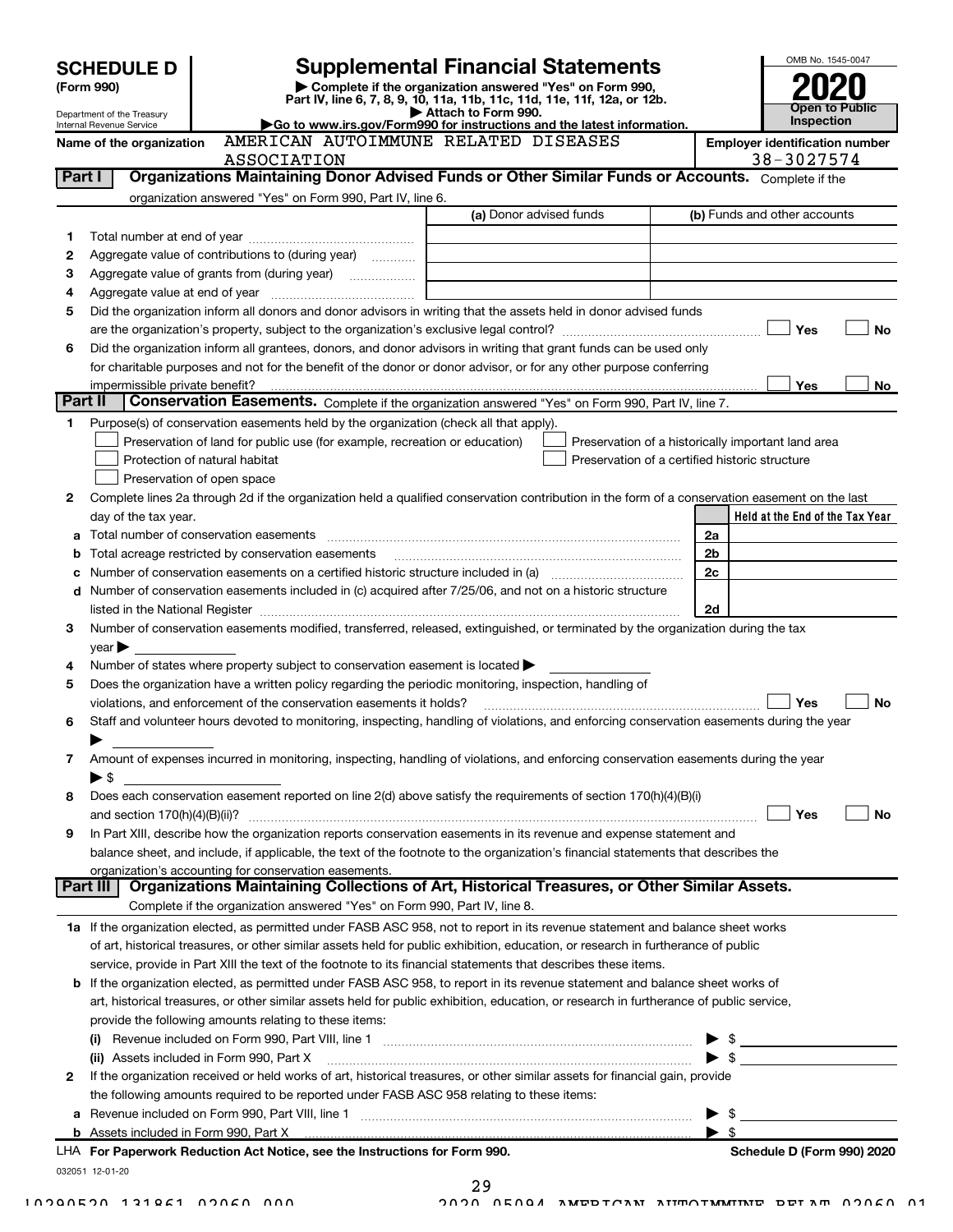|               |                                                                                                                                                                                                                      | AMERICAN AUTOIMMUNE RELATED DISEASES    |   |                |                                                                                                                                                                                                                               |                                 |                                            |           |
|---------------|----------------------------------------------------------------------------------------------------------------------------------------------------------------------------------------------------------------------|-----------------------------------------|---|----------------|-------------------------------------------------------------------------------------------------------------------------------------------------------------------------------------------------------------------------------|---------------------------------|--------------------------------------------|-----------|
|               | ASSOCIATION<br>Schedule D (Form 990) 2020                                                                                                                                                                            |                                         |   |                |                                                                                                                                                                                                                               |                                 | 38-3027574 Page 2                          |           |
|               | Part III<br>Organizations Maintaining Collections of Art, Historical Treasures, or Other Similar Assets (continued)                                                                                                  |                                         |   |                |                                                                                                                                                                                                                               |                                 |                                            |           |
| 3             | Using the organization's acquisition, accession, and other records, check any of the following that make significant use of its                                                                                      |                                         |   |                |                                                                                                                                                                                                                               |                                 |                                            |           |
|               | collection items (check all that apply):                                                                                                                                                                             |                                         |   |                |                                                                                                                                                                                                                               |                                 |                                            |           |
| a             | Public exhibition                                                                                                                                                                                                    |                                         | d |                | Loan or exchange program                                                                                                                                                                                                      |                                 |                                            |           |
| b             | Scholarly research                                                                                                                                                                                                   |                                         | е |                | Other and the contract of the contract of the contract of the contract of the contract of the contract of the contract of the contract of the contract of the contract of the contract of the contract of the contract of the |                                 |                                            |           |
| c             | Preservation for future generations                                                                                                                                                                                  |                                         |   |                |                                                                                                                                                                                                                               |                                 |                                            |           |
|               | Provide a description of the organization's collections and explain how they further the organization's exempt purpose in Part XIII.                                                                                 |                                         |   |                |                                                                                                                                                                                                                               |                                 |                                            |           |
| 5             | During the year, did the organization solicit or receive donations of art, historical treasures, or other similar assets                                                                                             |                                         |   |                |                                                                                                                                                                                                                               |                                 |                                            |           |
|               | to be sold to raise funds rather than to be maintained as part of the organization's collection?                                                                                                                     |                                         |   |                |                                                                                                                                                                                                                               |                                 | Yes                                        | No        |
|               | <b>Part IV</b><br>Escrow and Custodial Arrangements. Complete if the organization answered "Yes" on Form 990, Part IV, line 9, or                                                                                    |                                         |   |                |                                                                                                                                                                                                                               |                                 |                                            |           |
|               | reported an amount on Form 990, Part X, line 21.                                                                                                                                                                     |                                         |   |                |                                                                                                                                                                                                                               |                                 |                                            |           |
|               | 1a Is the organization an agent, trustee, custodian or other intermediary for contributions or other assets not included                                                                                             |                                         |   |                |                                                                                                                                                                                                                               |                                 |                                            |           |
|               |                                                                                                                                                                                                                      |                                         |   |                |                                                                                                                                                                                                                               |                                 | Yes                                        | No        |
|               | b If "Yes," explain the arrangement in Part XIII and complete the following table:                                                                                                                                   |                                         |   |                |                                                                                                                                                                                                                               |                                 |                                            |           |
|               |                                                                                                                                                                                                                      |                                         |   |                |                                                                                                                                                                                                                               |                                 | Amount                                     |           |
| c             | Beginning balance material continuum contract and a set of the contract of the contract of the contract of the                                                                                                       |                                         |   |                |                                                                                                                                                                                                                               | 1c                              |                                            |           |
|               |                                                                                                                                                                                                                      |                                         |   |                |                                                                                                                                                                                                                               | 1d                              |                                            |           |
|               | Distributions during the year manufactured and continuum and contact the year manufactured and contact the year                                                                                                      |                                         |   |                |                                                                                                                                                                                                                               | 1e                              |                                            |           |
|               |                                                                                                                                                                                                                      |                                         |   |                |                                                                                                                                                                                                                               | 1f                              |                                            |           |
|               | 2a Did the organization include an amount on Form 990, Part X, line 21, for escrow or custodial account liability?                                                                                                   |                                         |   |                |                                                                                                                                                                                                                               |                                 | Yes                                        | No        |
| <b>Part V</b> | <b>b</b> If "Yes," explain the arrangement in Part XIII. Check here if the explanation has been provided on Part XIII<br>Endowment Funds. Complete if the organization answered "Yes" on Form 990, Part IV, line 10. |                                         |   |                |                                                                                                                                                                                                                               |                                 |                                            |           |
|               |                                                                                                                                                                                                                      | (a) Current year                        |   | (b) Prior year | (c) Two years back                                                                                                                                                                                                            |                                 | (d) Three years back   (e) Four years back |           |
| 1а            | Beginning of year balance                                                                                                                                                                                            |                                         |   |                |                                                                                                                                                                                                                               |                                 |                                            |           |
|               |                                                                                                                                                                                                                      |                                         |   |                |                                                                                                                                                                                                                               |                                 |                                            |           |
|               | Net investment earnings, gains, and losses                                                                                                                                                                           |                                         |   |                |                                                                                                                                                                                                                               |                                 |                                            |           |
|               | Grants or scholarships                                                                                                                                                                                               |                                         |   |                |                                                                                                                                                                                                                               |                                 |                                            |           |
|               | e Other expenditures for facilities                                                                                                                                                                                  |                                         |   |                |                                                                                                                                                                                                                               |                                 |                                            |           |
|               |                                                                                                                                                                                                                      |                                         |   |                |                                                                                                                                                                                                                               |                                 |                                            |           |
| f             |                                                                                                                                                                                                                      |                                         |   |                |                                                                                                                                                                                                                               |                                 |                                            |           |
|               | End of year balance                                                                                                                                                                                                  |                                         |   |                |                                                                                                                                                                                                                               |                                 |                                            |           |
| 2             | Provide the estimated percentage of the current year end balance (line 1g, column (a)) held as:                                                                                                                      |                                         |   |                |                                                                                                                                                                                                                               |                                 |                                            |           |
|               | Board designated or quasi-endowment >                                                                                                                                                                                |                                         | % |                |                                                                                                                                                                                                                               |                                 |                                            |           |
|               | Permanent endowment >                                                                                                                                                                                                | %                                       |   |                |                                                                                                                                                                                                                               |                                 |                                            |           |
|               | c Term endowment $\blacktriangleright$                                                                                                                                                                               | %                                       |   |                |                                                                                                                                                                                                                               |                                 |                                            |           |
|               | The percentages on lines 2a, 2b, and 2c should equal 100%.                                                                                                                                                           |                                         |   |                |                                                                                                                                                                                                                               |                                 |                                            |           |
|               | 3a Are there endowment funds not in the possession of the organization that are held and administered for the organization                                                                                           |                                         |   |                |                                                                                                                                                                                                                               |                                 |                                            |           |
|               | by:                                                                                                                                                                                                                  |                                         |   |                |                                                                                                                                                                                                                               |                                 |                                            | Yes<br>No |
|               | (i)                                                                                                                                                                                                                  |                                         |   |                |                                                                                                                                                                                                                               |                                 | 3a(i)                                      |           |
|               |                                                                                                                                                                                                                      |                                         |   |                |                                                                                                                                                                                                                               |                                 | 3a(ii)                                     |           |
|               |                                                                                                                                                                                                                      |                                         |   |                |                                                                                                                                                                                                                               |                                 | 3b                                         |           |
|               | Describe in Part XIII the intended uses of the organization's endowment funds.                                                                                                                                       |                                         |   |                |                                                                                                                                                                                                                               |                                 |                                            |           |
|               | Land, Buildings, and Equipment.<br><b>Part VI</b>                                                                                                                                                                    |                                         |   |                |                                                                                                                                                                                                                               |                                 |                                            |           |
|               | Complete if the organization answered "Yes" on Form 990, Part IV, line 11a. See Form 990, Part X, line 10.                                                                                                           |                                         |   |                |                                                                                                                                                                                                                               |                                 |                                            |           |
|               | Description of property                                                                                                                                                                                              | (a) Cost or other<br>basis (investment) |   |                | (b) Cost or other<br>basis (other)                                                                                                                                                                                            | (c) Accumulated<br>depreciation | (d) Book value                             |           |
|               |                                                                                                                                                                                                                      |                                         |   |                |                                                                                                                                                                                                                               |                                 |                                            |           |
| b             |                                                                                                                                                                                                                      |                                         |   |                |                                                                                                                                                                                                                               |                                 |                                            |           |
|               |                                                                                                                                                                                                                      |                                         |   |                |                                                                                                                                                                                                                               |                                 |                                            |           |
|               |                                                                                                                                                                                                                      |                                         |   |                | 67,661.                                                                                                                                                                                                                       | 43,954.                         |                                            | 23,707.   |
|               | e Other                                                                                                                                                                                                              |                                         |   |                |                                                                                                                                                                                                                               |                                 |                                            |           |
|               | Total. Add lines 1a through 1e. (Column (d) must equal Form 990, Part X, column (B), line 10c.)                                                                                                                      |                                         |   |                |                                                                                                                                                                                                                               |                                 |                                            | 23,707.   |
|               |                                                                                                                                                                                                                      |                                         |   |                |                                                                                                                                                                                                                               |                                 |                                            |           |

Schedule D (Form 990) 2020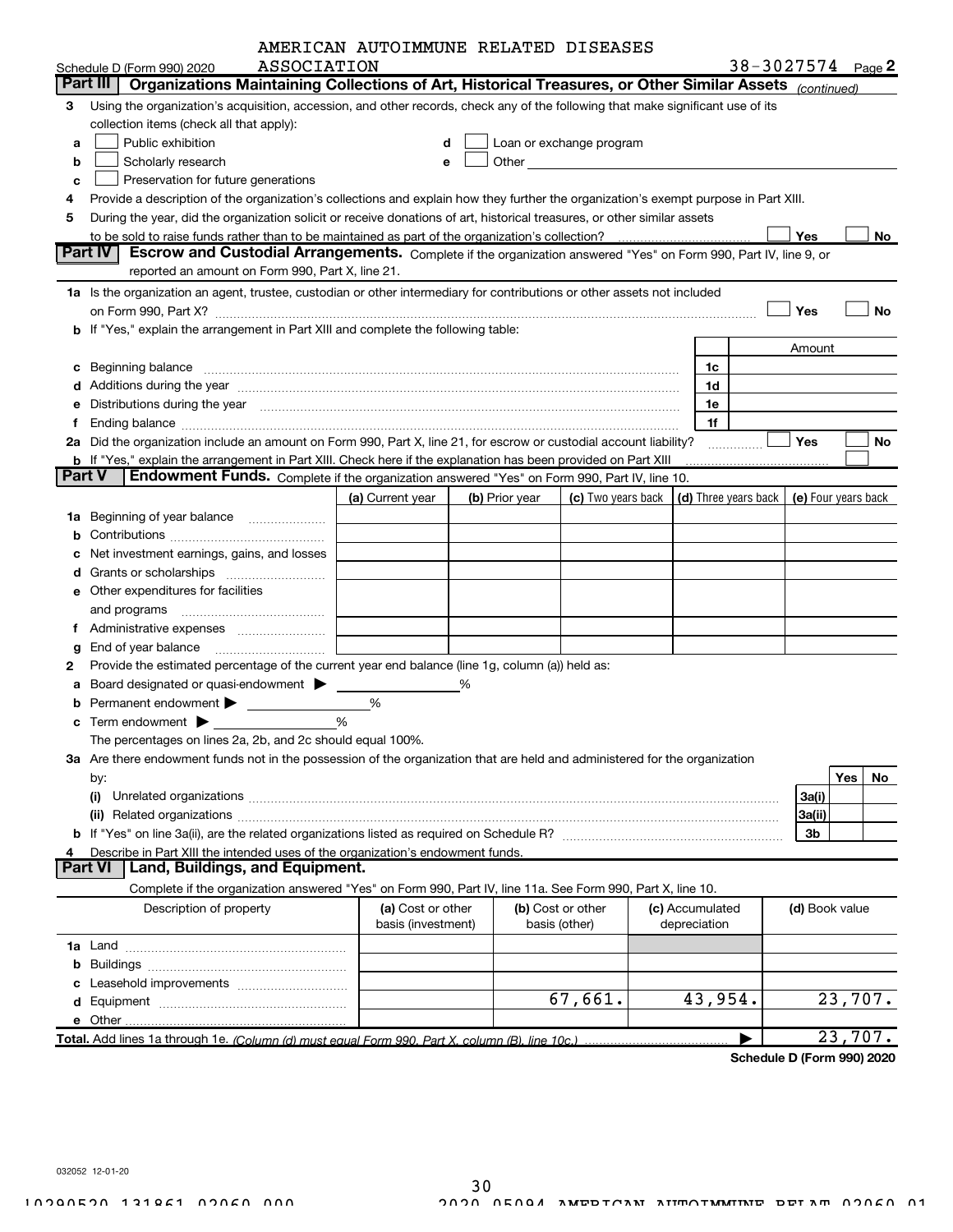| AMERICAN AUTOIMMUNE RELATED DISEASES |  |
|--------------------------------------|--|
|                                      |  |

| ASSOCIATION<br>Schedule D (Form 990) 2020                                                                  |                                                                                                                   |                                                           | 38-3027574 Page 3 |
|------------------------------------------------------------------------------------------------------------|-------------------------------------------------------------------------------------------------------------------|-----------------------------------------------------------|-------------------|
| Part VII Investments - Other Securities.                                                                   |                                                                                                                   |                                                           |                   |
| Complete if the organization answered "Yes" on Form 990, Part IV, line 11b. See Form 990, Part X, line 12. |                                                                                                                   |                                                           |                   |
| (a) Description of security or category (including name of security)                                       | (b) Book value                                                                                                    | (c) Method of valuation: Cost or end-of-year market value |                   |
|                                                                                                            |                                                                                                                   |                                                           |                   |
|                                                                                                            |                                                                                                                   |                                                           |                   |
| $(3)$ Other                                                                                                |                                                                                                                   |                                                           |                   |
| (A)                                                                                                        |                                                                                                                   |                                                           |                   |
| (B)                                                                                                        |                                                                                                                   |                                                           |                   |
| (C)                                                                                                        |                                                                                                                   |                                                           |                   |
| (D)                                                                                                        |                                                                                                                   |                                                           |                   |
| (E)                                                                                                        |                                                                                                                   |                                                           |                   |
| (F)                                                                                                        |                                                                                                                   |                                                           |                   |
|                                                                                                            |                                                                                                                   |                                                           |                   |
| (G)                                                                                                        |                                                                                                                   |                                                           |                   |
| (H)                                                                                                        |                                                                                                                   |                                                           |                   |
| Total. (Col. (b) must equal Form 990, Part X, col. (B) line 12.)                                           |                                                                                                                   |                                                           |                   |
| Part VIII Investments - Program Related.                                                                   |                                                                                                                   |                                                           |                   |
| Complete if the organization answered "Yes" on Form 990, Part IV, line 11c. See Form 990, Part X, line 13. |                                                                                                                   |                                                           |                   |
| (a) Description of investment                                                                              | (b) Book value                                                                                                    | (c) Method of valuation: Cost or end-of-year market value |                   |
| (1)                                                                                                        |                                                                                                                   |                                                           |                   |
| (2)                                                                                                        |                                                                                                                   |                                                           |                   |
| (3)                                                                                                        |                                                                                                                   |                                                           |                   |
| (4)                                                                                                        |                                                                                                                   |                                                           |                   |
| (5)                                                                                                        |                                                                                                                   |                                                           |                   |
| (6)                                                                                                        |                                                                                                                   |                                                           |                   |
| (7)                                                                                                        |                                                                                                                   |                                                           |                   |
| (8)                                                                                                        |                                                                                                                   |                                                           |                   |
|                                                                                                            |                                                                                                                   |                                                           |                   |
| (9)                                                                                                        |                                                                                                                   |                                                           |                   |
| Total. (Col. (b) must equal Form 990, Part X, col. (B) line 13.)<br><b>Other Assets.</b><br>Part IX        |                                                                                                                   |                                                           |                   |
|                                                                                                            |                                                                                                                   |                                                           |                   |
| Complete if the organization answered "Yes" on Form 990, Part IV, line 11d. See Form 990, Part X, line 15. |                                                                                                                   |                                                           |                   |
|                                                                                                            | (a) Description                                                                                                   |                                                           | (b) Book value    |
| (1)                                                                                                        |                                                                                                                   |                                                           |                   |
| (2)                                                                                                        |                                                                                                                   |                                                           |                   |
| (3)                                                                                                        |                                                                                                                   |                                                           |                   |
| (4)                                                                                                        |                                                                                                                   |                                                           |                   |
| (5)                                                                                                        |                                                                                                                   |                                                           |                   |
| (6)                                                                                                        |                                                                                                                   |                                                           |                   |
| (7)                                                                                                        |                                                                                                                   |                                                           |                   |
| (8)                                                                                                        |                                                                                                                   |                                                           |                   |
| (9)                                                                                                        |                                                                                                                   |                                                           |                   |
|                                                                                                            |                                                                                                                   |                                                           |                   |
| <b>Other Liabilities.</b><br>Part X                                                                        |                                                                                                                   |                                                           |                   |
|                                                                                                            |                                                                                                                   |                                                           |                   |
|                                                                                                            |                                                                                                                   |                                                           |                   |
|                                                                                                            | Complete if the organization answered "Yes" on Form 990, Part IV, line 11e or 11f. See Form 990, Part X, line 25. |                                                           |                   |
| (a) Description of liability                                                                               |                                                                                                                   |                                                           | (b) Book value    |
| (1)<br>Federal income taxes                                                                                |                                                                                                                   |                                                           |                   |
| (2)                                                                                                        |                                                                                                                   |                                                           |                   |
| (3)                                                                                                        |                                                                                                                   |                                                           |                   |
| 1.<br>(4)                                                                                                  |                                                                                                                   |                                                           |                   |
| (5)                                                                                                        |                                                                                                                   |                                                           |                   |
| (6)                                                                                                        |                                                                                                                   |                                                           |                   |
| (7)                                                                                                        |                                                                                                                   |                                                           |                   |
|                                                                                                            |                                                                                                                   |                                                           |                   |
| (8)                                                                                                        |                                                                                                                   |                                                           |                   |
| (9)                                                                                                        |                                                                                                                   |                                                           |                   |

organization's liability for uncertain tax positions under FASB ASC 740. Check here if the text of the footnote has been provided in Part XIII  $\ldots$   $\boxed{\mathrm{X}}$ 

Schedule D (Form 990) 2020

032053 12-01-20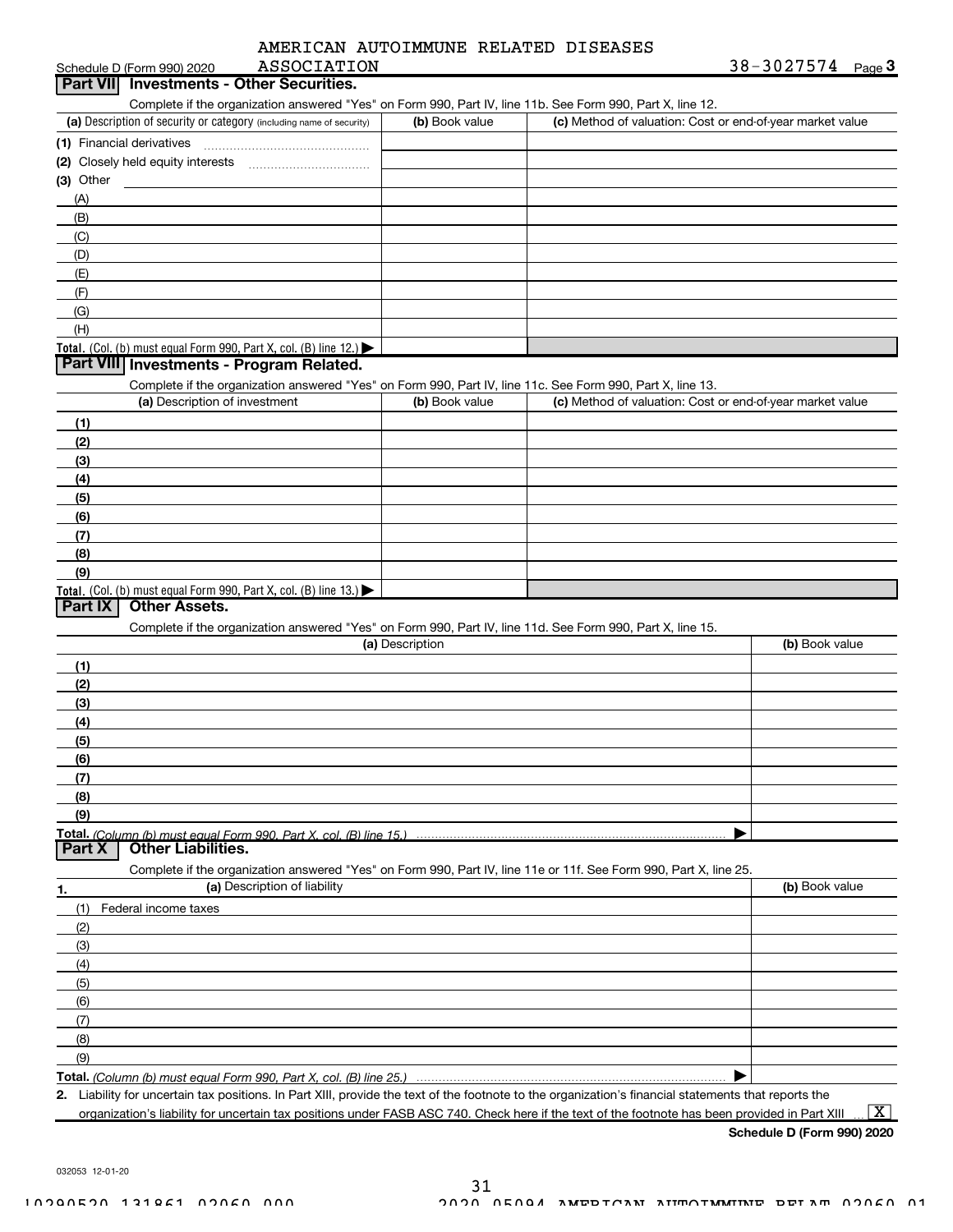| AMERICAN AUTOIMMUNE RELATED DISEASES |  |
|--------------------------------------|--|
|                                      |  |

|    | ASSOCIATION<br>Schedule D (Form 990) 2020                                                                                                                                                                                           |                |           |                | 38-3027574 Page 4       |    |
|----|-------------------------------------------------------------------------------------------------------------------------------------------------------------------------------------------------------------------------------------|----------------|-----------|----------------|-------------------------|----|
|    | Reconciliation of Revenue per Audited Financial Statements With Revenue per Return.<br>Part XI                                                                                                                                      |                |           |                |                         |    |
|    | Complete if the organization answered "Yes" on Form 990, Part IV, line 12a.                                                                                                                                                         |                |           |                |                         |    |
| 1  | Total revenue, gains, and other support per audited financial statements                                                                                                                                                            |                |           | $\blacksquare$ | $\overline{3,893},107.$ |    |
| 2  | Amounts included on line 1 but not on Form 990, Part VIII, line 12:                                                                                                                                                                 |                |           |                |                         |    |
| a  |                                                                                                                                                                                                                                     | 2a             |           |                |                         |    |
| b  |                                                                                                                                                                                                                                     | 2 <sub>b</sub> | 482, 143. |                |                         |    |
|    |                                                                                                                                                                                                                                     | 2 <sub>c</sub> |           |                |                         |    |
|    |                                                                                                                                                                                                                                     | 2d             |           |                |                         |    |
| е  | Add lines 2a through 2d                                                                                                                                                                                                             |                |           | 2e             | 482, 143.               |    |
| 3  |                                                                                                                                                                                                                                     |                |           | 3              | 3,410,964.              |    |
| 4  | Amounts included on Form 990. Part VIII. line 12, but not on line 1:                                                                                                                                                                |                |           |                |                         |    |
|    |                                                                                                                                                                                                                                     | 4a             |           |                |                         |    |
|    |                                                                                                                                                                                                                                     | 4 <sub>b</sub> |           |                |                         |    |
| c. | Add lines 4a and 4b                                                                                                                                                                                                                 |                |           | 4c             |                         | 0. |
| 5. |                                                                                                                                                                                                                                     |                |           | $5^{\circ}$    | 3,410,964.              |    |
|    | Part XII   Reconciliation of Expenses per Audited Financial Statements With Expenses per Return.                                                                                                                                    |                |           |                |                         |    |
|    | Complete if the organization answered "Yes" on Form 990, Part IV, line 12a.                                                                                                                                                         |                |           |                |                         |    |
| 1  |                                                                                                                                                                                                                                     |                |           | $\mathbf{1}$   | 3,540,988.              |    |
| 2  | Amounts included on line 1 but not on Form 990, Part IX, line 25:                                                                                                                                                                   |                |           |                |                         |    |
| a  |                                                                                                                                                                                                                                     | 2a             | 482,143.  |                |                         |    |
|    |                                                                                                                                                                                                                                     | 2 <sub>b</sub> |           |                |                         |    |
| c  |                                                                                                                                                                                                                                     | 2 <sub>c</sub> |           |                |                         |    |
|    |                                                                                                                                                                                                                                     | 2d             |           |                |                         |    |
|    | e Add lines 2a through 2d <b>contained a contract and a contract a</b> contract a contract a contract a contract a contract a contract a contract a contract a contract a contract a contract a contract a contract a contract a co |                |           | 2e             | 482,143.                |    |
| 3  |                                                                                                                                                                                                                                     |                |           | $\mathbf{a}$   | 3,058,845.              |    |
| 4  | Amounts included on Form 990, Part IX, line 25, but not on line 1:                                                                                                                                                                  |                |           |                |                         |    |
| a  | Investment expenses not included on Form 990, Part VIII, line 7b [1000000000000000000000000000000000                                                                                                                                | 4a             |           |                |                         |    |
|    |                                                                                                                                                                                                                                     | 4 <sub>b</sub> |           |                |                         |    |
|    | c Add lines 4a and 4b                                                                                                                                                                                                               |                |           | 4c             |                         | 0. |
|    |                                                                                                                                                                                                                                     |                |           |                |                         |    |
|    | Part XIII Supplemental Information.                                                                                                                                                                                                 |                |           | 5              | 3,058,845.              |    |

Provide the descriptions required for Part II, lines 3, 5, and 9; Part III, lines 1a and 4; Part IV, lines 1b and 2b; Part V, line 4; Part X, line 2; Part XI, lines 2d and 4b; and Part XII, lines 2d and 4b. Also complete this part to provide any additional information.

PART X, LINE 2:

INCOME TAXES THE ORGANIZATION IS EXEMPT FROM FEDERAL INCOME TAX UNDER

INTERNAL REVENUE CODE SECTION 501 (C)(3). AS A RESULT, NO PROVISION FOR

INCOME TAXES HAS BEEN RECORDED IN THE ACCOMPANYING FINANCIAL STATEMENTS.

THE ORGANIZATION'S CONTINUED STATUS AS AN EXEMPT ORGANIZATION IS

CONSIDERED TO BE A "TAX POSITION" IN THAT THE ORGANIZATION MUST ADHERE TO

VARIOUS REQUIREMENTS IN ORDER TO REMAIN TAX-EXEMPT. IN ADDITION, ANY

ORGANIZATION ACTIVITIES THAT MAY SUBJECT IT TO "UNRELATED BUSINESS TAXABLE

INCOME" ARE ALSO TAX POSITIONS. MANAGEMENT HAS ANALYZED THE ORGANIZATION'S

MATERIAL TAX POSITIONS AS OF SEPTEMBER 30, 2021 AND HAS DETERMINED THAT NO

#### MATERIAL UNCERTAIN TAX POSITIONS EXIST THAT REQUIRE RECOGNITION OR

Schedule D (Form 990) 2020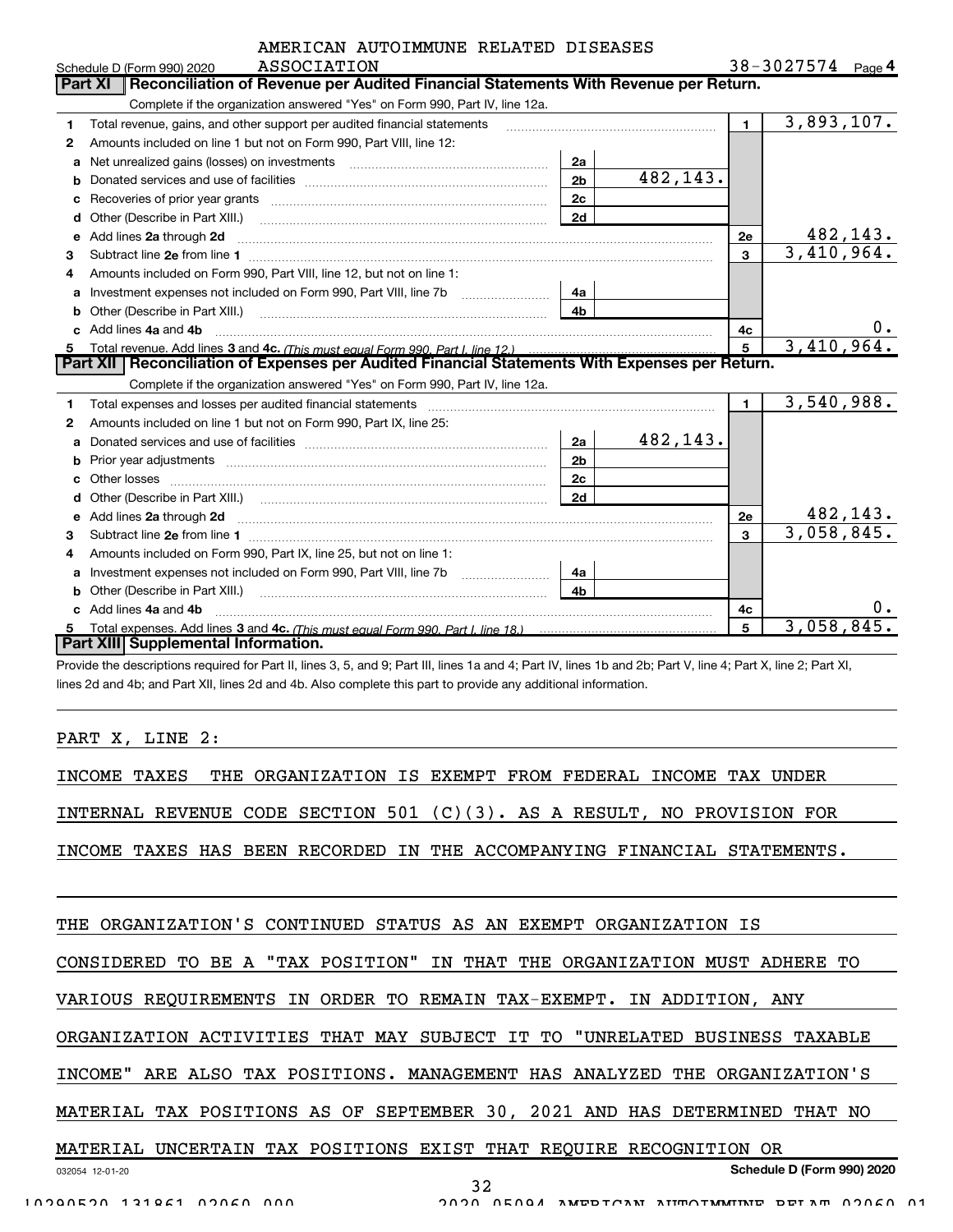|  | DISCLOSURE IN THE ACCOMPANYING FINANCIAL STATEMENTS. |  |
|--|------------------------------------------------------|--|
|  |                                                      |  |
|  |                                                      |  |
|  |                                                      |  |
|  |                                                      |  |
|  |                                                      |  |
|  |                                                      |  |
|  |                                                      |  |
|  |                                                      |  |
|  |                                                      |  |
|  |                                                      |  |
|  |                                                      |  |
|  |                                                      |  |
|  |                                                      |  |
|  |                                                      |  |
|  |                                                      |  |
|  |                                                      |  |
|  |                                                      |  |
|  |                                                      |  |
|  |                                                      |  |
|  |                                                      |  |
|  |                                                      |  |
|  |                                                      |  |
|  |                                                      |  |
|  |                                                      |  |
|  |                                                      |  |
|  |                                                      |  |
|  |                                                      |  |
|  |                                                      |  |
|  |                                                      |  |
|  |                                                      |  |
|  |                                                      |  |
|  |                                                      |  |
|  |                                                      |  |
|  |                                                      |  |
|  |                                                      |  |
|  |                                                      |  |
|  |                                                      |  |
|  |                                                      |  |
|  |                                                      |  |
|  |                                                      |  |
|  |                                                      |  |
|  |                                                      |  |
|  |                                                      |  |
|  |                                                      |  |
|  |                                                      |  |

Schedule D (Form 990) 2020

032055 12-01-20

|                    | AMERICAN AUTOIMMUNE RELATED DISEASES |  |            |        |
|--------------------|--------------------------------------|--|------------|--------|
| <b>ASSOCIATION</b> |                                      |  | 38-3027574 | Page 5 |

Part XIII Supplemental Information <sub>(continued)</sub>

Schedule D (Form 990) 2020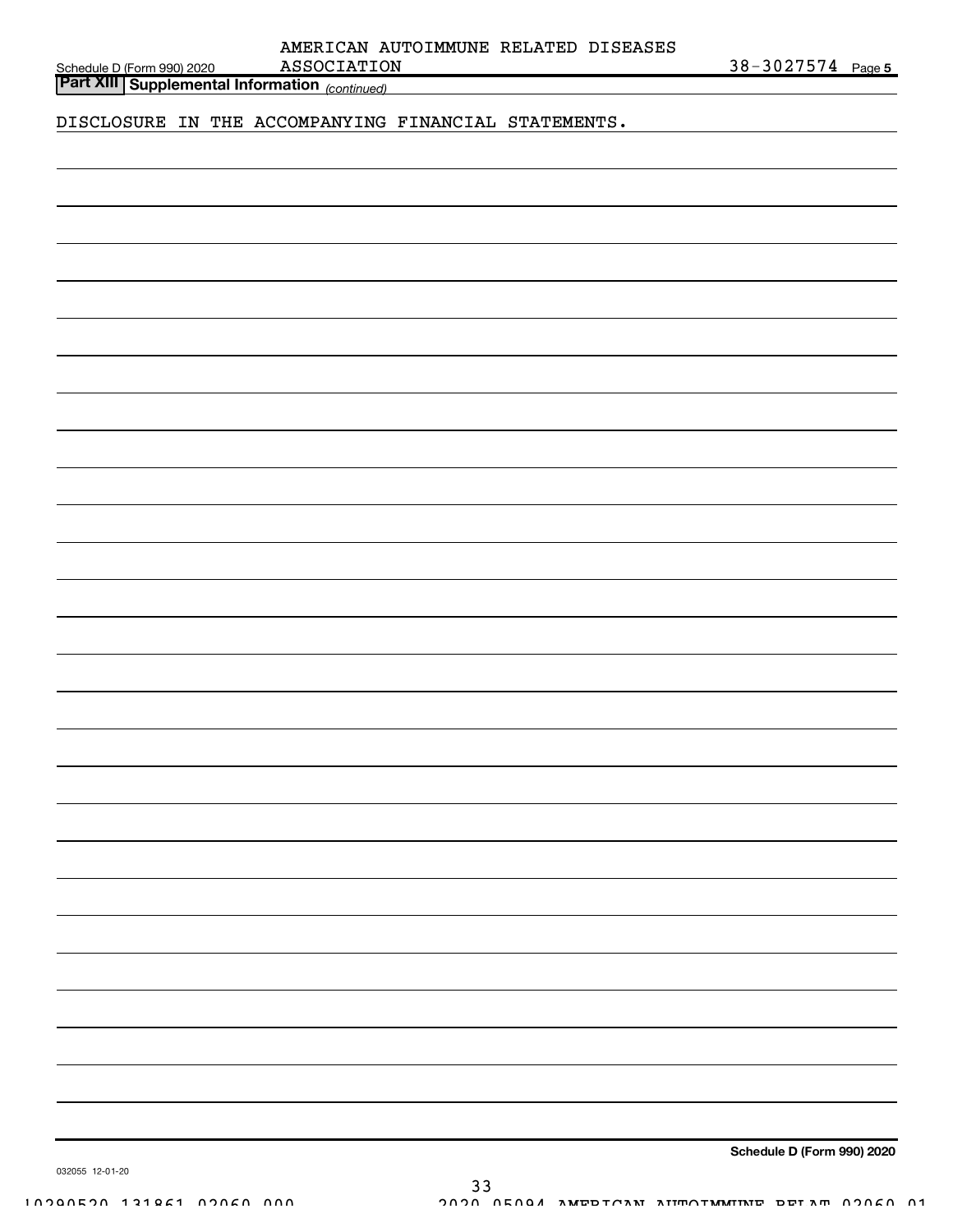|                                                                                                                                    | <b>Compensation Information</b><br><b>SCHEDULE J</b>                                                                                                                                                 |                                       | OMB No. 1545-0047          |                       |             |
|------------------------------------------------------------------------------------------------------------------------------------|------------------------------------------------------------------------------------------------------------------------------------------------------------------------------------------------------|---------------------------------------|----------------------------|-----------------------|-------------|
|                                                                                                                                    | (Form 990)<br>For certain Officers, Directors, Trustees, Key Employees, and Highest                                                                                                                  |                                       |                            |                       |             |
|                                                                                                                                    | <b>Compensated Employees</b>                                                                                                                                                                         |                                       | 2020                       |                       |             |
|                                                                                                                                    | Complete if the organization answered "Yes" on Form 990, Part IV, line 23.<br>Attach to Form 990.                                                                                                    |                                       |                            | <b>Open to Public</b> |             |
| Department of the Treasury<br>► Go to www.irs.gov/Form990 for instructions and the latest information.<br>Internal Revenue Service |                                                                                                                                                                                                      |                                       |                            | Inspection            |             |
|                                                                                                                                    | AMERICAN AUTOIMMUNE RELATED DISEASES<br>Name of the organization                                                                                                                                     | <b>Employer identification number</b> |                            |                       |             |
|                                                                                                                                    | ASSOCIATION                                                                                                                                                                                          | 38-3027574                            |                            |                       |             |
|                                                                                                                                    | <b>Questions Regarding Compensation</b><br>Part I                                                                                                                                                    |                                       |                            |                       |             |
|                                                                                                                                    |                                                                                                                                                                                                      |                                       |                            | Yes                   | No          |
| 1a                                                                                                                                 | Check the appropriate box(es) if the organization provided any of the following to or for a person listed on Form 990,                                                                               |                                       |                            |                       |             |
|                                                                                                                                    | Part VII, Section A, line 1a. Complete Part III to provide any relevant information regarding these items.                                                                                           |                                       |                            |                       |             |
|                                                                                                                                    | First-class or charter travel<br>Housing allowance or residence for personal use                                                                                                                     |                                       |                            |                       |             |
|                                                                                                                                    | Travel for companions<br>Payments for business use of personal residence                                                                                                                             |                                       |                            |                       |             |
|                                                                                                                                    | Health or social club dues or initiation fees<br>Tax indemnification and gross-up payments                                                                                                           |                                       |                            |                       |             |
|                                                                                                                                    | Discretionary spending account<br>Personal services (such as maid, chauffeur, chef)                                                                                                                  |                                       |                            |                       |             |
|                                                                                                                                    |                                                                                                                                                                                                      |                                       |                            |                       |             |
|                                                                                                                                    | <b>b</b> If any of the boxes on line 1a are checked, did the organization follow a written policy regarding payment or                                                                               |                                       |                            |                       |             |
|                                                                                                                                    |                                                                                                                                                                                                      |                                       | 1b                         |                       |             |
| 2                                                                                                                                  | Did the organization require substantiation prior to reimbursing or allowing expenses incurred by all directors,                                                                                     |                                       |                            |                       |             |
|                                                                                                                                    |                                                                                                                                                                                                      |                                       | $\mathbf{2}$               |                       |             |
|                                                                                                                                    |                                                                                                                                                                                                      |                                       |                            |                       |             |
| з                                                                                                                                  | Indicate which, if any, of the following the organization used to establish the compensation of the organization's                                                                                   |                                       |                            |                       |             |
|                                                                                                                                    | CEO/Executive Director. Check all that apply. Do not check any boxes for methods used by a related organization to<br>establish compensation of the CEO/Executive Director, but explain in Part III. |                                       |                            |                       |             |
|                                                                                                                                    | Compensation committee<br>Written employment contract                                                                                                                                                |                                       |                            |                       |             |
|                                                                                                                                    |                                                                                                                                                                                                      |                                       |                            |                       |             |
|                                                                                                                                    | Compensation survey or study<br>Independent compensation consultant                                                                                                                                  |                                       |                            |                       |             |
|                                                                                                                                    | Approval by the board or compensation committee<br>Form 990 of other organizations                                                                                                                   |                                       |                            |                       |             |
| 4                                                                                                                                  | During the year, did any person listed on Form 990, Part VII, Section A, line 1a, with respect to the filing                                                                                         |                                       |                            |                       |             |
|                                                                                                                                    | organization or a related organization:                                                                                                                                                              |                                       |                            |                       |             |
| а                                                                                                                                  | Receive a severance payment or change-of-control payment?                                                                                                                                            |                                       | 4a                         |                       | X           |
|                                                                                                                                    | Participate in or receive payment from a supplemental nonqualified retirement plan?                                                                                                                  |                                       | 4b                         |                       | X           |
|                                                                                                                                    | Participate in or receive payment from an equity-based compensation arrangement?                                                                                                                     |                                       | 4c                         |                       | $\mathbf x$ |
|                                                                                                                                    | If "Yes" to any of lines 4a-c, list the persons and provide the applicable amounts for each item in Part III.                                                                                        |                                       |                            |                       |             |
|                                                                                                                                    |                                                                                                                                                                                                      |                                       |                            |                       |             |
|                                                                                                                                    | Only section 501(c)(3), 501(c)(4), and 501(c)(29) organizations must complete lines 5-9.                                                                                                             |                                       |                            |                       |             |
| 5                                                                                                                                  | For persons listed on Form 990, Part VII, Section A, line 1a, did the organization pay or accrue any compensation                                                                                    |                                       |                            |                       |             |
|                                                                                                                                    | contingent on the revenues of:                                                                                                                                                                       |                                       |                            |                       |             |
| a                                                                                                                                  |                                                                                                                                                                                                      |                                       | 5a                         |                       | х           |
|                                                                                                                                    |                                                                                                                                                                                                      |                                       | 5b                         |                       | X           |
|                                                                                                                                    | If "Yes" on line 5a or 5b, describe in Part III.                                                                                                                                                     |                                       |                            |                       |             |
|                                                                                                                                    | 6 For persons listed on Form 990, Part VII, Section A, line 1a, did the organization pay or accrue any compensation                                                                                  |                                       |                            |                       |             |
|                                                                                                                                    | contingent on the net earnings of:                                                                                                                                                                   |                                       |                            |                       |             |
| a                                                                                                                                  |                                                                                                                                                                                                      |                                       | 6a                         |                       | х           |
|                                                                                                                                    |                                                                                                                                                                                                      |                                       | 6b                         |                       | $\mathbf X$ |
|                                                                                                                                    | If "Yes" on line 6a or 6b, describe in Part III.                                                                                                                                                     |                                       |                            |                       |             |
|                                                                                                                                    | 7 For persons listed on Form 990, Part VII, Section A, line 1a, did the organization provide any nonfixed payments                                                                                   |                                       |                            |                       |             |
|                                                                                                                                    |                                                                                                                                                                                                      |                                       | $\overline{7}$             |                       | х           |
| 8                                                                                                                                  | Were any amounts reported on Form 990, Part VII, paid or accrued pursuant to a contract that was subject to the                                                                                      |                                       |                            |                       |             |
|                                                                                                                                    | initial contract exception described in Regulations section 53.4958-4(a)(3)? If "Yes," describe in Part III                                                                                          |                                       | 8                          |                       | X           |
| 9                                                                                                                                  | If "Yes" on line 8, did the organization also follow the rebuttable presumption procedure described in                                                                                               |                                       |                            |                       |             |
|                                                                                                                                    | Regulations section 53.4958-6(c)?                                                                                                                                                                    |                                       | 9                          |                       |             |
|                                                                                                                                    | LHA For Paperwork Reduction Act Notice, see the Instructions for Form 990.                                                                                                                           |                                       | Schedule J (Form 990) 2020 |                       |             |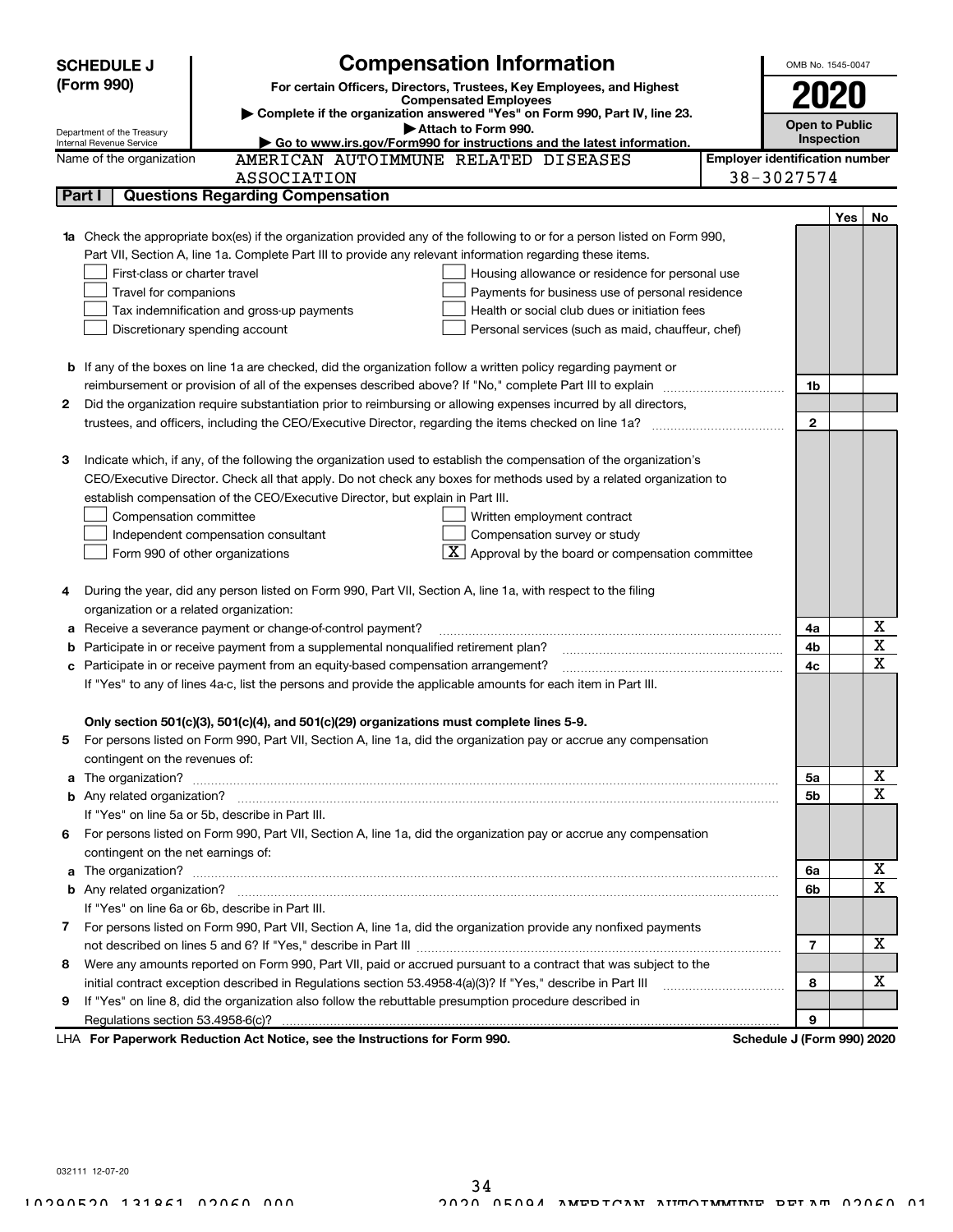| <b>ASSOCIATION</b><br>Schedule J (Form 990) 2020                                                                                                                                                                                                                                 |                         |                          |                                           |                                           | $38 - 3027574$                 |                  |                                                          | Page 2                                                     |
|----------------------------------------------------------------------------------------------------------------------------------------------------------------------------------------------------------------------------------------------------------------------------------|-------------------------|--------------------------|-------------------------------------------|-------------------------------------------|--------------------------------|------------------|----------------------------------------------------------|------------------------------------------------------------|
| <b>∣ Officers, Directors, Trustees, Key Employees, and Highest Compensated Employees.</b> Use duplicate copies if additional space is needed<br>Part II                                                                                                                          |                         |                          |                                           |                                           |                                |                  |                                                          |                                                            |
| For each individual whose compensation must be reported on Schedule J, report compensation from the organization on row (i) and from related organizations, described in the instructions, on row (ii).<br>Do not list any individuals that aren't listed on Form 990, Part VII. |                         |                          |                                           |                                           |                                |                  |                                                          |                                                            |
| Note: The sum of columns (B)(i)-(iii) for each listed individual must equal the total amount of Form 990, Part VII, Section A, line 1a, applicable column (D) and (E) amounts for that individual.                                                                               |                         |                          |                                           |                                           |                                |                  |                                                          |                                                            |
|                                                                                                                                                                                                                                                                                  |                         | (B) Breakdown of W-2     |                                           | and/or 1099-MISC compensation             | (C) Retirement and             | (D) Nontaxable   | Total of columns<br>(B)(i)-(D)<br>$\widehat{\mathbf{E}}$ | (F) Compensation                                           |
| (A) Name and Title                                                                                                                                                                                                                                                               |                         | compensation<br>(i) Base | compensation<br>(ii) Bonus &<br>incentive | compensation<br>reportable<br>(iii) Other | compensation<br>other deferred | benefits         |                                                          | reported as deferred<br>on prior Form 990<br>in column (B) |
| RANDALL RUTTA<br>(1)                                                                                                                                                                                                                                                             | $\in$                   | 833<br>250,              | 0                                         | $\bullet$<br>0                            | $\circ$                        | 5,500.           | $\bullet$<br>333<br>256                                  |                                                            |
| <b>CEO</b><br>PRESIDENT &                                                                                                                                                                                                                                                        | ⊜                       | $\dot{\circ}$            | $\dot{\circ}$                             | $\dot{\circ}$                             | $\circ$                        | $\mathbf{\circ}$ | 0                                                        | $\frac{1}{5}$                                              |
| VIRGINIA LADD<br>$\frac{2}{2}$                                                                                                                                                                                                                                                   | $\widehat{=}$           | 232.<br>6م<br>م          | $\bullet$<br>lo                           | $\bullet$<br>lo                           | $\dot{\circ}$                  | 477<br>$\sim$    | $\frac{60L}{2}$<br>c)<br>LO                              |                                                            |
| PRESIDENT (FORMER)                                                                                                                                                                                                                                                               | €                       | $\dot{\circ}$            | $\dot{\circ}$                             | $\bullet$<br>$\circ$                      | $\dot{\circ}$                  | $\circ$          | $\circ$                                                  | $\circ$                                                    |
|                                                                                                                                                                                                                                                                                  | $\mathrel{\widehat{=}}$ |                          |                                           |                                           |                                |                  |                                                          |                                                            |
|                                                                                                                                                                                                                                                                                  | €                       |                          |                                           |                                           |                                |                  |                                                          |                                                            |
|                                                                                                                                                                                                                                                                                  | $\mathrel{\widehat{=}}$ |                          |                                           |                                           |                                |                  |                                                          |                                                            |
|                                                                                                                                                                                                                                                                                  | $\oplus$                |                          |                                           |                                           |                                |                  |                                                          |                                                            |
|                                                                                                                                                                                                                                                                                  | $\mathrel{\widehat{=}}$ |                          |                                           |                                           |                                |                  |                                                          |                                                            |
|                                                                                                                                                                                                                                                                                  | $\blacksquare$          |                          |                                           |                                           |                                |                  |                                                          |                                                            |
|                                                                                                                                                                                                                                                                                  | $\mathrel{\widehat{=}}$ |                          |                                           |                                           |                                |                  |                                                          |                                                            |
|                                                                                                                                                                                                                                                                                  | ⊜                       |                          |                                           |                                           |                                |                  |                                                          |                                                            |
|                                                                                                                                                                                                                                                                                  | $\widehat{=}$           |                          |                                           |                                           |                                |                  |                                                          |                                                            |
|                                                                                                                                                                                                                                                                                  | €                       |                          |                                           |                                           |                                |                  |                                                          |                                                            |
|                                                                                                                                                                                                                                                                                  | $\mathrel{\widehat{=}}$ |                          |                                           |                                           |                                |                  |                                                          |                                                            |
|                                                                                                                                                                                                                                                                                  | €                       |                          |                                           |                                           |                                |                  |                                                          |                                                            |
|                                                                                                                                                                                                                                                                                  | $\mathrel{\widehat{=}}$ |                          |                                           |                                           |                                |                  |                                                          |                                                            |
|                                                                                                                                                                                                                                                                                  | €                       |                          |                                           |                                           |                                |                  |                                                          |                                                            |
|                                                                                                                                                                                                                                                                                  | $\mathrel{\widehat{=}}$ |                          |                                           |                                           |                                |                  |                                                          |                                                            |
|                                                                                                                                                                                                                                                                                  | $\epsilon$              |                          |                                           |                                           |                                |                  |                                                          |                                                            |
|                                                                                                                                                                                                                                                                                  | $\mathrel{\widehat{=}}$ |                          |                                           |                                           |                                |                  |                                                          |                                                            |
|                                                                                                                                                                                                                                                                                  | €                       |                          |                                           |                                           |                                |                  |                                                          |                                                            |
|                                                                                                                                                                                                                                                                                  | $\widehat{=}$           |                          |                                           |                                           |                                |                  |                                                          |                                                            |
|                                                                                                                                                                                                                                                                                  | $\widehat{\epsilon}$    |                          |                                           |                                           |                                |                  |                                                          |                                                            |
|                                                                                                                                                                                                                                                                                  | $\mathrel{\widehat{=}}$ |                          |                                           |                                           |                                |                  |                                                          |                                                            |
|                                                                                                                                                                                                                                                                                  | €                       |                          |                                           |                                           |                                |                  |                                                          |                                                            |
|                                                                                                                                                                                                                                                                                  | $\mathrel{\widehat{=}}$ |                          |                                           |                                           |                                |                  |                                                          |                                                            |
|                                                                                                                                                                                                                                                                                  | ⊜                       |                          |                                           |                                           |                                |                  |                                                          |                                                            |
|                                                                                                                                                                                                                                                                                  | $\mathrel{\widehat{=}}$ |                          |                                           |                                           |                                |                  |                                                          |                                                            |
|                                                                                                                                                                                                                                                                                  | $\blacksquare$          |                          |                                           |                                           |                                |                  |                                                          |                                                            |
|                                                                                                                                                                                                                                                                                  | $\mathrel{\widehat{=}}$ |                          |                                           |                                           |                                |                  |                                                          |                                                            |
|                                                                                                                                                                                                                                                                                  | €                       |                          |                                           |                                           |                                |                  |                                                          |                                                            |
|                                                                                                                                                                                                                                                                                  |                         |                          |                                           |                                           |                                |                  |                                                          | Schedule J (Form 990) 2020                                 |

AMERICAN AUTOIMMUNE RELATED DISEASES<br>ASSOCIATION

 $38 - 3027574$ 

 $35$ 

032112 12-07-20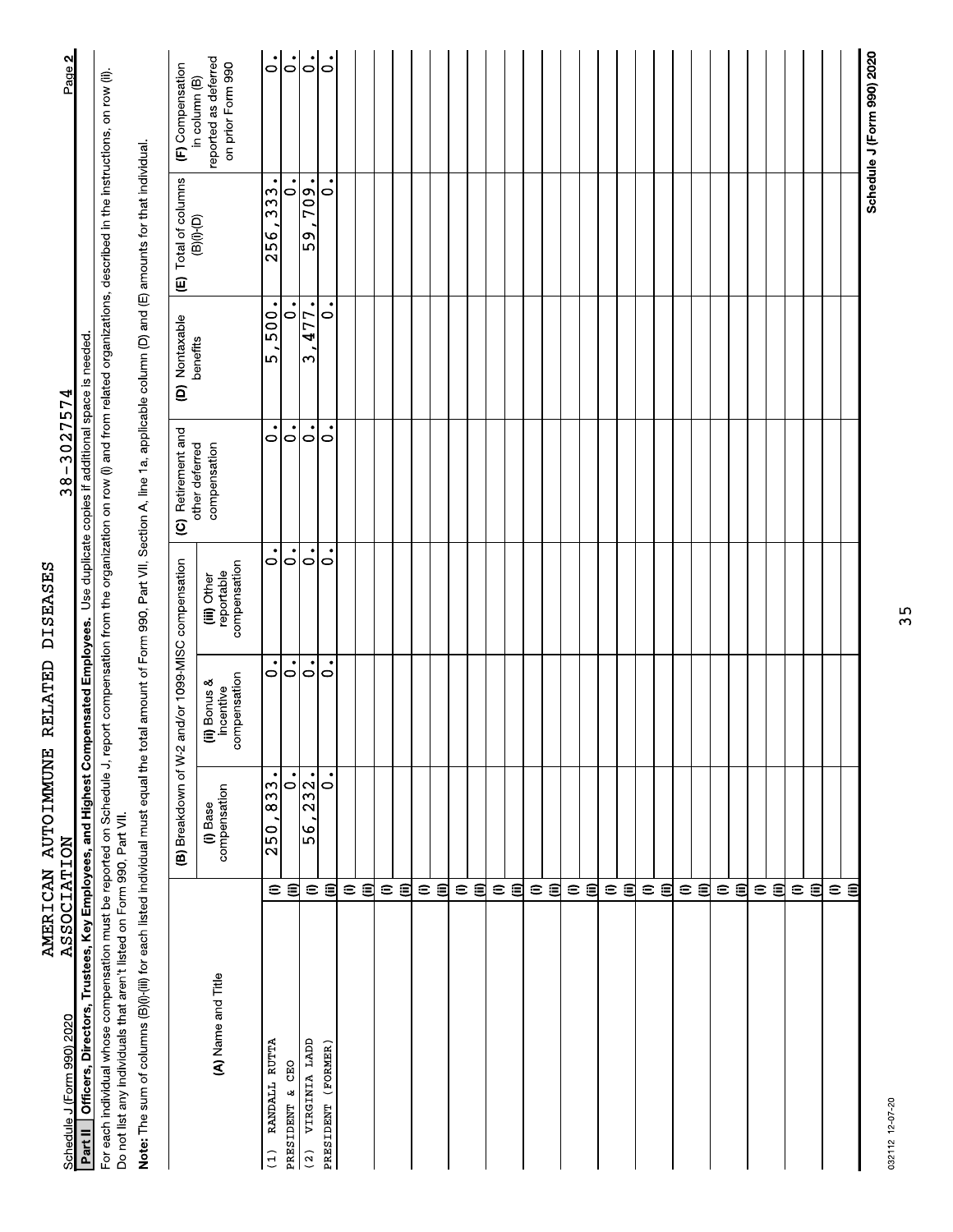| <b>ASSOCIATION</b><br>Part III Supplemental Information<br>Schedule J (Form 990) 2020                                                                                                                      | $38 - 3027574$             | Page 3 |
|------------------------------------------------------------------------------------------------------------------------------------------------------------------------------------------------------------|----------------------------|--------|
| Provide the information, explanation, or descriptions required for Part I, lines 1a, 1b, 3, 4a, 4b, 4c, 5a, 5b, 6a, 6b, 7, and 8, and for Part II. Also complete this part for any additional information. |                            |        |
|                                                                                                                                                                                                            |                            |        |
|                                                                                                                                                                                                            |                            |        |
|                                                                                                                                                                                                            |                            |        |
|                                                                                                                                                                                                            |                            |        |
|                                                                                                                                                                                                            |                            |        |
|                                                                                                                                                                                                            |                            |        |
|                                                                                                                                                                                                            |                            |        |
|                                                                                                                                                                                                            |                            |        |
|                                                                                                                                                                                                            |                            |        |
|                                                                                                                                                                                                            |                            |        |
|                                                                                                                                                                                                            |                            |        |
|                                                                                                                                                                                                            |                            |        |
|                                                                                                                                                                                                            |                            |        |
|                                                                                                                                                                                                            |                            |        |
|                                                                                                                                                                                                            |                            |        |
|                                                                                                                                                                                                            |                            |        |
|                                                                                                                                                                                                            |                            |        |
|                                                                                                                                                                                                            |                            |        |
|                                                                                                                                                                                                            |                            |        |
|                                                                                                                                                                                                            | Schedule J (Form 990) 2020 |        |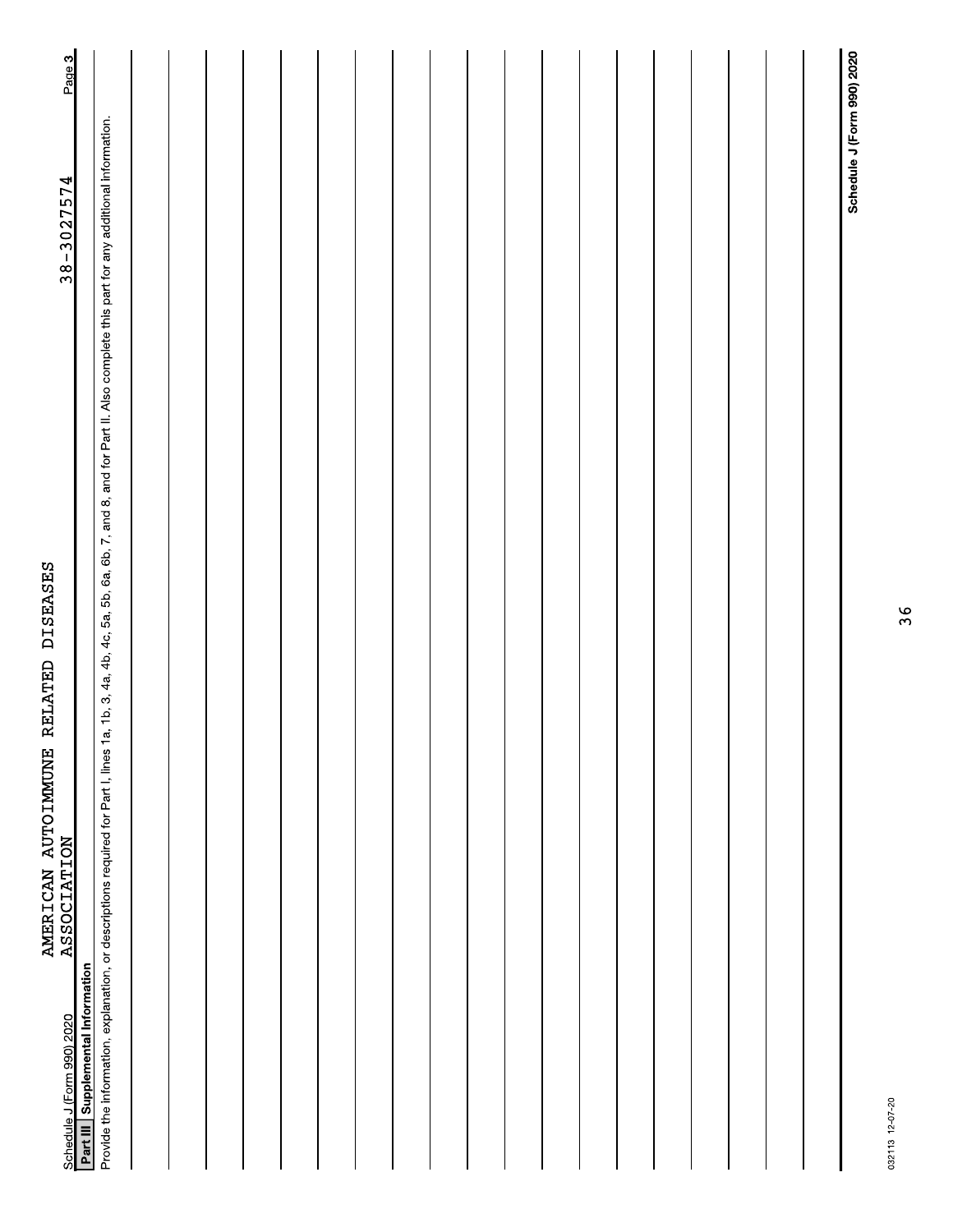(Form 990 or 990-EZ)

Department of the Treasury Internal Revenue Service Name of the organization

SCHEDULE 0 | Supplemental Information to Form 990 or 990-EZ

Complete to provide information for responses to specific questions on Form 990 or 990-EZ or to provide any additional information. | Attach to Form 990 or 990-EZ. | Go to www.irs.gov/Form990 for the latest information.

Open to Public **Inspection** Employer identification number

OMB No. 1545-0047

ASSOCIATION 38-3027574

FORM 990, PART I, LINE 1, DESCRIPTION OF ORGANIZATION MISSION:

HEALTHCARE, ADVANCE RESEARCH, AND SUPPORT THE COMMUNITY THROUGH EVERY

AMERICAN AUTOIMMUNE RELATED DISEASES

STEP OF THE JOURNEY.

FORM 990, PART VI, SECTION B, LINE 11B:

THE FORM 990 IS GIVEN TO ALL BOARD MEMBERS FOR THEIR REVIEW PRIOR TO THE

FILING OF THE ORGANIZATION'S FORM IN COMPLIANCE WITH THE ORGANIZATION'S

POLICIES.

FORM 990, PART VI, SECTION B, LINE 12C:

BOARD MEMBERS AS WELL AS EMPLOYEES ANNUALLY SIGN WRITTEN DISCLOSURES

REGARDING THEIR KNOWLEDGE OF ANY CONFLICTS OF INTEREST.

FORM 990, PART VI, SECTION B, LINE 15:

AN EXECUTIVE EVALUATION AND COMPENSATION COMMITTEE, MEMBERS OF WHICH DO NOT

HAVE A CONFLICT OF INTEREST, HAS BEEN DELEGATED FOR THE REVIEW AND

EVALUATION OF THE COMPENSATION OF THE PRESIDENT. COMPARABLE POSITIONS AT

SIMILARLY SITUATED NON-PROFIT ORGANIZATIONS ARE EVALUATED AND THE COMMITTEE

ESTABLISHED AN OVERALL STRATEGY FOR THE COMPENSATION OF THE PRESIDENT.

FORM 990, PART VI, LINE 17, LIST OF STATES RECEIVING COPY OF FORM 990:

MI,CA,CT,FL,IL,MD,MO,NY,PA,TX,VA,WA,WI

FORM 990, PART VI, SECTION C, LINE 19:

AVAILABLE UPON REQUEST

032211 11-20-20 LHA For Paperwork Reduction Act Notice, see the Instructions for Form 990 or 990-EZ. Schedule O (Form 990 or 990-EZ) 2020 LET (1990 or 990-EZ) 2020